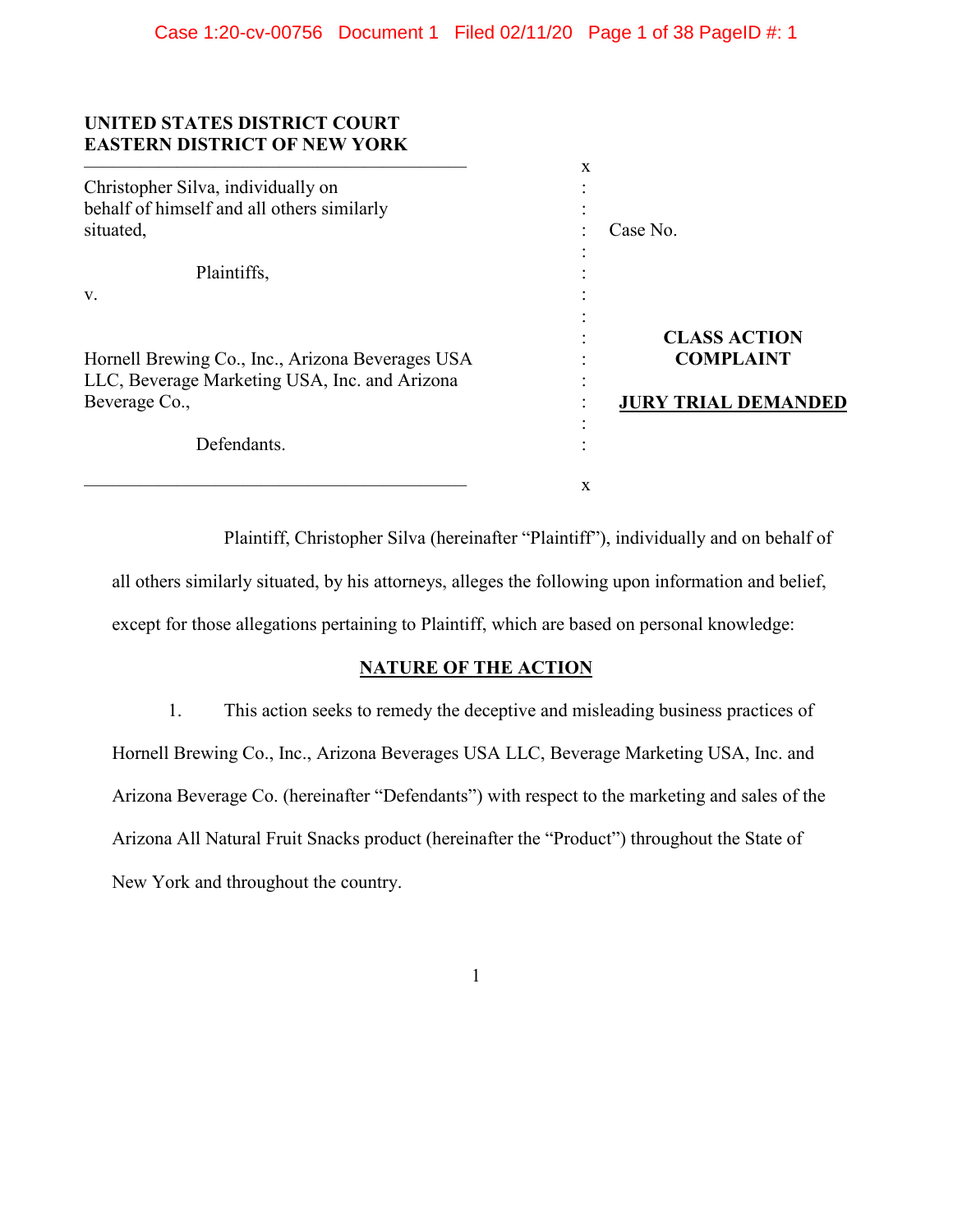## Case 1:20-cv-00756 Document 1 Filed 02/11/20 Page 2 of 38 PageID #: 2

2. Defendants manufacture, sell, and distribute the Product using a marketing and advertising campaign centered around claims that appeal to health conscious consumers, i.e., that their Product is "All Natural". However, Defendants' advertising and marketing campaign is false, deceptive, and misleading because the Product contains synthetic ingredients.

3. Plaintiff and those similarly situated ("Class Members") relied on Defendants' misrepresentations that the Product is "All Natural" when purchasing the Product. Plaintiff and Class Members paid a premium for the Product over and above comparable products that did not purport to be "All Natural". Given that Plaintiff and Class Members paid a premium for the Product based on Defendants' misrepresentations that they are "All Natural", Plaintiff and Class Members suffered an injury in the amount of the premium paid.

4. Defendants' conduct violated and continues to violate, *inter alia*, New York General Business Law §§ 349 and 350, the consumer protection statutes of all 50 states, and the Magnuson-Moss Warranty Act. Defendants breached and continue to breach their express and implied warranties regarding the Product. Defendants have been and continue to be unjustly enriched. Accordingly, Plaintiff brings this action against Defendants on behalf of himself and Class Members who purchased the Product during the applicable statute of limitations period (the "Class Period").

## **FACTUAL BACKGROUND**

5. Consumers have become increasingly concerned about the effects of synthetic and chemical ingredients in food, cleaning products, bath and beauty products, and everyday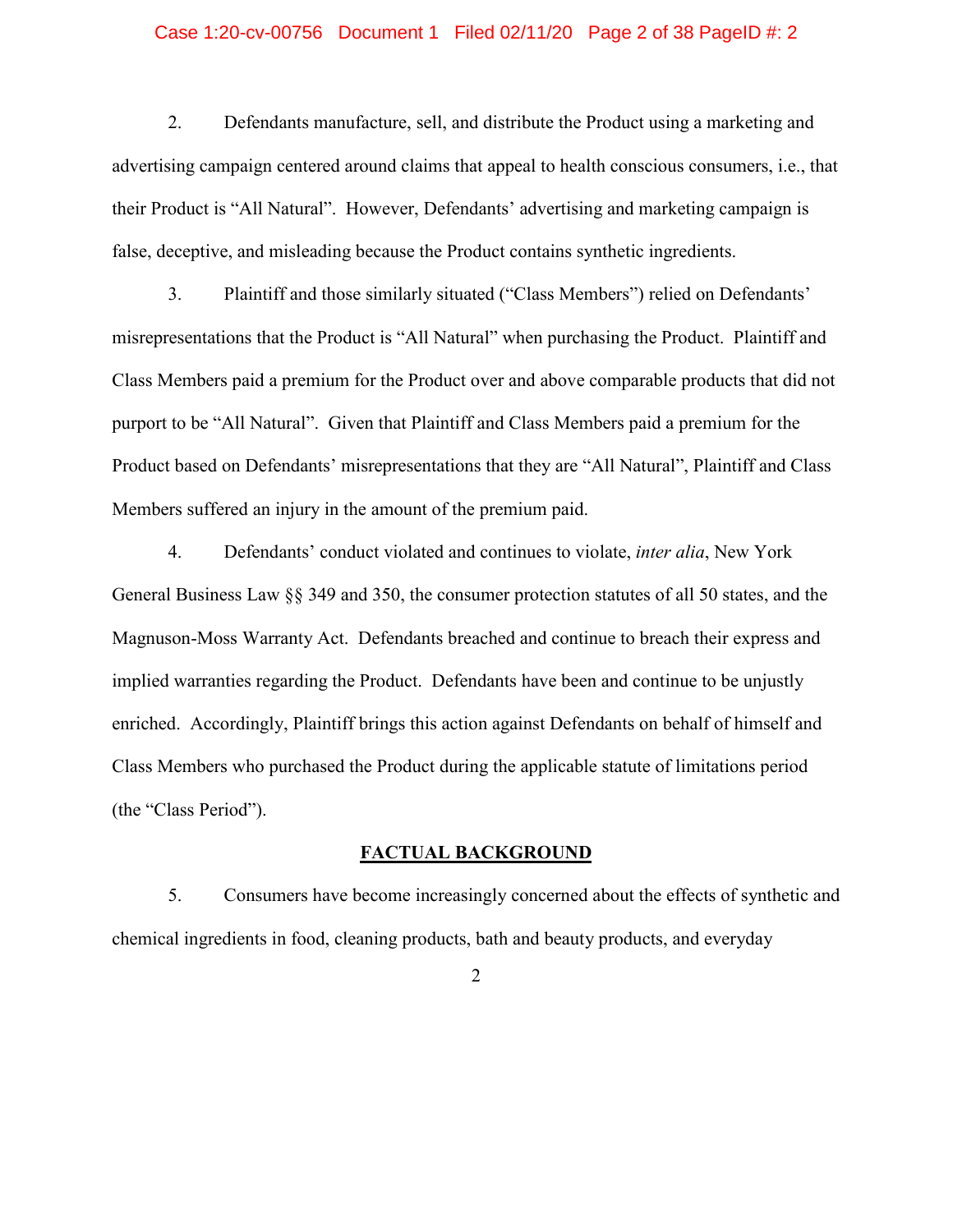## Case 1:20-cv-00756 Document 1 Filed 02/11/20 Page 3 of 38 PageID #: 3

household products. Companies such as the Defendant have capitalized on consumers' desires for purportedly "natural products." Indeed, consumers are willing to pay, and have paid, a premium for products branded "natural" over products that contain synthetic ingredients. In 20[1](#page-2-0)5, sales of natural products grew 9.5% to \$180 billion.<sup>1</sup> Reasonable consumers, including Plaintiff and Class Members, value natural products for important reasons, including the belief that they are safer and healthier than alternative products that are not represented as natural.

6. Despite the Product containing synthetic ingredients, Defendants market the Product as being "All Natural". The Product's labeling is depicted below:

<span id="page-2-0"></span><sup>&</sup>lt;sup>1</sup> Natural Products Industry Sales up 9.5% to \$180bn Says NBJ, FOOD NAVIGATOR, http://www.foodnavigatorusa.com/Markets/EXPO-WEST-trendspotting-organics-natural-claims/(page)/6; *see also* Shoshanna Delventhal, *Study Shows Surge in Demand for "Natural" Products*, INVESTOPEDIA (February 22, 2017),

http://www.investopedia.com/articles/investing/022217/study-shows-surge-demand-natural-products.asp (Study by Kline Research indicated that in 2016, the personal care market reached 9% growth in the U.S. and 8% in the U.K. The trend-driven natural and organic personal care industry is on track to be worth \$25.1 million by 2025); *Natural living: The next frontier for growth? [NEXT Forecast 2017]*, NEW HOPE NTWORK (December 20, 2016), http://www.newhope.com/beauty-andlifestyle/natural-living-next-frontier-growth-next-forecast-2017.

<sup>3</sup>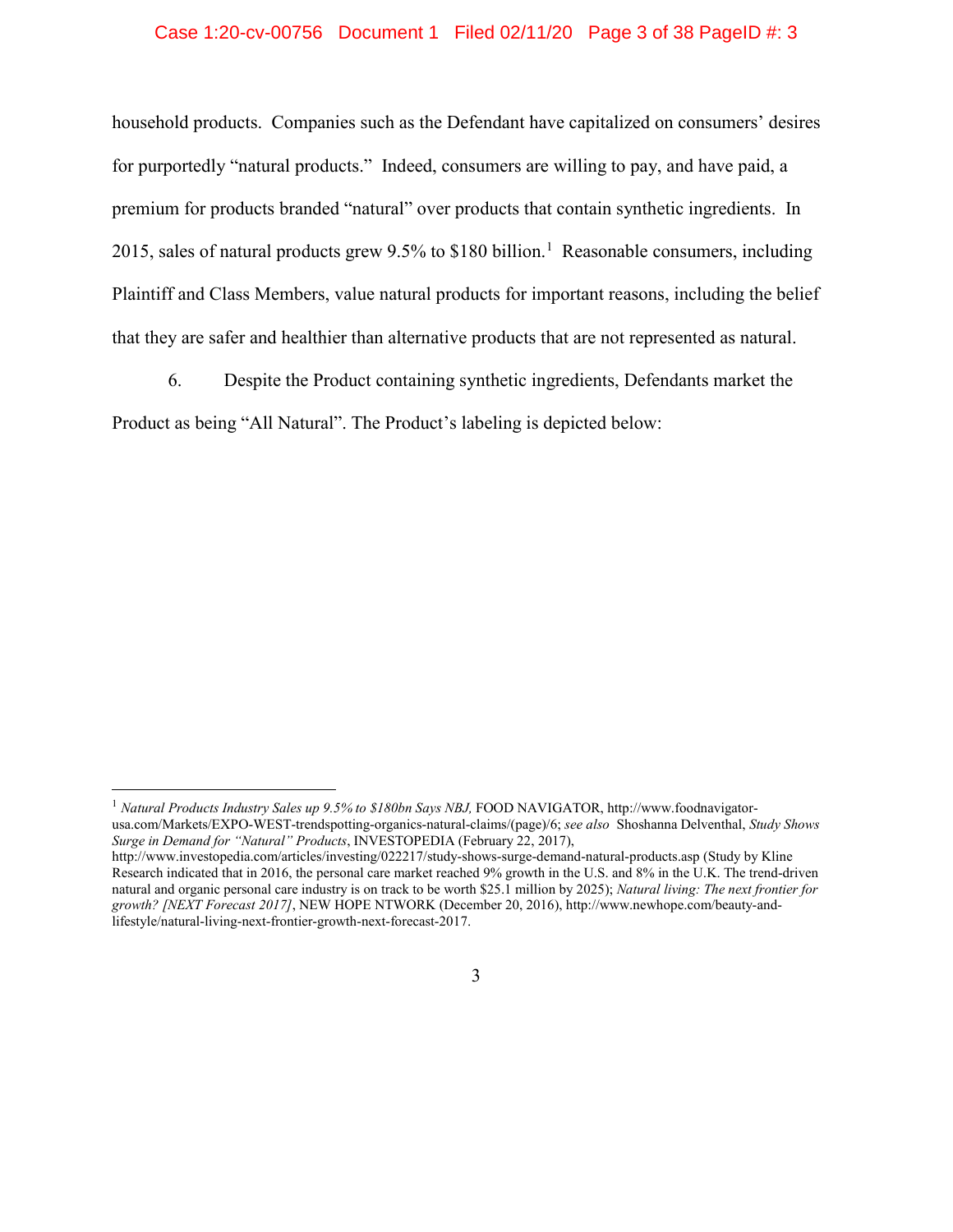Case 1:20-cv-00756 Document 1 Filed 02/11/20 Page 4 of 38 PageID #: 4



**Arizona All Natural Fruit Snacks**

## **Synthetic Ingredients:**

Gelatin Citric Acid Ascorbic Acid Dextrose Glucose Syrup Modified Food Starch (Corn)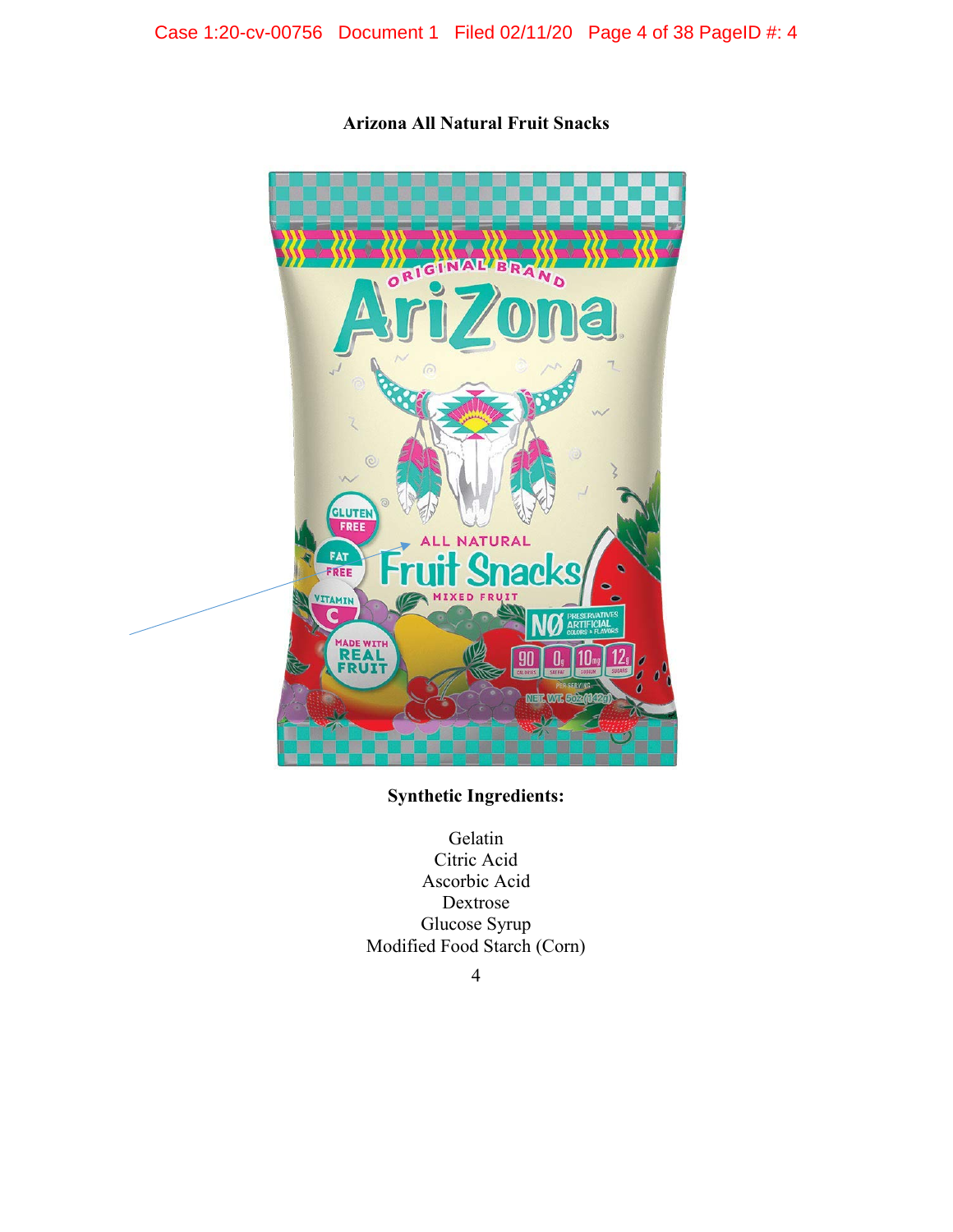## Case 1:20-cv-00756 Document 1 Filed 02/11/20 Page 5 of 38 PageID #: 5

7. Defendants' representations that the Product is "All Natural", is false, misleading, and deceptive because the Product contains ingredients that are, as explained below, synthetic.

- **a. Citric Acid** is (2-hydroxy-propane-1, 2,3-tricarboxylic acid) is a synthetic substance. While the chemical's name has the word "citric" in it, citric acid is no longer extracted from the citrus fruit but industrially manufactured by fermenting certain genetically mutant strains of the black mold fungus, *Aspergillus niger*.
- **b. Gelatin** is a synthetic ingredient that is commercially processed using hydrolysis. See 9 C.F.R. §94.20.
- **c. Ascorbic Acid** is a chemical preservative and is synthetic. *See* 21 C.F.R. § 182.3013.
- **d. Dextrose** is a chemically derived sweetener and is a principal component of high fructose corn syrup. It is produced through chemical degradation of corn starch by complete hydrolysis with certain acids or enzymes, followed by commercial refinement and crystallization of the resulting hydrolysate. Dextrose is thus a synthetic substance. On information and belief, GM corn is used as the source of the dextrose. 21 C.F.R. § 146.3
- **e. Glucose Syrup** is also known as Corn Syrup and it is obtained by partial hydrolysis of corn starch with safe and suitable acids or enzymes. It may also occur in a dehydrated form (dried glucose syrup). Depending on the degree of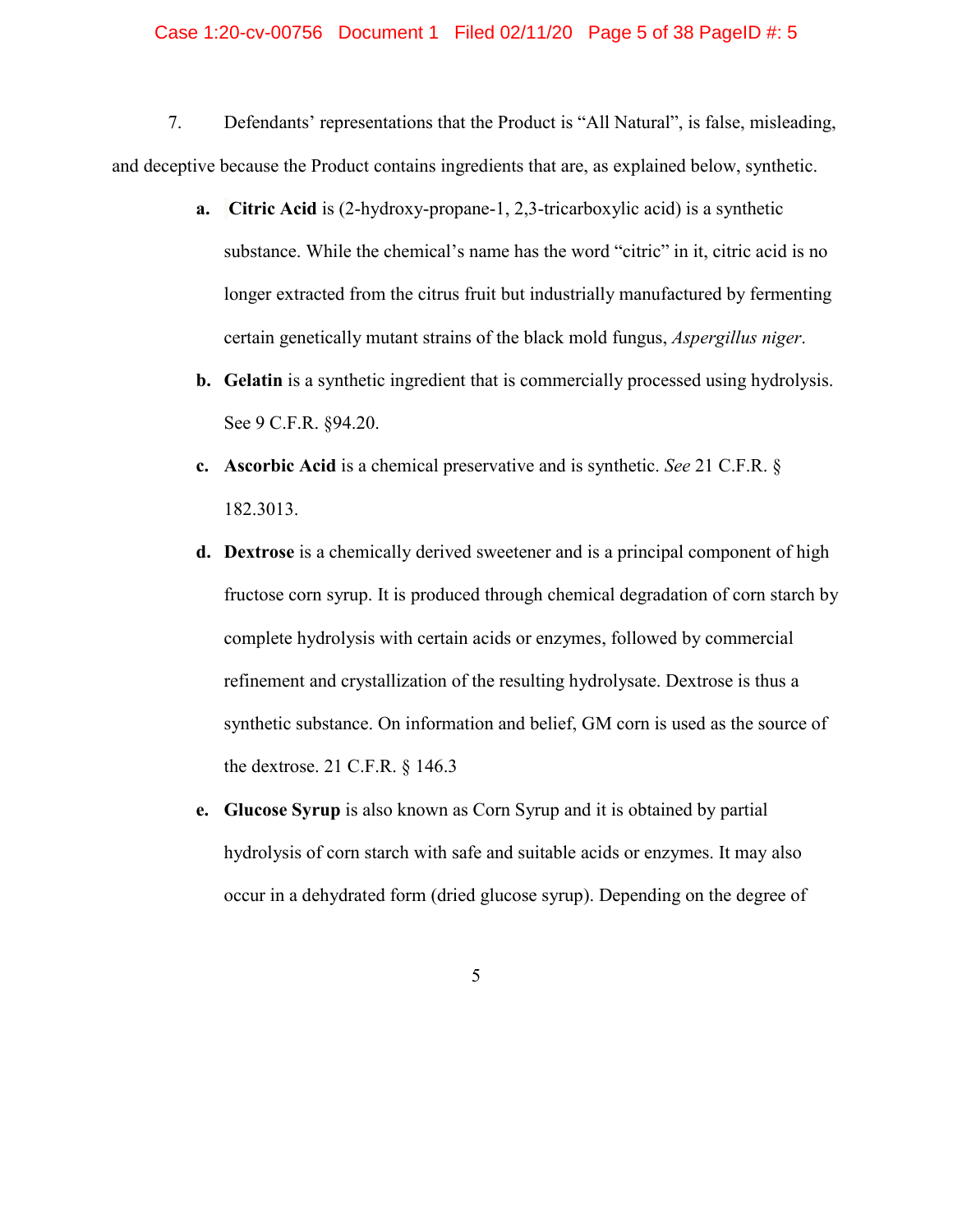hydrolysis, corn syrup may contain, in addition to glucose, maltose and higher saccharides. *See* 21 C.F.R. § 184.1865.

**f. Modified Food Starch and Modified Corn Starch** are derivatives of a starch that is chemically treated (often with hydrochloric acid) to change its properties for use as a thickening agent, stabilizer, or emulsifier. *See* 21 C.F.R § 178.3520.

8. Whether Defendants' labeling of the Product as "All Natural" is deceptive is judged by whether it would deceive or mislead a reasonable person. To assist in ascertaining what a reasonable consumer believes the term natural means, one can look to the regulatory agencies for their guidance.

9. In 2013, the United States Department of Agriculture ("USDA") issued a Draft Guidance Decision Tree for Classification of Materials as Synthetic or Nonsynthetic (Natural). In accordance with this decision tree, a substance is natural—as opposed to synthetic—if: (a) it is manufactured, produced, or extracted from a natural source (i.e. naturally occurring mineral or biological matter); (b) it has not undergone a chemical change (i.e. a process whereby a substance is transformed into one or more other distinct substances) so that it is chemically or structurally different than how it naturally occurs in the source material; or (c) the chemical change was created by a naturally occurring biological process such as composting, fermentation, or enzymatic digestion or by heating or burning biological matter.

10. Congress has defined "synthetic" to mean "a substance that is formulated or manufactured by a chemical process or by a process that chemically changes a substance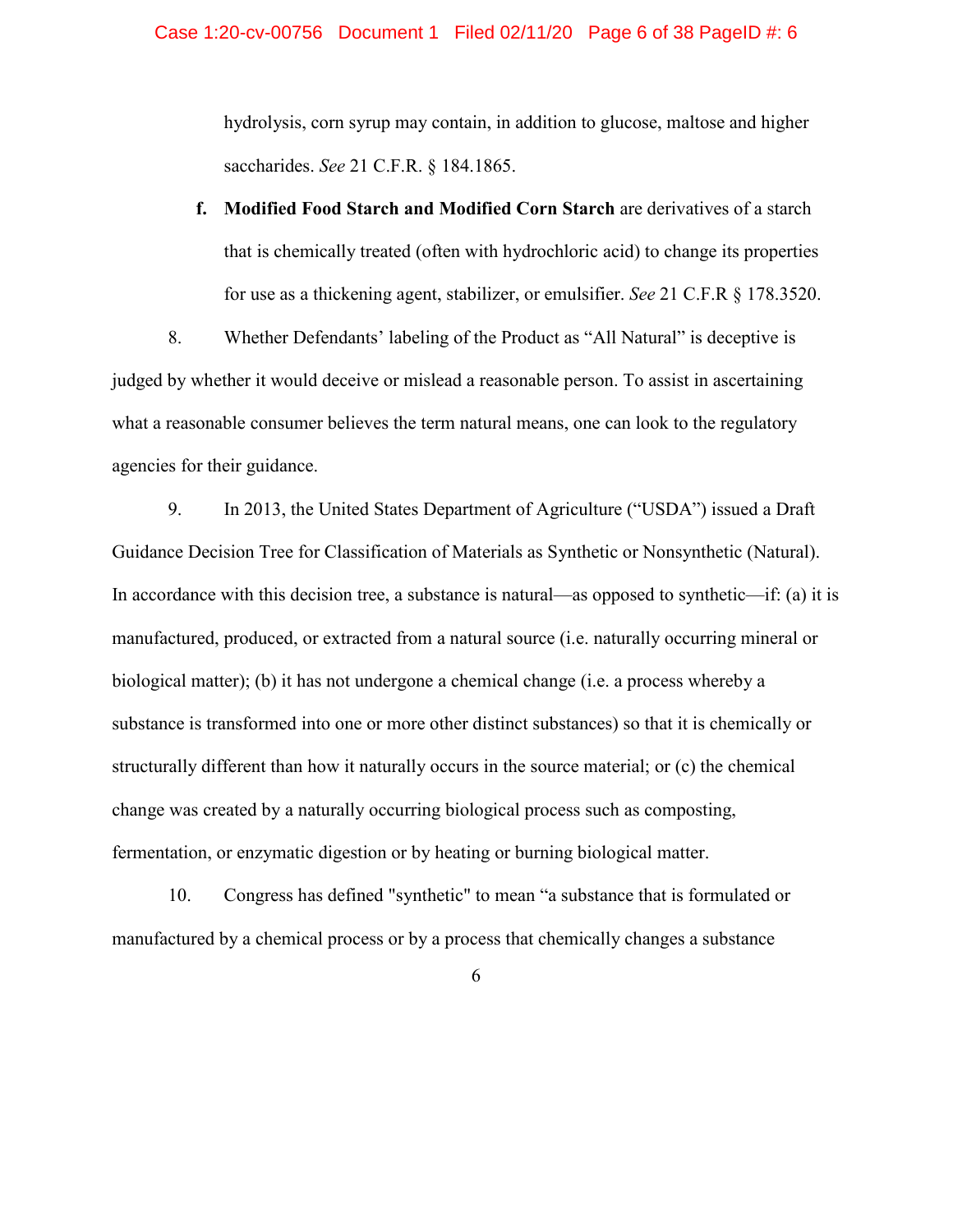## Case 1:20-cv-00756 Document 1 Filed 02/11/20 Page 7 of 38 PageID #: 7

extracted from naturally occurring plants, animals, or mineral sources . . ." . 7 U.S.C. § 6502 (21).

11. Surveys and other market research, including expert testimony Plaintiff intends to introduce, will demonstrate that the term "natural" is misleading to a reasonable consumer because the reasonable consumer believes that the term "natural," when used to describe goods such as the Product, means that the goods are free of synthetic ingredients.

12. Consumers lack the meaningful ability to test or independently ascertain or verify whether a product is natural, especially at the point of sale. Consumers would not know the true nature of the ingredients merely by reading the ingredients label.

13. Discovering that the ingredients are not natural and are actually synthetic requires a scientific investigation and knowledge of chemistry beyond that of the average consumer. That is why, even though the ingredients listed above are identified on the back of the Product's packaging in the ingredients listed, the reasonable consumer would not understand – nor are they expected to understand - that these ingredients are synthetic.

14. Moreover, the reasonable consumer is not expected or required to scour the ingredients list on the back of the Product in order to confirm or debunk Defendants' prominent front-of-the-Product claims, representations, and warranties that the Product is "All Natural".

15. Defendants did not disclose that the above listed ingredients are synthetic ingredients. A reasonable consumer understands Defendants' "All Natural" claims to mean that the Product is "All Natural" and do not contain synthetic ingredients.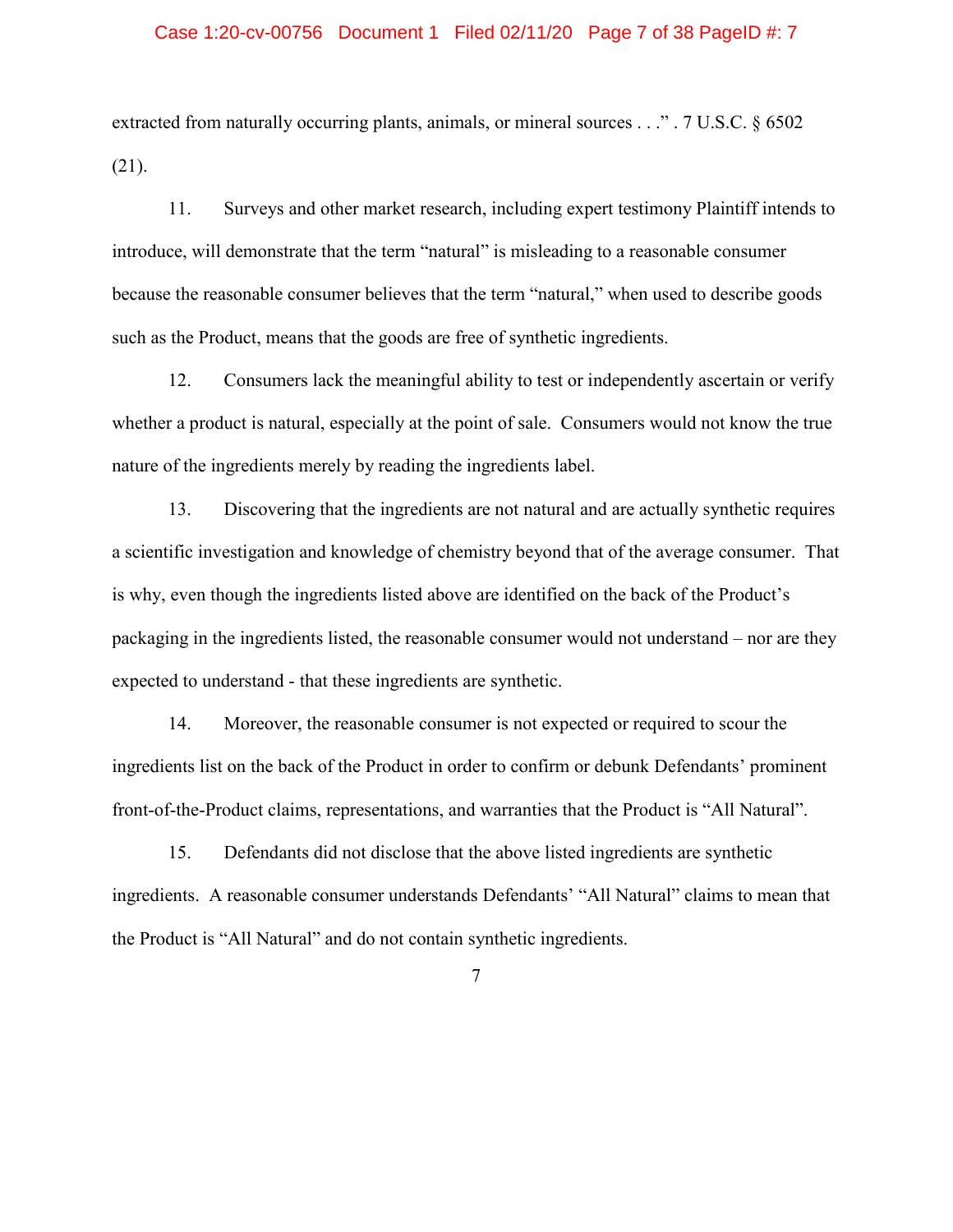## Case 1:20-cv-00756 Document 1 Filed 02/11/20 Page 8 of 38 PageID #: 8

16. Defendants have thus violated, *inter alia*, NY General Business Law § 392-b by: a) putting upon an article of merchandise, bottle, wrapper, package, label or other thing, containing or covering such an article, or with which such an article is intended to be sold, or is sold, a false description or other indication of or respecting the kind of such article or any part thereof; and b) selling or offering for sale an article, which to their knowledge is falsely described or indicated upon any such package, or vessel containing the same, or label thereupon, in any of the particulars specified.

17. Consumers rely on label representations and information in making purchasing decisions.

18. The marketing of the Product as "All Natural" in a prominent location on the labels of all of the Product, throughout the Class Period, evidences Defendants' awareness that "All Natural" claims are material to consumers.

19. Defendants' deceptive representations and omissions are material in that a reasonable person would attach importance to such information and would be induced to act upon such information in making purchase decisions.

20. Plaintiff and the Class members reasonably relied to their detriment on Defendants' misleading representations and omissions.

21. Defendants' false, misleading, and deceptive misrepresentations and omissions are likely to continue to deceive and mislead reasonable consumers and the general public, as they have already deceived and misled Plaintiff and the Class members.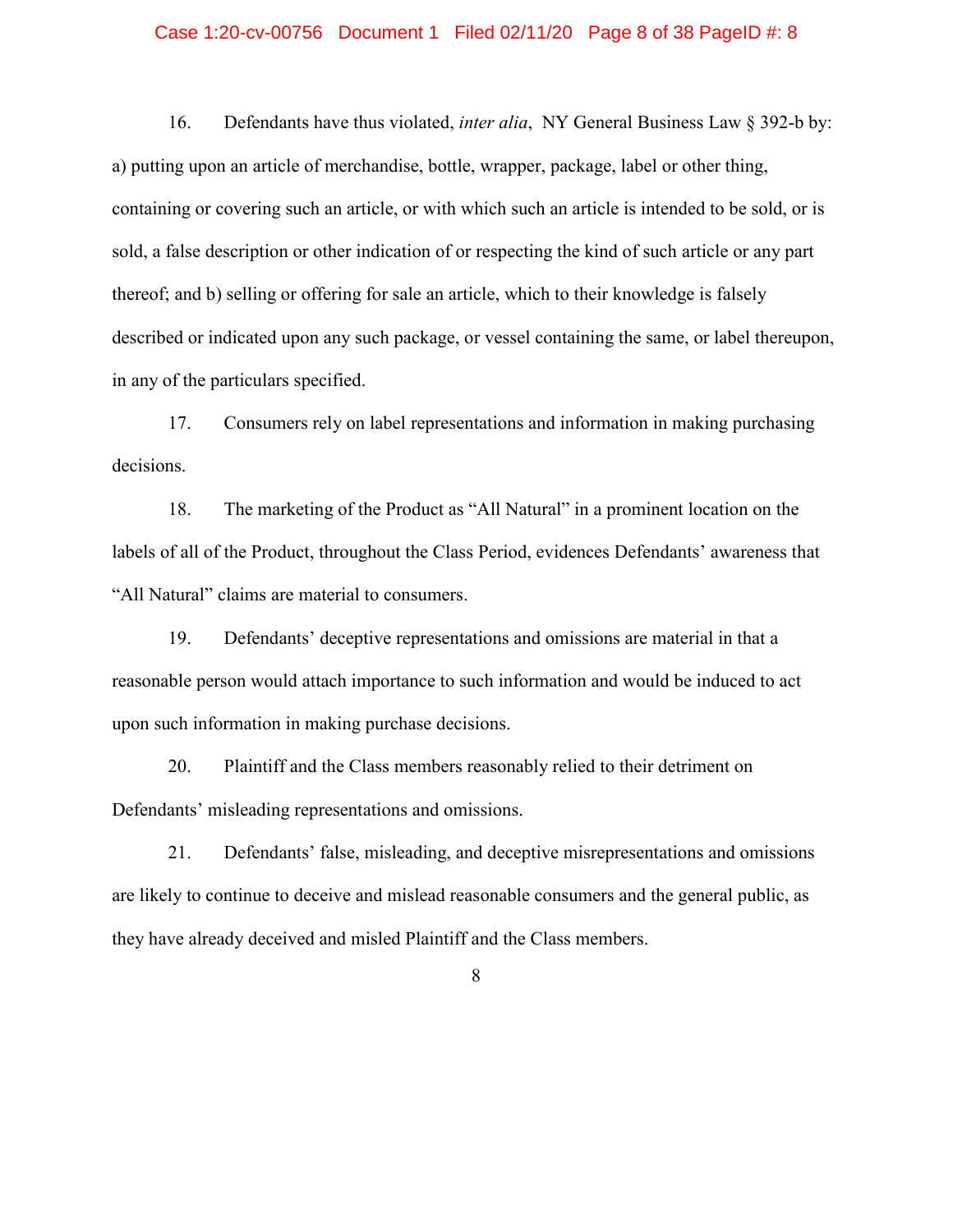## Case 1:20-cv-00756 Document 1 Filed 02/11/20 Page 9 of 38 PageID #: 9

22. In making the false, misleading, and deceptive representations and omissions

described herein, Defendants knew and intended that consumers would pay a premium for a

Product labeled "All Natural" over comparable products not so labeled.

23. As an immediate, direct, and proximate result of Defendants' false, misleading,

and deceptive representations and omissions, Defendants injured Plaintiff and the Class members

in that they:

- a. Paid a sum of money for a Product that was not what Defendants represented;
- b. Paid a premium price for a Product that was not what Defendants represented;
- c. Were deprived of the benefit of the bargain because the Product they purchased was different from what Defendants warranted; and
- d. Were deprived of the benefit of the bargain because the Product they purchased had less value than what Defendants represented.
- e. Ingested a substance that was of a different quality than what Defendant promised; and
- f. Were denied the benefit of the beneficial properties of the natural foods Defendant promised.

24. Had Defendants not made the false, misleading, and deceptive representations and omissions, Plaintiff and the Class members would not have been willing to pay the same amount for the Product they purchased, and, consequently, Plaintiff and the Class members would not have been willing to purchase the Product.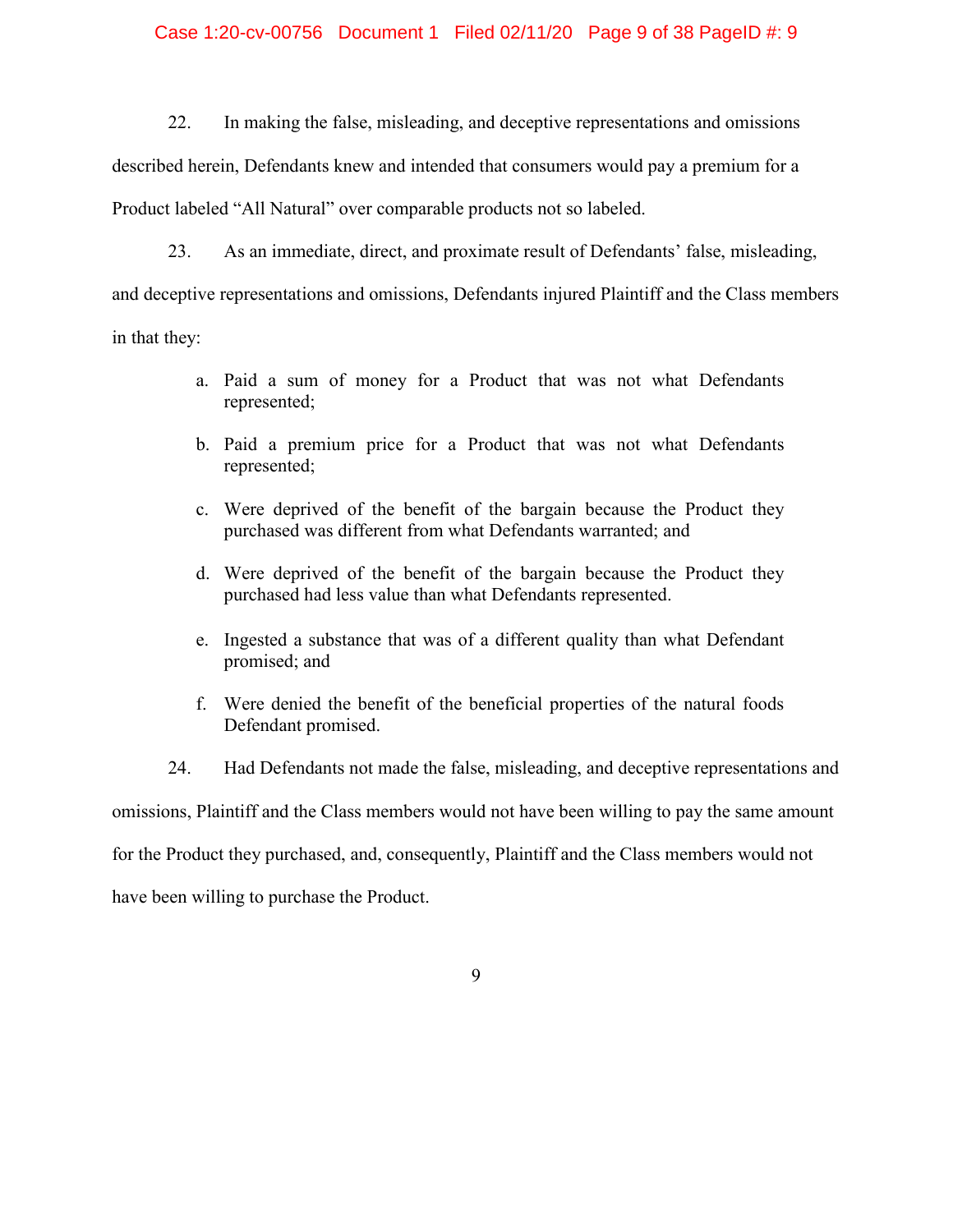#### Case 1:20-cv-00756 Document 1 Filed 02/11/20 Page 10 of 38 PageID #: 10

25. Plaintiff and the Class members paid for a Product that was "All Natural" but received a Product that was not "All Natural". The Product Plaintiff and the Class members received was worth less than the Product for which they paid.

26. Based on Defendants' misleading and deceptive representations, Defendants were able to, and did, charge a premium price for the Product over the cost of competitive products not bearing an "All Natural" label.

27. Plaintiff and the Class members all paid money for the Product. However, Plaintiff and the Class members did not obtain the full value of the advertised Product due to Defendants' misrepresentations and omissions. Plaintiff and the Class members purchased, purchased more of, and/or paid more for, the Product than they would have had they known the truth about the Product. Consequently, Plaintiff and the Class members have suffered injury in fact and lost money as a result of Defendants' wrongful conduct.

## **JURISDICTION AND VENUE**

28. This Court has subject matter jurisdiction under the Class Action Fairness Act, 28 U.S.C. section 1332(d) in that: (1) this is a class action involving more than 100 class members; (2) Plaintiff is a citizen of the State of New York, Defendant Hornell Brewing Co., Inc. is a citizen of the State of New York; Defendant Arizona Beverages USA LLC is a citizen of the State of New York; Defendant Beverage Marketing USA, Inc. is a citizen of the State of New York; Defendant Arizona Beverage Co. is a citizen of the State of Ohio; and (3) the amount in controversy is in excess of \$5,000,000, exclusive of interests and costs.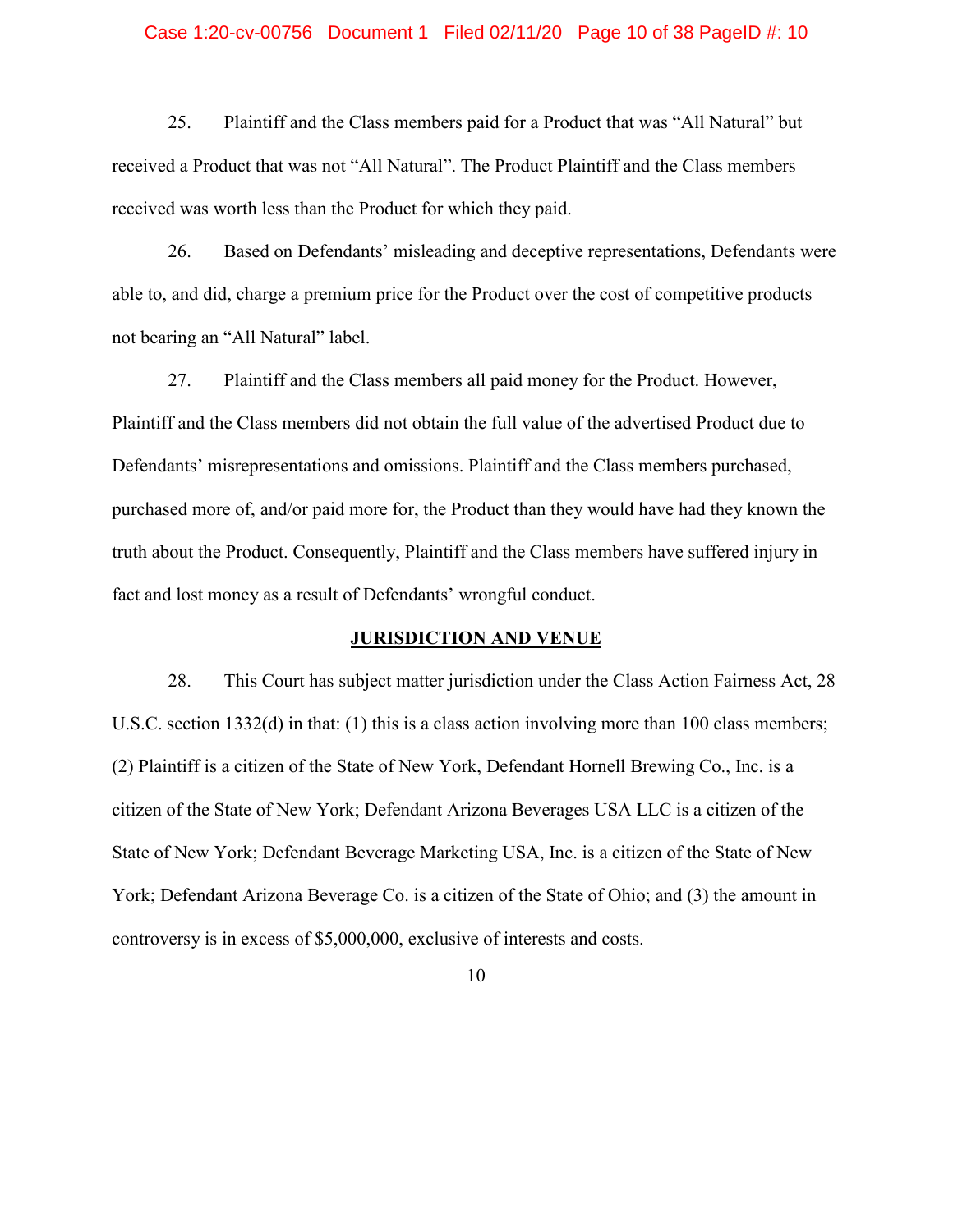#### Case 1:20-cv-00756 Document 1 Filed 02/11/20 Page 11 of 38 PageID #: 11

29. This Court has personal jurisdiction over Defendants because Defendants conduct and transact business in the State of New York, contract to supply goods within the State of New York, and supply goods within the State of New York.

30. Venue is proper because Plaintiff and many Class Members reside in the Eastern District of New York, and throughout the State of New York. A substantial part of the events or omissions giving rise to the classes' claims occurred in this District.

## **PARTIES**

## **Plaintiff**

31. Plaintiff is an individual consumer who, at all times material hereto, was a resident of Brooklyn in the State of New York. During the Class Period, Plaintiff purchased the Product. The packaging of the Product Plaintiff purchased contained the representation that it was "All Natural". Plaintiff believes that products which are labeled "All Natural" do not contain synthetic ingredients. Plaintiff believes a synthetic ingredient is formulated or manufactured by a chemical process or by a process that chemically changes a substance extracted from naturally occurring plant, animal, or mineral sources. If the Product was actually "All Natural", as represented on the Product's label, Plaintiff would purchase the Product in the immediate future.

32. Had Defendants not made the false, misleading, and deceptive representation that the Product was "All Natural", Plaintiff would not have been willing to pay the same amount for the Product, and, consequently, he would not have been willing to purchase the Product.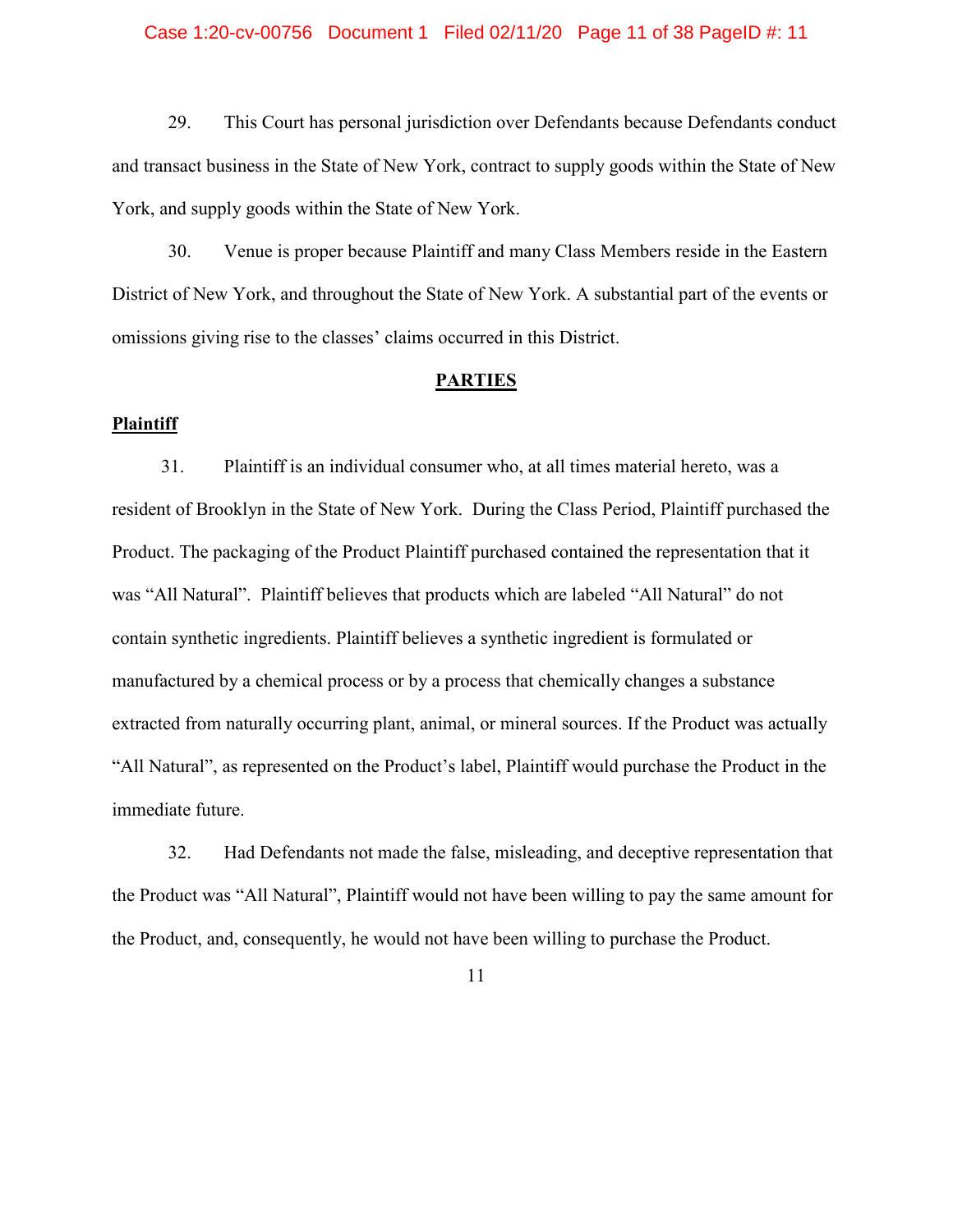## Case 1:20-cv-00756 Document 1 Filed 02/11/20 Page 12 of 38 PageID #: 12

Plaintiff purchased, purchased more of, and/or paid more for, the Product than he would have had he known the truth about the Product. Since the Product Plaintiff received was worth less than the Product for which he paid, Plaintiff was injured in fact and lost money as a result of Defendants' improper conduct.

## **Defendants**

33. Defendant Hornell Brewing Co., Inc. is a corporation with its principal place of business in Woodbury, New York. Defendant manufactures, markets, advertises and distributes the Product throughout the United States. Defendant created and/or authorized the false, misleading and deceptive advertisements, packaging and labeling for the Product.

34. Defendant Arizona Beverages USA LLC is a corporation with its principal place of business in Woodbury, New York. Defendant manufactures, markets, advertises and distributes the Product throughout the United States. Defendant created and/or authorized the false, misleading and deceptive advertisements, packaging and labeling for the Product.

35. Defendant Beverage Marketing USA, Inc. is a corporation with its principal place of business in Woodbury, New York. Defendant manufactures, markets, advertises and distributes the Product throughout the United States. Defendant created and/or authorized the false, misleading and deceptive advertisements, packaging and labeling for the Product.

36. Defendant Arizona Beverage Co. is a corporation with its principal place of business in Cincinnati, Ohio. Defendant manufactures, markets, advertises and distributes the Product throughout the United States. Defendant created and/or authorized the false, misleading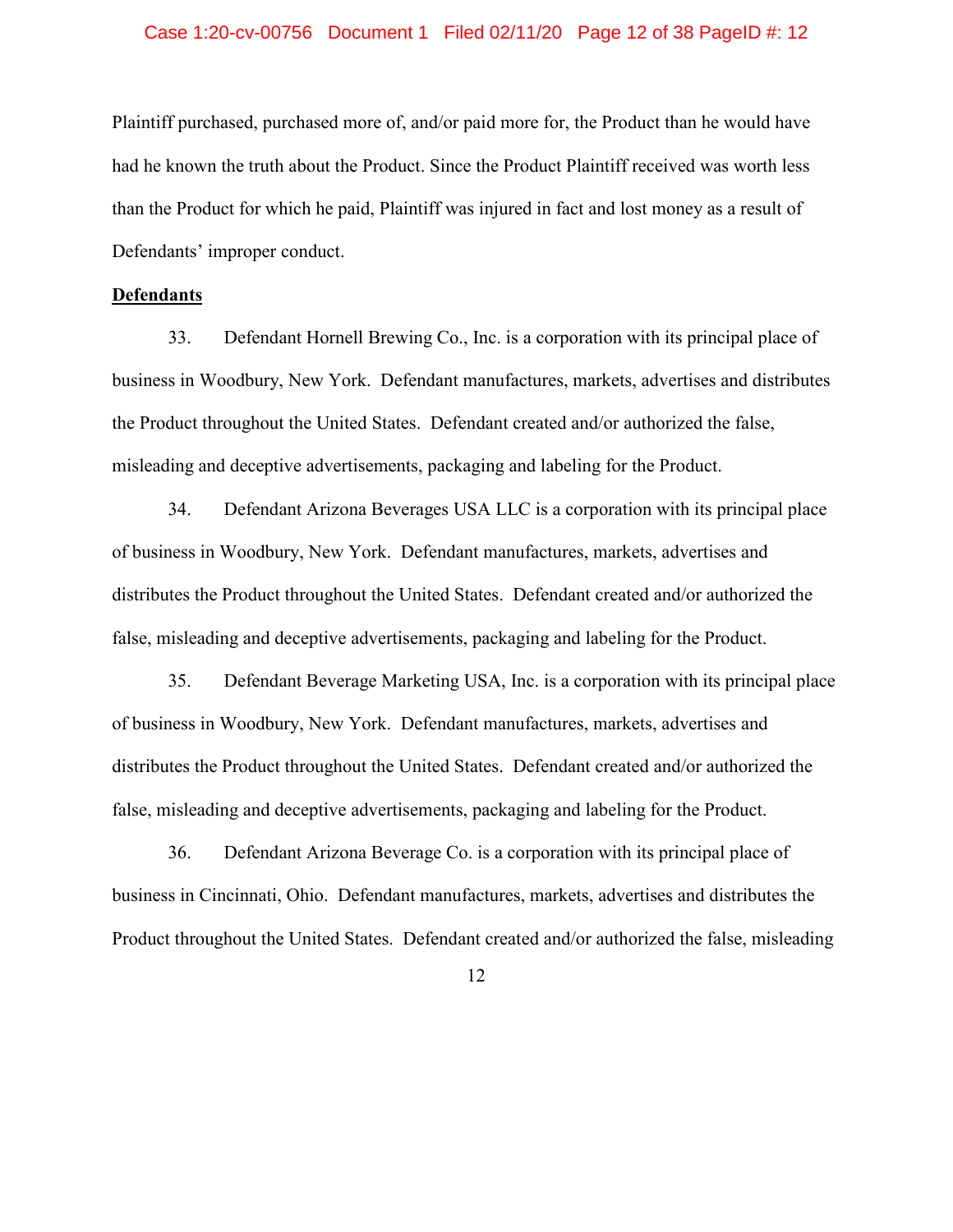and deceptive advertisements, packaging and labeling for the Product.

## **CLASS ALLEGATIONS**

37. Plaintiff brings this matter on behalf of himself and those similarly situated. As detailed at length in this Complaint, Defendants orchestrated deceptive marketing and labeling practices. Defendants' customers were uniformly impacted by and exposed to this misconduct. Accordingly, this Complaint is uniquely situated for class-wide resolution, including injunctive relief.

38. The Class is defined as all consumers who purchased the Product anywhere in the United States during the Class Period (the "Class").

39. Plaintiff also seeks certification, to the extent necessary or appropriate, of a subclass of individuals who purchased the Product in the State of New York at any time during the Class Period (the "New York Subclass").

40. The Class and New York Subclass shall be referred to collectively throughout the Complaint as the Class.

41. The Class is properly brought and should be maintained as a class action under Rule 23(a), satisfying the class action prerequisites of numerosity, commonality, typicality, and adequacy because:

42. Numerosity: Class Members are so numerous that joinder of all members is impracticable. Plaintiff believes that there are thousands of consumers who are Class Members described above who have been damaged by Defendants' deceptive and misleading practices.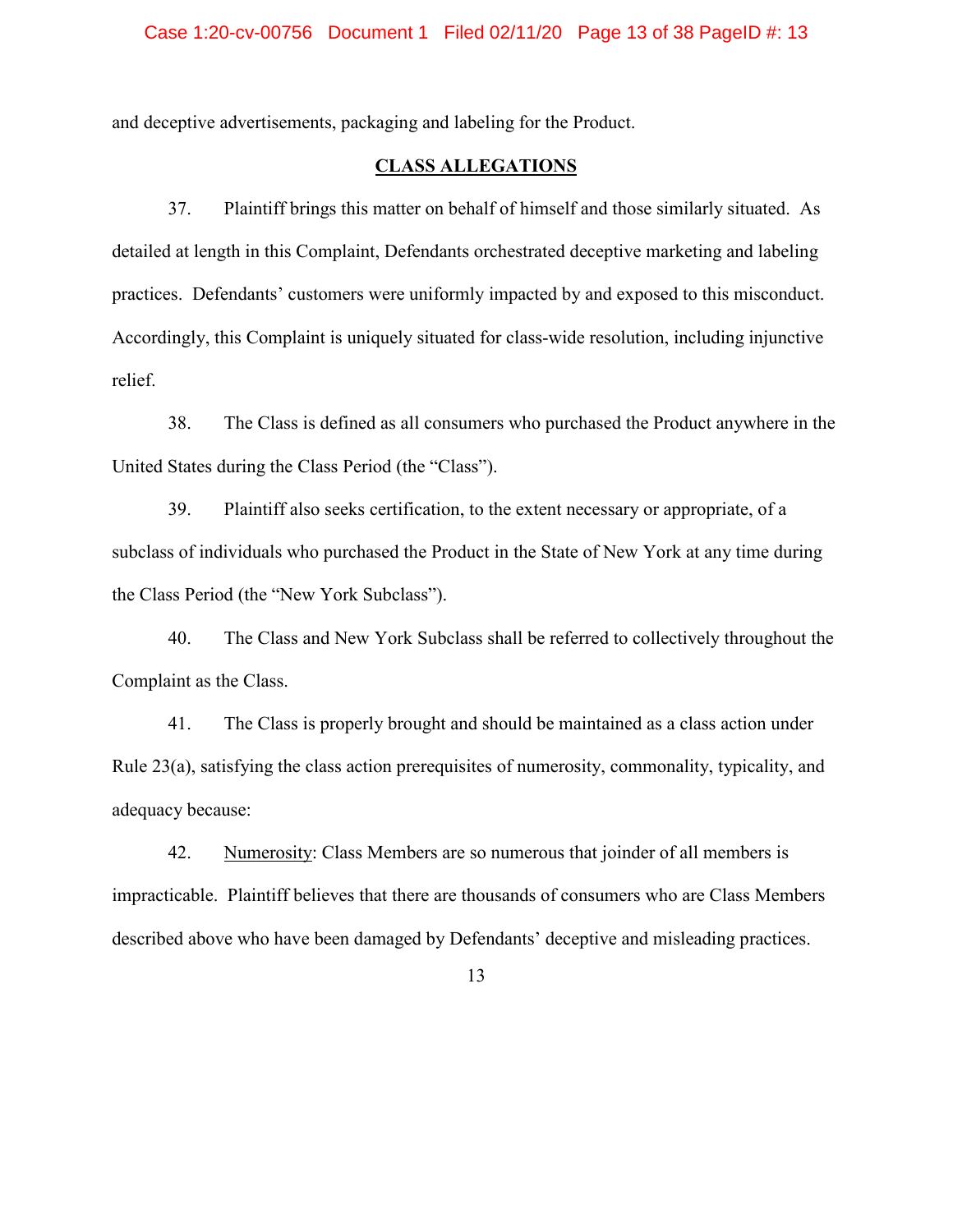## Case 1:20-cv-00756 Document 1 Filed 02/11/20 Page 14 of 38 PageID #: 14

43. Commonality: The questions of law and fact common to the Class Members which predominate over any questions which may affect individual Class Members include, but are not limited to:

- a. Whether Defendants are responsible for the conduct alleged herein which was uniformly directed at all consumers who purchased the Product;
- b. Whether Defendants' misconduct set forth in this Complaint demonstrates that Defendants have engaged in unfair, fraudulent, or unlawful business practices with respect to the advertising, marketing, and sale of its Product;
- c. Whether Defendants made false and/or misleading statements to the Class and the public concerning the contents of their Product;
- d. Whether Defendants' false and misleading statements concerning their Product was likely to deceive the public;
- e. Whether Plaintiff and the Class are entitled to injunctive relief;
- f. Whether Plaintiff and the Class are entitled to money damages under the same causes of action as the other Class Members.

44. Typicality: Plaintiff is a member of the Class. Plaintiff's claims are typical of the claims of each Class Member in that every member of the Class was susceptible to the same deceptive, misleading conduct and purchased the Defendants' Product. Plaintiff is entitled to relief under the same causes of action as the other Class Members.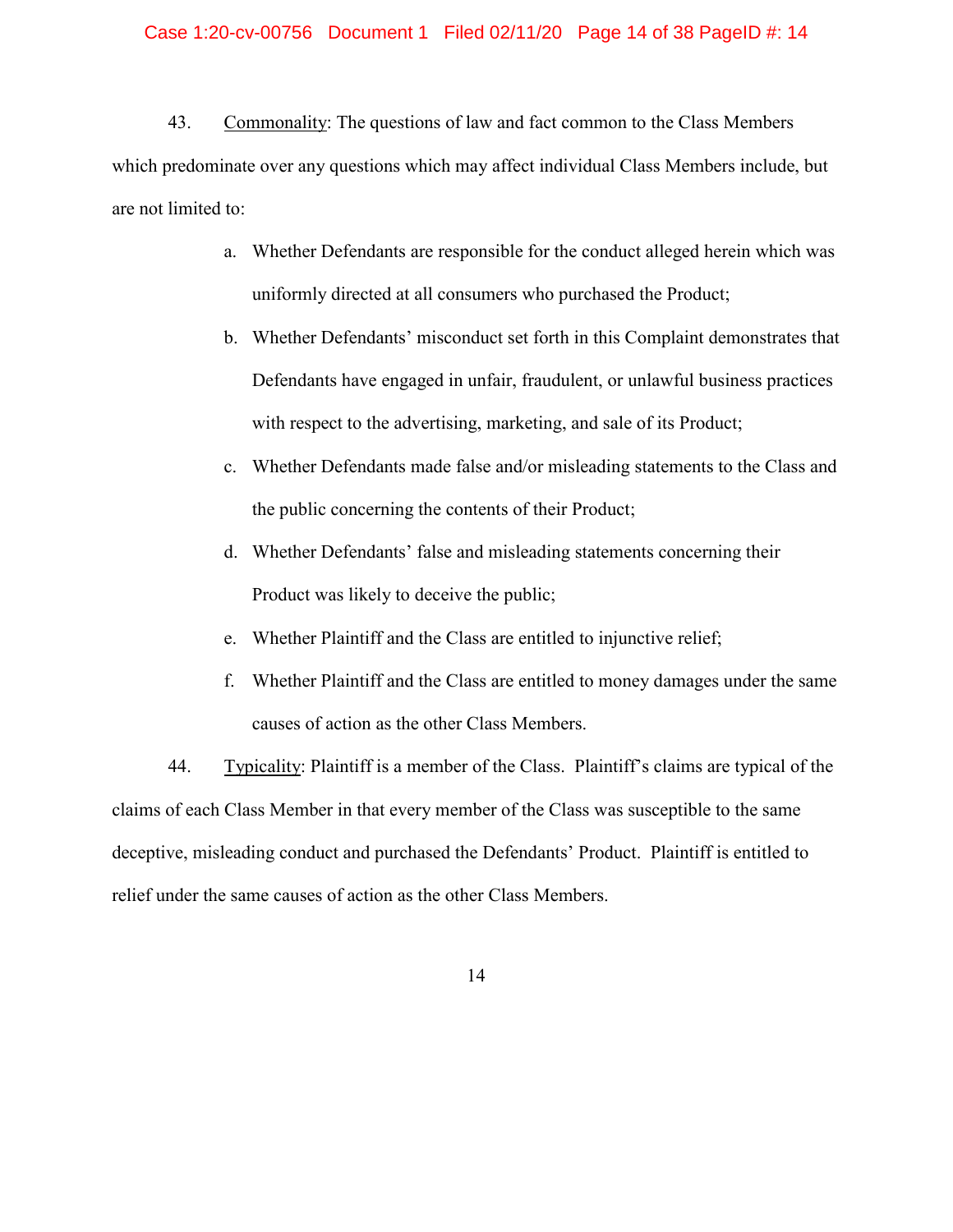## Case 1:20-cv-00756 Document 1 Filed 02/11/20 Page 15 of 38 PageID #: 15

45. Adequacy: Plaintiff is an adequate Class representative because his interests do not conflict with the interests of the Class Members he seeks to represent; his consumer fraud claims are common to all members of the Class and he has a strong interest in vindicating his rights; he has retained counsel competent and experienced in complex class action litigation and they intend to vigorously prosecute this action.

46. Predominance: Pursuant to Rule 23(b)(3), the common issues of law and fact identified above predominate over any other questions affecting only individual members of the Class. The Class issues fully predominate over any individual issue because no inquiry into individual conduct is necessary; all that is required is a narrow focus on Defendants' deceptive and misleading marketing and labeling practices.

47. Superiority: A class action is superior to the other available methods for the fair and efficient adjudication of this controversy because:

- a. The joinder of thousands of individual Class Members is impracticable, cumbersome, unduly burdensome, and a waste of judicial and/or litigation resources;
- b. The individual claims of the Class Members may be relatively modest compared with the expense of litigating the claim, thereby making it impracticable, unduly burdensome, and expensive—if not totally impossible—to justify individual actions;
- c. When Defendants' liability has been adjudicated, all Class Members' claims can

<sup>15</sup>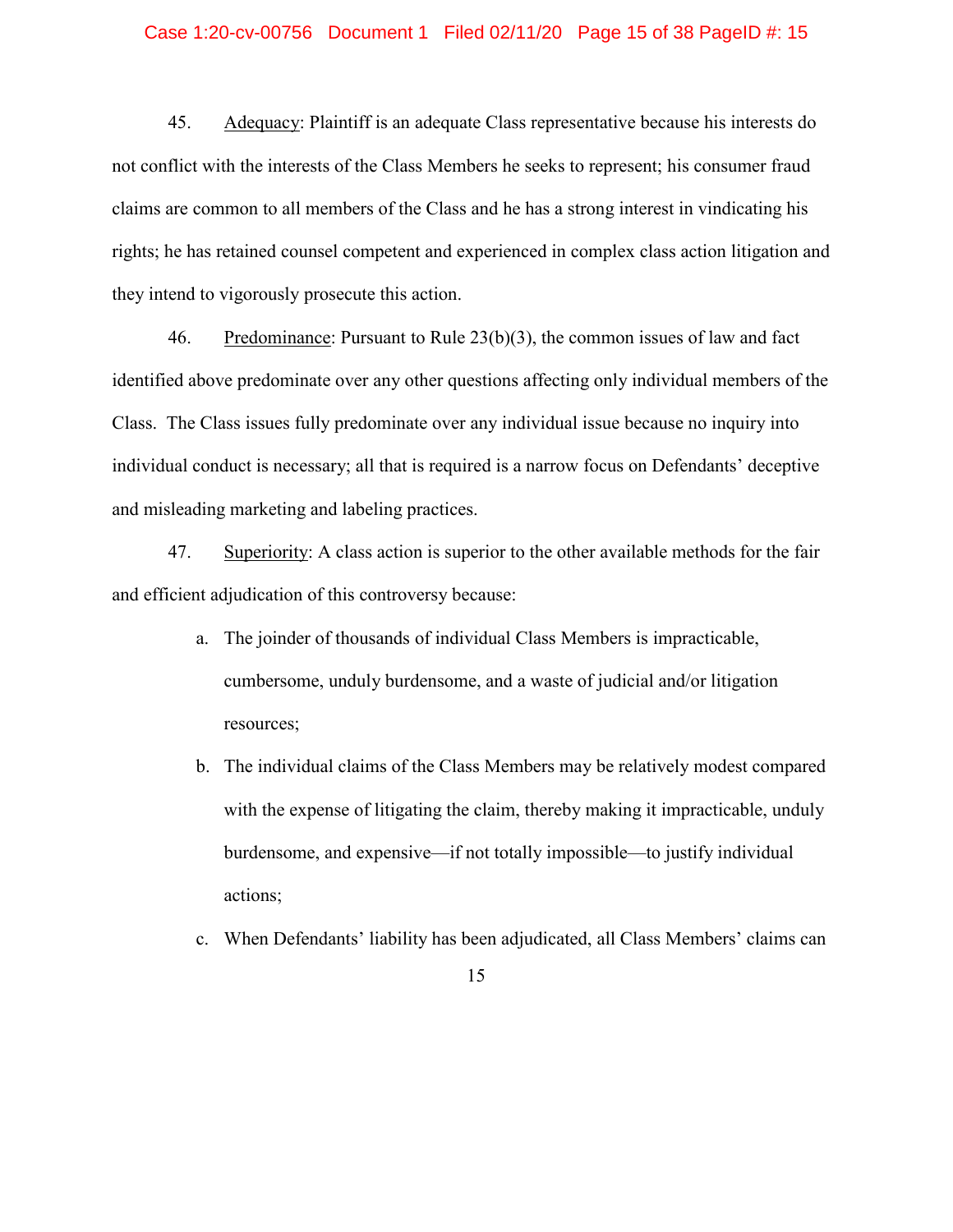be determined by the Court and administered efficiently in a manner far less burdensome and expensive than if it were attempted through filing, discovery, and trial of all individual cases;

- d. This class action will promote orderly, efficient, expeditious, and appropriate adjudication and administration of Class claims;
- e. Plaintiff knows of no difficulty to be encountered in the management of this action that would preclude its maintenance as a class action;
- f. This class action will assure uniformity of decisions among Class Members;
- g. The Class is readily definable and prosecution of this action as a class action will eliminate the possibility of repetitious litigation;
- h. Class Members' interests in individually controlling the prosecution of separate actions is outweighed by their interest in efficient resolution by single class action; and
- i. It would be desirable to concentrate in this single venue the litigation of all plaintiffs who were induced by Defendants' uniform false advertising to purchase their Product as being "All Natural".

48. Accordingly, this Class is properly brought and should be maintained as a class action under Rule 23(b)(3) because questions of law or fact common to Class Members predominate over any questions affecting only individual members, and because a class action is superior to other available methods for fairly and efficiently adjudicating this controversy.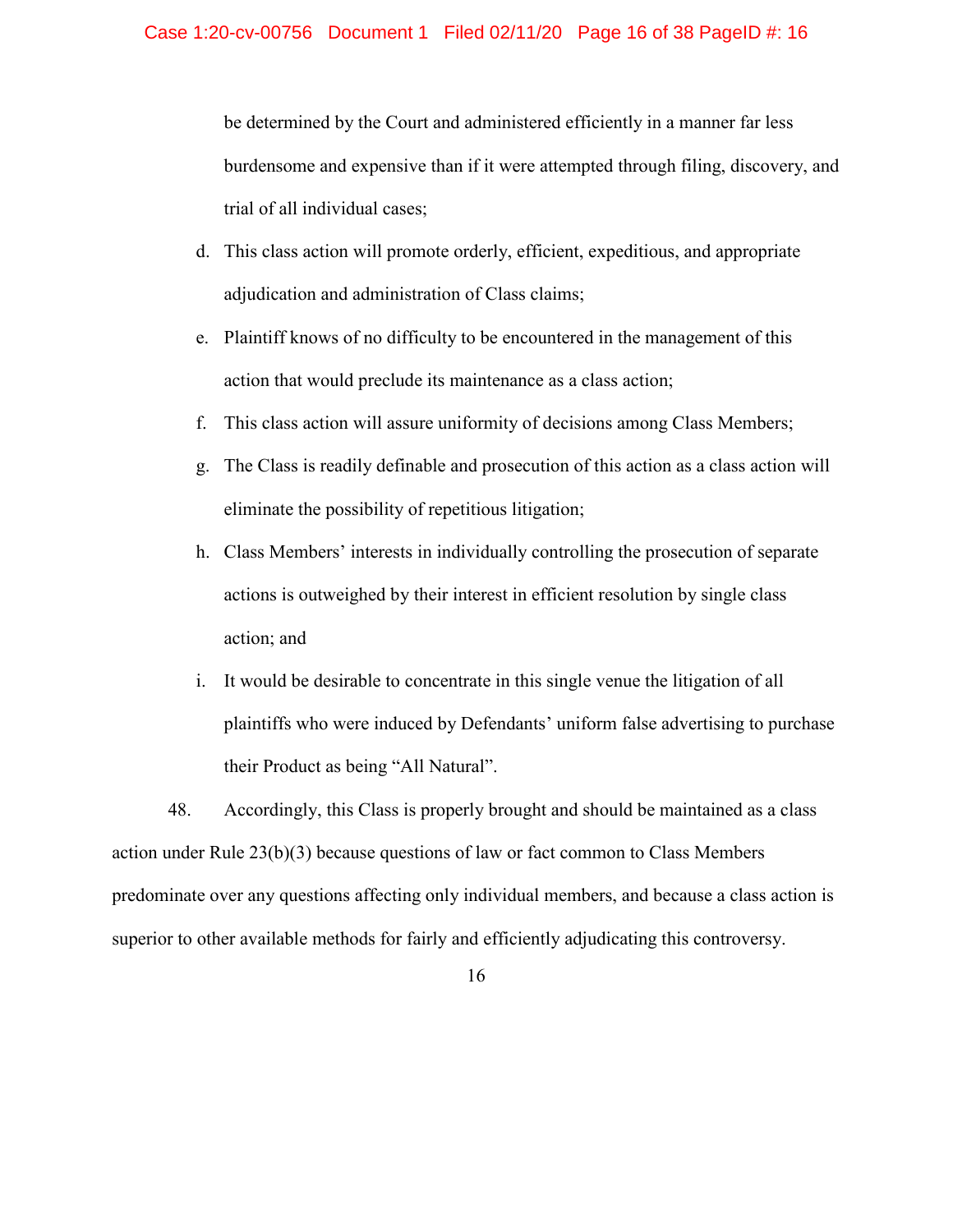## **INJUNCTIVE CLASS RELIEF**

49. Rules 23(b)(1) and (2) contemplate a class action for purposes of seeking classwide injunctive relief. Here, Defendants have engaged in conduct resulting in misleading consumers about ingredients in its Product. Since Defendants' conduct has been uniformly directed at all consumers in the United States, and the conduct continues presently, injunctive relief on a class-wide basis is a viable and suitable solution to remedy Defendants' continuing misconduct. Plaintiff would purchase the Product again if the ingredients were changed so that they indeed were "All Natural".

50. The injunctive Class is properly brought and should be maintained as a class action under Rule 23(a), satisfying the class action prerequisites of numerosity, commonality, typicality, and adequacy because:

- a. Numerosity: Individual joinder of the injunctive Class Members would be wholly impracticable. Defendants' Product has been purchased by thousands of people throughout the United States;
- b. Commonality: Questions of law and fact are common to members of the Class. Defendants' misconduct was uniformly directed at all consumers. Thus, all members of the Class have a common cause against Defendants to stop their misleading conduct through an injunction. Since the issues presented by this injunctive Class deal exclusively with Defendants' misconduct, resolution of these questions would necessarily be common to the entire Class. Moreover,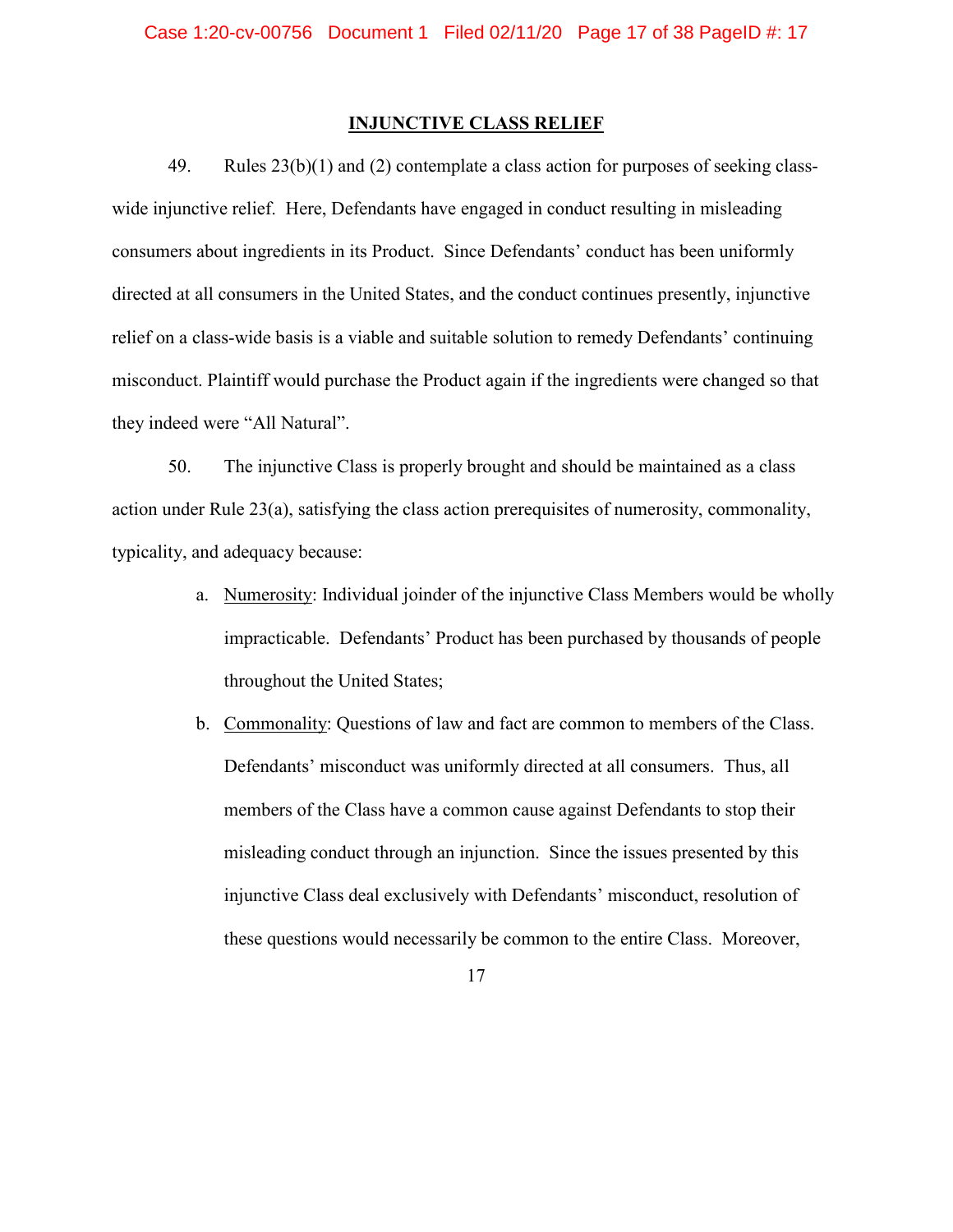#### Case 1:20-cv-00756 Document 1 Filed 02/11/20 Page 18 of 38 PageID #: 18

there are common questions of law and fact inherent in the resolution of the proposed injunctive class, including, *inter alia*:

- i. Resolution of the issues presented in the  $23(b)(3)$  class;
- ii. Whether members of the Class will continue to suffer harm by virtue of Defendants' deceptive product marketing and labeling; and
- iii. Whether, on equitable grounds, Defendants should be prevented from continuing to deceptively mislabel their Product as being "All Natural".
- c. Typicality: Plaintiff's claims are typical of the claims of the injunctive Class because his claims arise from the same course of conduct (i.e. Defendants' deceptive and misleading marketing, labeling, and advertising practices). Plaintiff is a typical representative of the Class because, like all members of the injunctive Class, he purchased Defendants' Product which was sold unfairly and deceptively to consumers throughout the United States.
- d. Adequacy: Plaintiff will fairly and adequately represent and protect the interests of the injunctive Class. His consumer protection claims are common to all members of the injunctive Class and he has a strong interest in vindicating his rights. In addition, Plaintiff and the Class are represented by counsel who is competent and experienced in both consumer protection and class action litigation.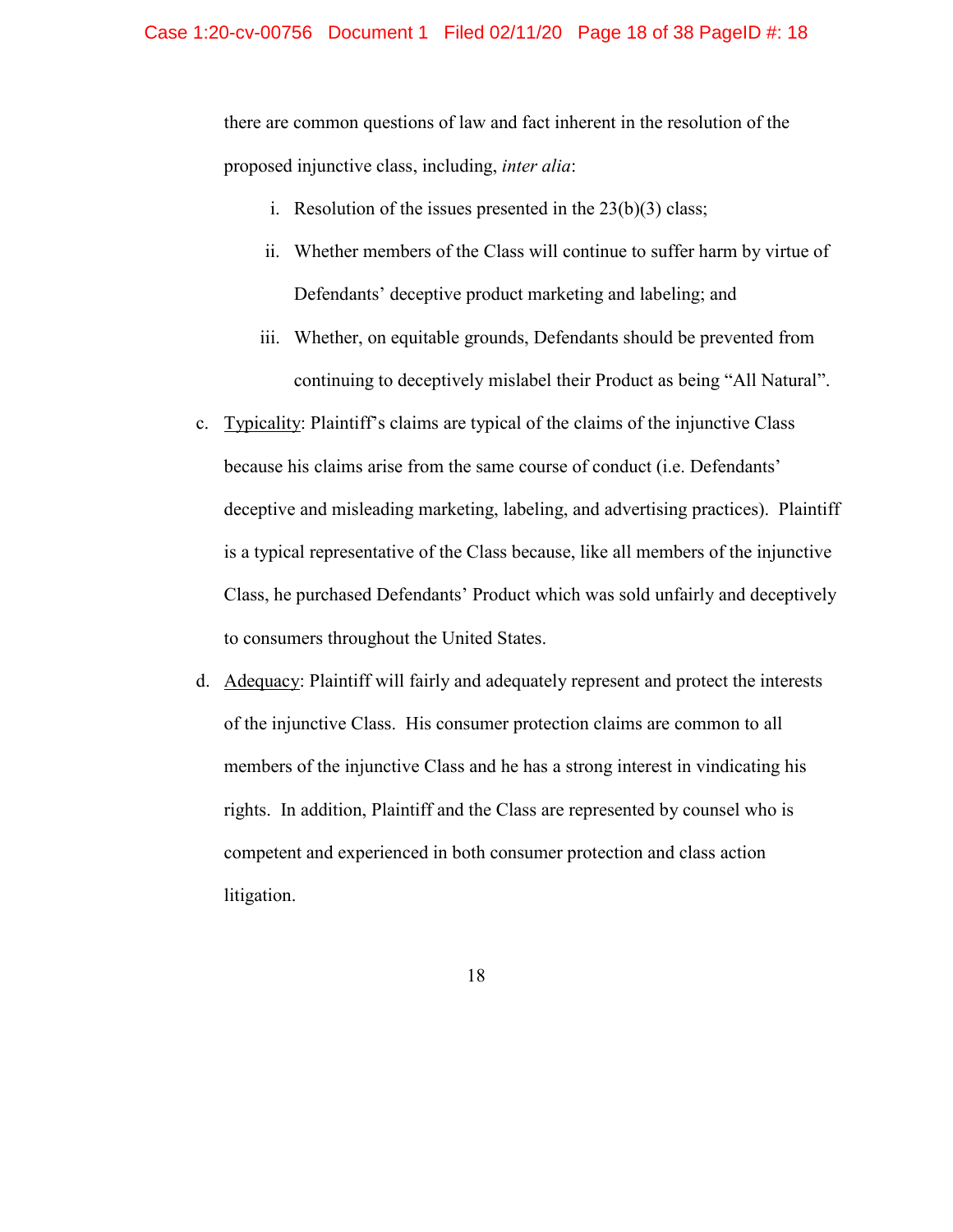## Case 1:20-cv-00756 Document 1 Filed 02/11/20 Page 19 of 38 PageID #: 19

51. The injunctive Class is properly brought and should be maintained as a class action under Rule 23(b)(2) because Plaintiff seeks injunctive relief on behalf of the Class Members on grounds generally applicable to the entire injunctive Class. Certification under Rule 23(b)(2) is appropriate because Defendants have acted or refused to act in a manner that applies generally to the injunctive Class (i.e. Defendants have marketed their Product using the same misleading and deceptive labeling to all of the Class Members). Any final injunctive relief or declaratory relief would benefit the entire injunctive Class as Defendants would be prevented from continuing their misleading and deceptive marketing practices and would be required to honestly disclose to consumers the nature of the contents of their Product. Plaintiff would purchase the Product again if the ingredients were changed so that they indeed were "All Natural".

## **FIRST CAUSE OF ACTION VIOLATION OF NEW YORK GBL § 349 (On Behalf of Plaintiff and New York Subclass Members)**

52. Plaintiff repeats and realleges each and every allegation contained in all the foregoing paragraphs as if fully set forth herein.

53. New York General Business Law Section 349 ("GBL § 349") declares unlawful "[d]eceptive acts or practices in the conduct of any business, trade, or commerce or in the furnishing of any service in this state . . ."

54. The conduct of Defendants alleged herein constitutes recurring, "unlawful" deceptive acts and practices in violation of GBL § 349, and as such, Plaintiff and the New York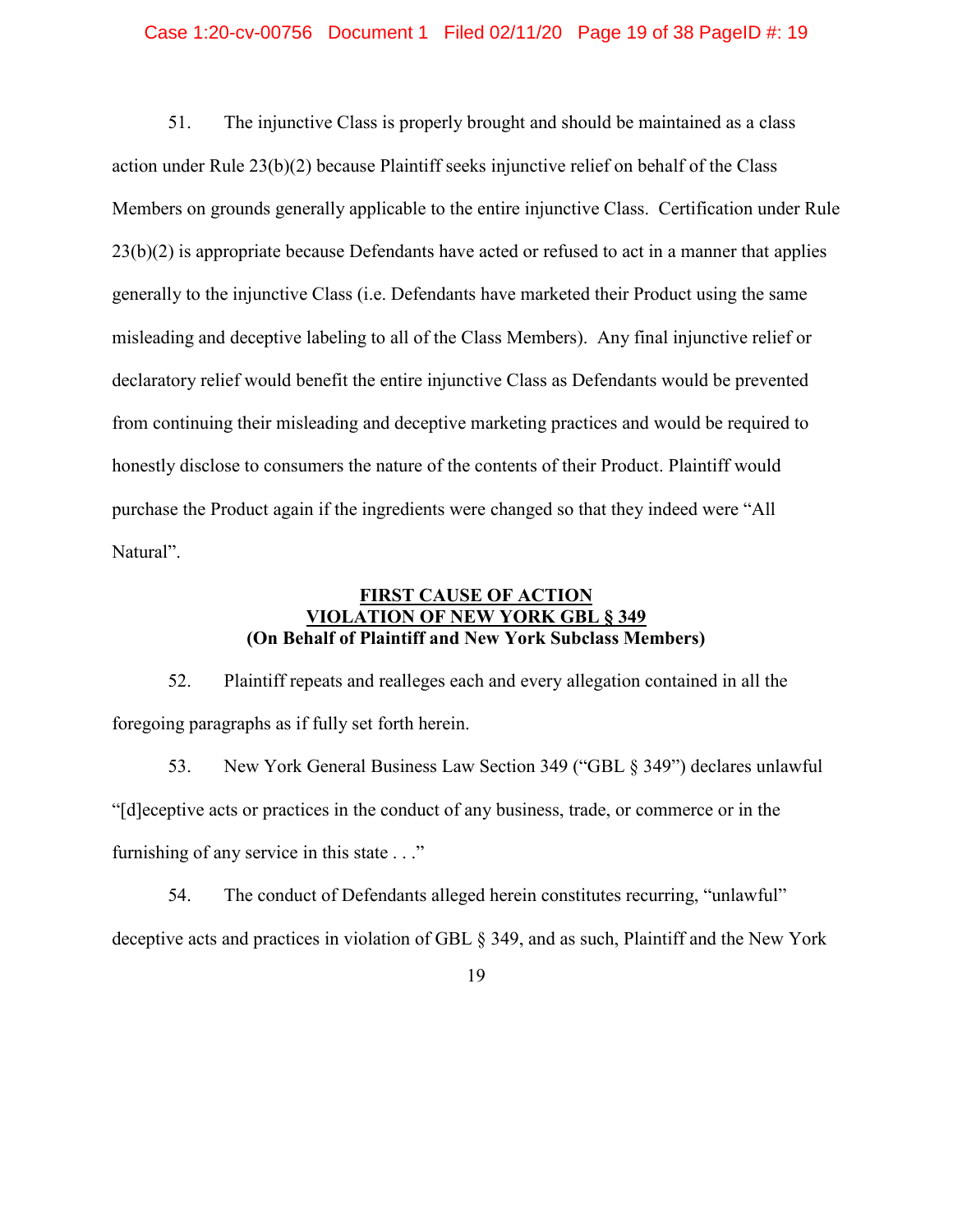#### Case 1:20-cv-00756 Document 1 Filed 02/11/20 Page 20 of 38 PageID #: 20

Subclass Members seek monetary damages and the entry of preliminary and permanent injunctive relief against Defendant, enjoining them from inaccurately describing, labeling, marketing, and promoting the Product.

55. There is no adequate remedy at law.

56. Defendant misleadingly, inaccurately, and deceptively advertises and markets its Product to consumers.

57. Defendants' improper consumer-oriented conduct—including labeling and advertising the Product as being "All Natural" —is misleading in a material way in that it, *inter alia*, induced Plaintiff and the New York Subclass Members to purchase and pay a premium for Defendants' Product and to use the Product when they otherwise would not have. Defendants made their untrue and/or misleading statements and representations willfully, wantonly, and with reckless disregard for the truth.

58. Plaintiff and the New York Subclass Members have been injured inasmuch as they paid a premium for products that were—contrary to Defendants' representations— not "All Natural". Accordingly, Plaintiff and the New York Subclass Members received less than what they bargained and/or paid for.

59. Defendants' advertising and Product's packaging and labeling induced the Plaintiff and the New York Subclass Members to buy Defendants' Product and to pay a premium price for it.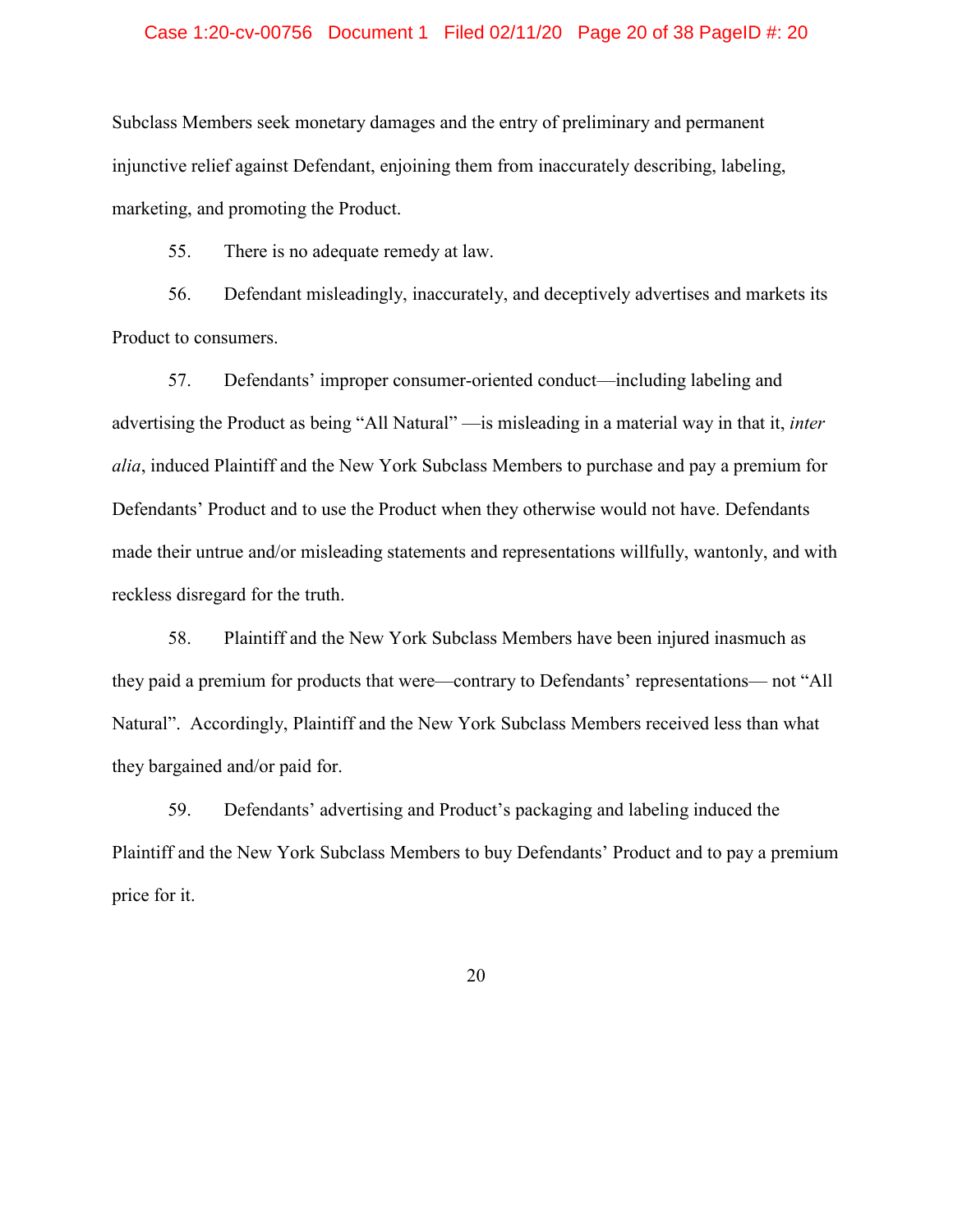## Case 1:20-cv-00756 Document 1 Filed 02/11/20 Page 21 of 38 PageID #: 21

60. Defendants' deceptive and misleading practices constitute a deceptive act and

practice in the conduct of business in violation of New York General Business Law §349(a) and Plaintiff and the New York Subclass Members have been damaged thereby.

61. As a result of Defendants' recurring, "unlawful" deceptive acts and practices,

Plaintiff and the New York Subclass Members are entitled to monetary, compensatory, treble and punitive damages, injunctive relief, restitution and disgorgement of all moneys obtained by means of Defendants' unlawful conduct, interest, and attorneys' fees and costs.

## **SECOND CAUSE OF ACTION VIOLATION OF NEW YORK GBL § 350 (On Behalf of Plaintiff and the New York Subclass Members)**

62. Plaintiff repeats and realleges each and every allegation contained in all the

foregoing paragraphs as if fully set forth herein.

63. N.Y. Gen. Bus. Law § 350 provides, in part, as follows:

False advertising in the conduct of any business, trade or commerce or in the furnishing of any service in this state is hereby declared unlawful.

64. N.Y. Gen. Bus. Law § 350a(1) provides, in part, as follows:

The term 'false advertising, including labeling, of a commodity, or of the kind, character, terms or conditions of any employment opportunity if such advertising is misleading in a material respect. In determining whether any advertising is misleading, there shall be taken into account (among other things) not only representations made by statement, word, design, device, sound or any combination thereof, but also the extent to which the advertising fails to reveal facts material in the light of such representations with respect to the commodity or employment to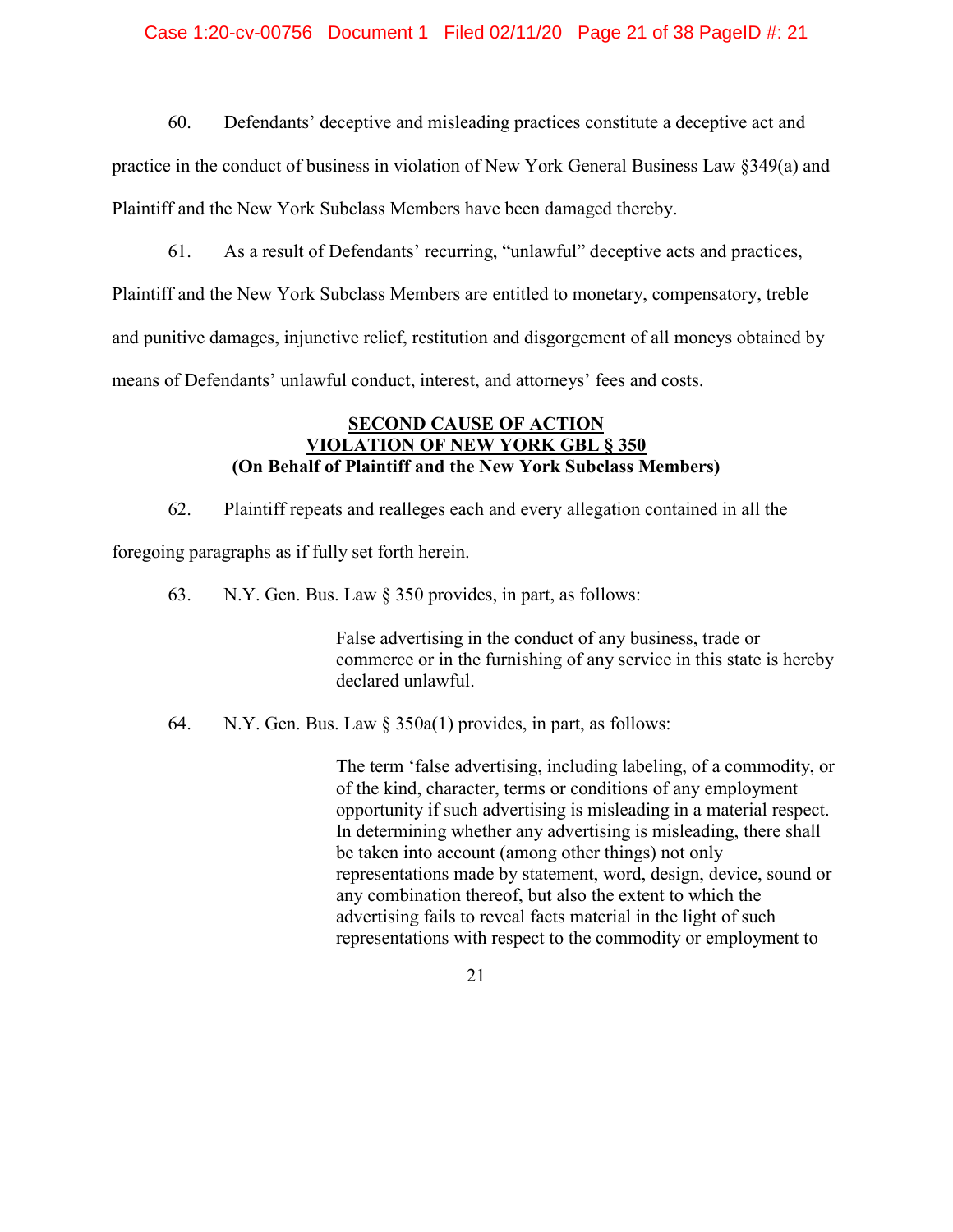## Case 1:20-cv-00756 Document 1 Filed 02/11/20 Page 22 of 38 PageID #: 22

which the advertising relates under the conditions proscribed in said advertisement, or under such conditions as are customary or usual . . .

65. Defendants' labeling and advertisements contain untrue and materially misleading statements concerning Defendants' Product inasmuch as they misrepresent that the Product is "All Natural".

66. Plaintiff and the New York Subclass Members have been injured inasmuch as they relied upon the labeling, packaging and advertising and paid a premium for the Product which was—contrary to Defendants' representations—not "All Natural". Accordingly, Plaintiff and the New York Subclass Members received less than what they bargained and/or paid for.

67. Defendants' advertising, packaging and products' labeling induced the Plaintiff and the New York Subclass Members to buy Defendants' Product.

68. Defendants made their untrue and/or misleading statements and representations willfully, wantonly, and with reckless disregard for the truth.

69. Defendants' conduct constitutes multiple, separate violations of N.Y. Gen. Bus. Law § 350.

70. Defendants made the material misrepresentations described in this Complaint in Defendants' advertising, and on the Product's packaging and labeling.

71. Defendants' material misrepresentations were substantially uniform in content, presentation, and impact upon consumers at large. Moreover, all consumers purchasing the Product were and continue to be exposed to Defendants' material misrepresentations.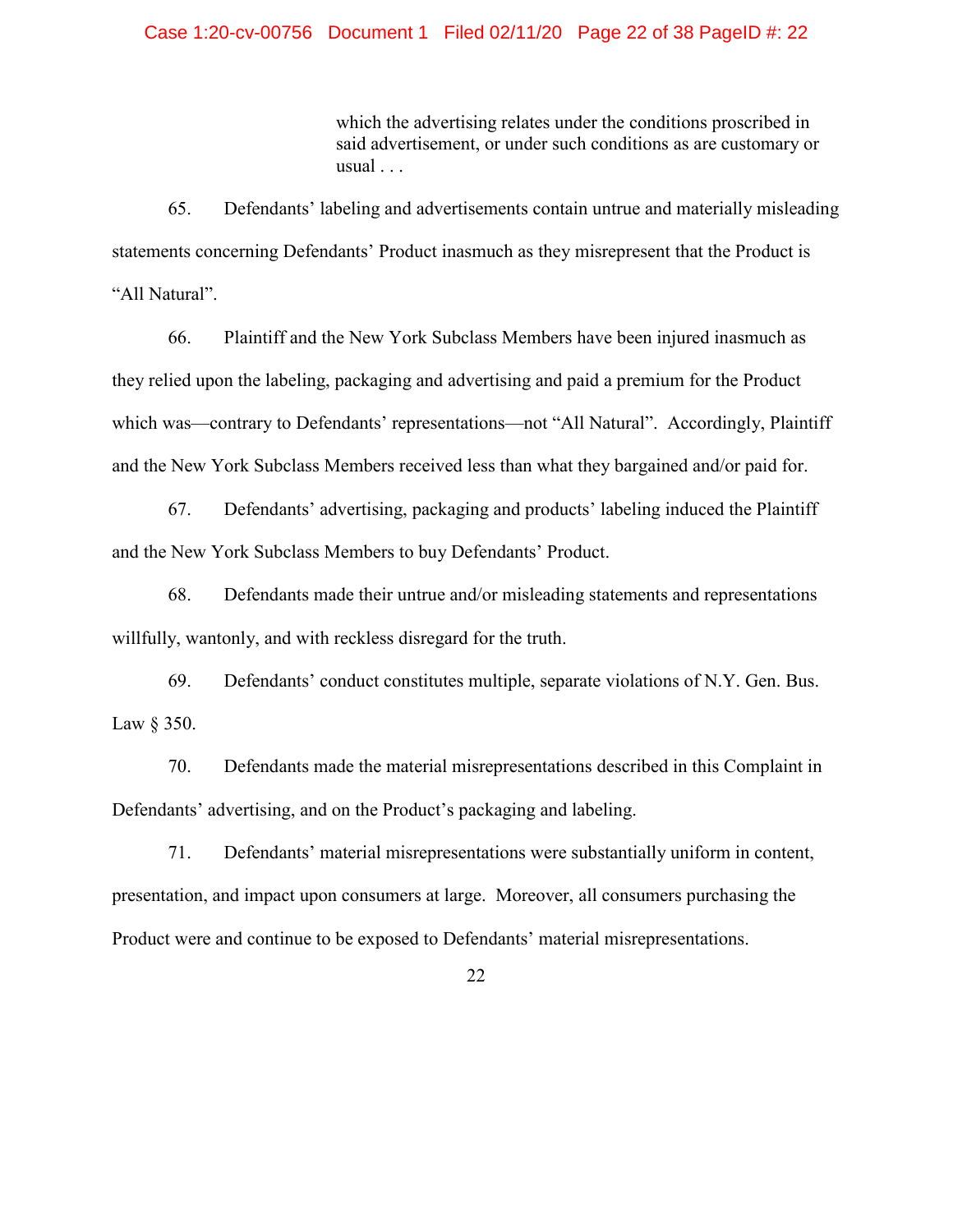Case 1:20-cv-00756 Document 1 Filed 02/11/20 Page 23 of 38 PageID #: 23

72. As a result of Defendants' recurring, "unlawful" deceptive acts and practices, Plaintiff and New York Subclass Members are entitled to monetary, compensatory, treble and punitive damages, injunctive relief, restitution and disgorgement of all moneys obtained by means of Defendants' unlawful conduct, interest, and attorneys' fees and costs.

## **THIRD CAUSE OF ACTION VIOLATION OF STATE CONSUMER PROTECTION STATUTES (On Behalf of Plaintiff and All Class Members)**

73. Plaintiff repeats and realleges each and every allegation contained in all the foregoing paragraphs as if fully set forth herein.

74. Plaintiff and Class Members have been injured as a result of Defendants' violations of the following state consumer protection statutes, which also provide a basis for redress to Plaintiff and Class Members based on Defendants' fraudulent, deceptive, unfair and unconscionable acts, practices and conduct.

75. Defendants' conduct as alleged herein violates the consumer protection, unfair trade practices and deceptive acts laws of each of the following jurisdictions:

- a. **Alaska:** Defendants' practices were and are in violation of Alaska's Unfair Trade Practices and Consumer Protection Act, Alaska Stat. § 45.50.471, *et seq.*
- b. **Arizona:** Defendants' practices were and are in violation of Arizona's Consumer Fraud Act, Ariz. Rev. Stat. Ann. §§ 44-1521, *et seq*.
- c. **Arkansas:** Defendants' practices were and are in violation of Arkansas Code Ann. § 4-88-101, *et seq.*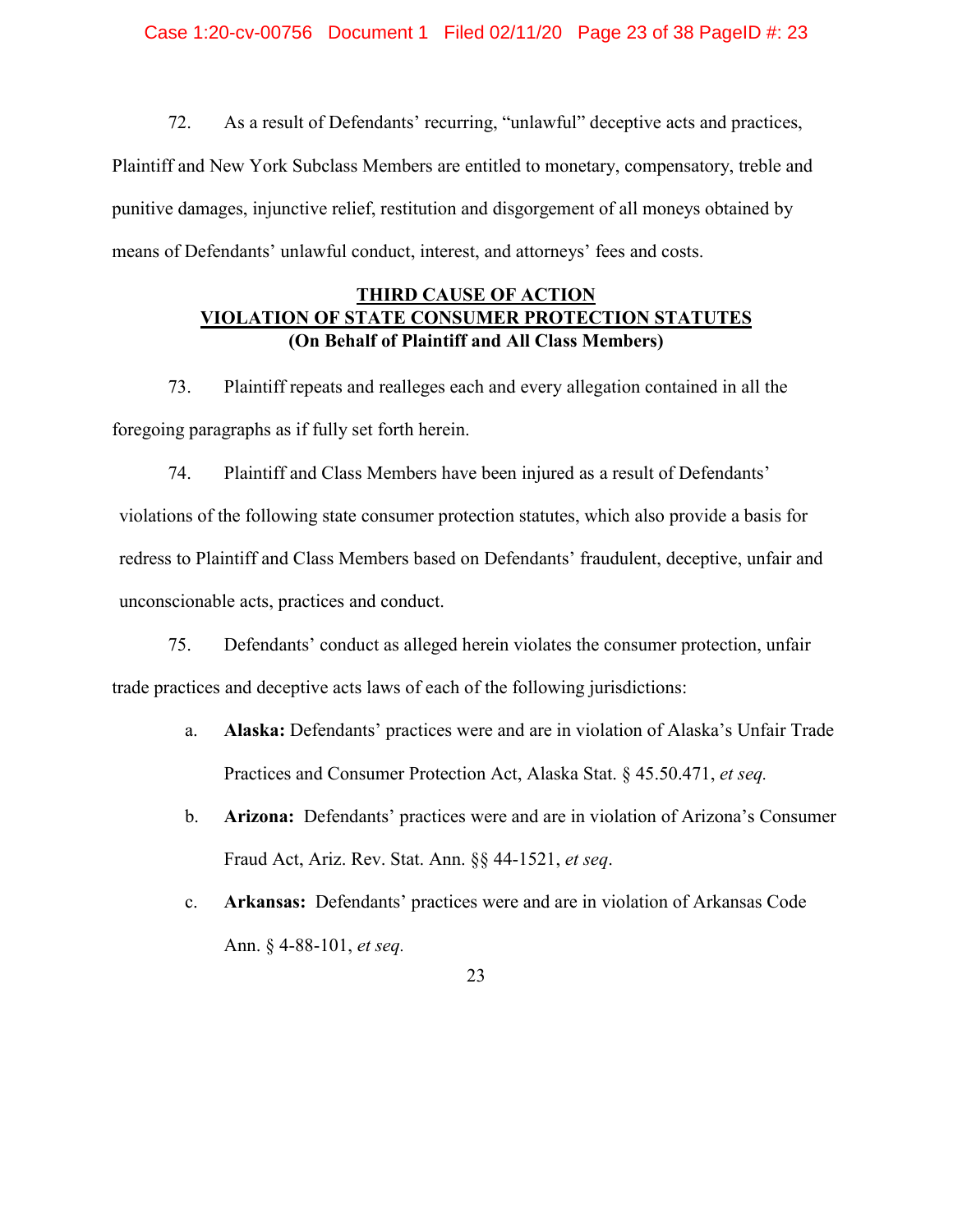- d. **California:** Defendants' practices were and are in violation of California Consumer Legal Remedies Act, Civil Code § 1750, *et seq*., and California's Unfair Competition Law, California Business and Professions Code § 17200, *et seq*., and California's False Advertising Law, California Business and Professions Code § 17500, *et seq*.
- e. **Colorado**: Defendants' practices were and are in violation of Colorado's Consumer Protection Act, Colo. Rev. Stat. §§ 61-1-101, *et seq.*
- f. **Connecticut:** Defendants' practices were and are in violation of Connecticut's Gen. Stat. § 42-110a, *et seq.*
- g. **Delaware:** Defendants' practices were and are in violation of Delaware's Consumer Fraud Act, Del. Code Ann. tit. 6, § 2511, *et seq.* and the Deceptive Trade Practices Act, Del. Code Ann. tit. 6, § 2531, *et seq.*
- h. **District of Columbia:** Defendants' practices were and are in violation of the District of Columbia's Consumer Protection Act, D.C. Code § 28-3901, *et seq.*
- i. **Florida:** Defendants' practices were and are in violation of the Florida Deceptive and Unfair Trade Practices Act, Fla. Stat. Ann. § 501.201, *et seq*.
- j. **Hawaii:** Defendants' practices were and are in violation of the Hawaii's Uniform Deceptive Trade Practices Act, Haw. Rev. Stat. § 481A-1, *et seq.* and Haw. Rev. Stat. § 480-2.
- k. **Idaho:** Defendants' practices were and are in violation of Idaho's Consumer
	- 24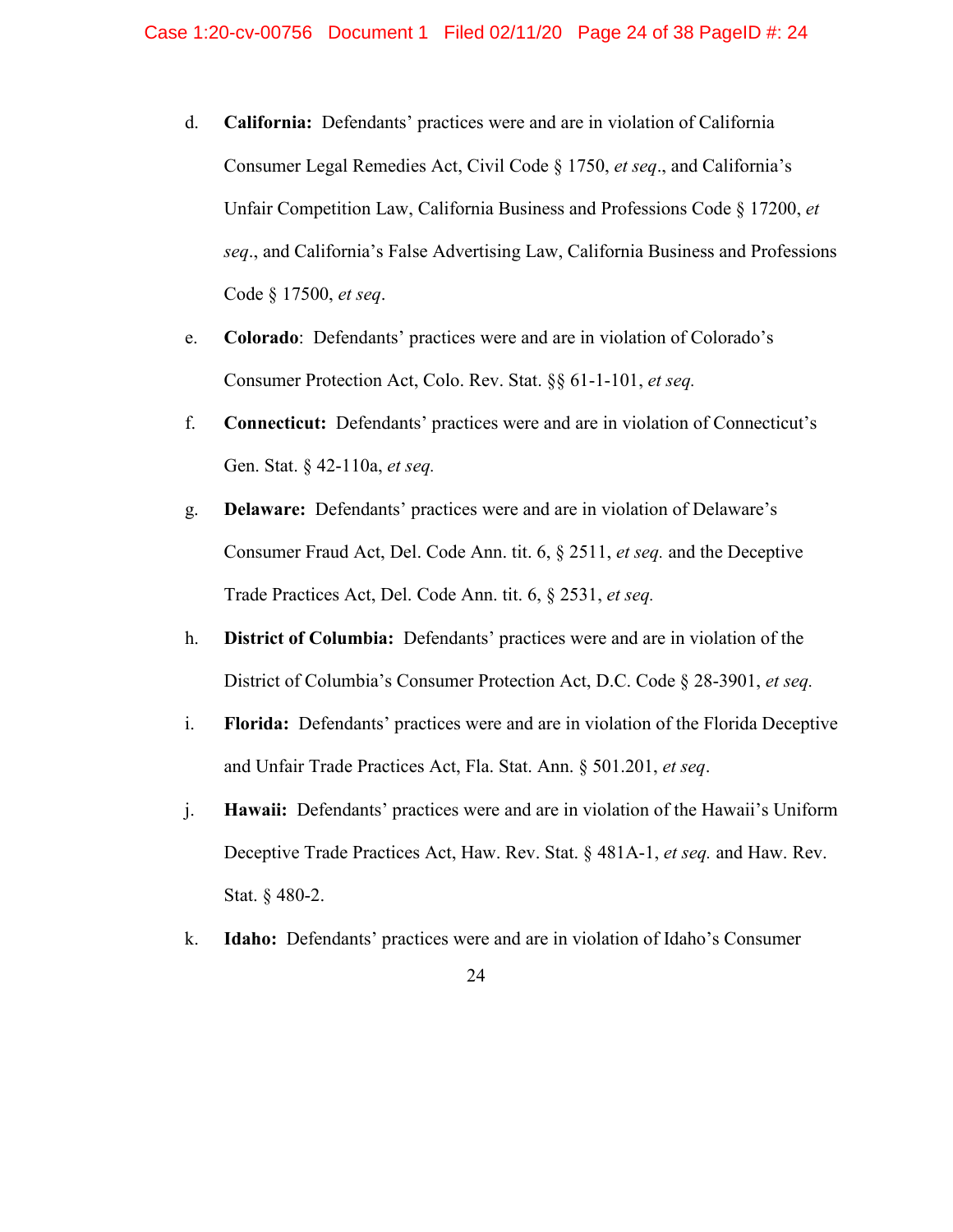Protection Act, Idaho Code Ann. § 48-601, *et seq.*

- l. **Illinois:** Defendants' acts and practices were and are in violation of Illinois' Consumer Fraud and Deceptive Business Practices Act, 815 Ill. Comp. Stat. 505/2; and Uniform Deceptive Trade Practices Act, 815 Ill. Comp. Stat. 510/2.
- m. **Indiana:** Defendants' practices were and are in violation of Indiana's Deceptive Consumer Sales Act, Ind. Code Ann. § 24-5-0.5-1, *et seq.*
- n. **Kansas:** Defendants' practices were and are in violation of Kansas's Consumer Protection Act, Kat. Stat. Ann. § 50-623, *et seq*.
- o. **Kentucky:** Defendants' practices were and are in violation of Kentucky's Consumer Protection Act, Ky. Rev. Stat. Ann. § 367.110, *et seq.*
- p. **Maine:** Defendants' practices were and are in violation of the Maine Unfair Trade Practices Act, 5 Me. Rev. Stat. Ann. Tit. 5, § 205-A, *et seq*. and 10 Me. Rev. Stat. Ann. § 1101, *et seq*.
- q. **Maryland:** Defendants' practices were and are in violation of Maryland's Consumer Protection Act, Md. Code Ann. Com. Law § 13-101, *et seq*.
- r. **Massachusetts:** Defendants' practices were unfair and deceptive acts and practices in violation of Massachusetts' Consumer Protection Act, Mass. Gen. Laws ch. 93A, § 2.
- s. **Michigan:** Defendants' practices were and are in violation of Michigan's Consumer Protection Act, Mich. Comp. Laws Ann. § 445.901, *et seq*.

<sup>25</sup>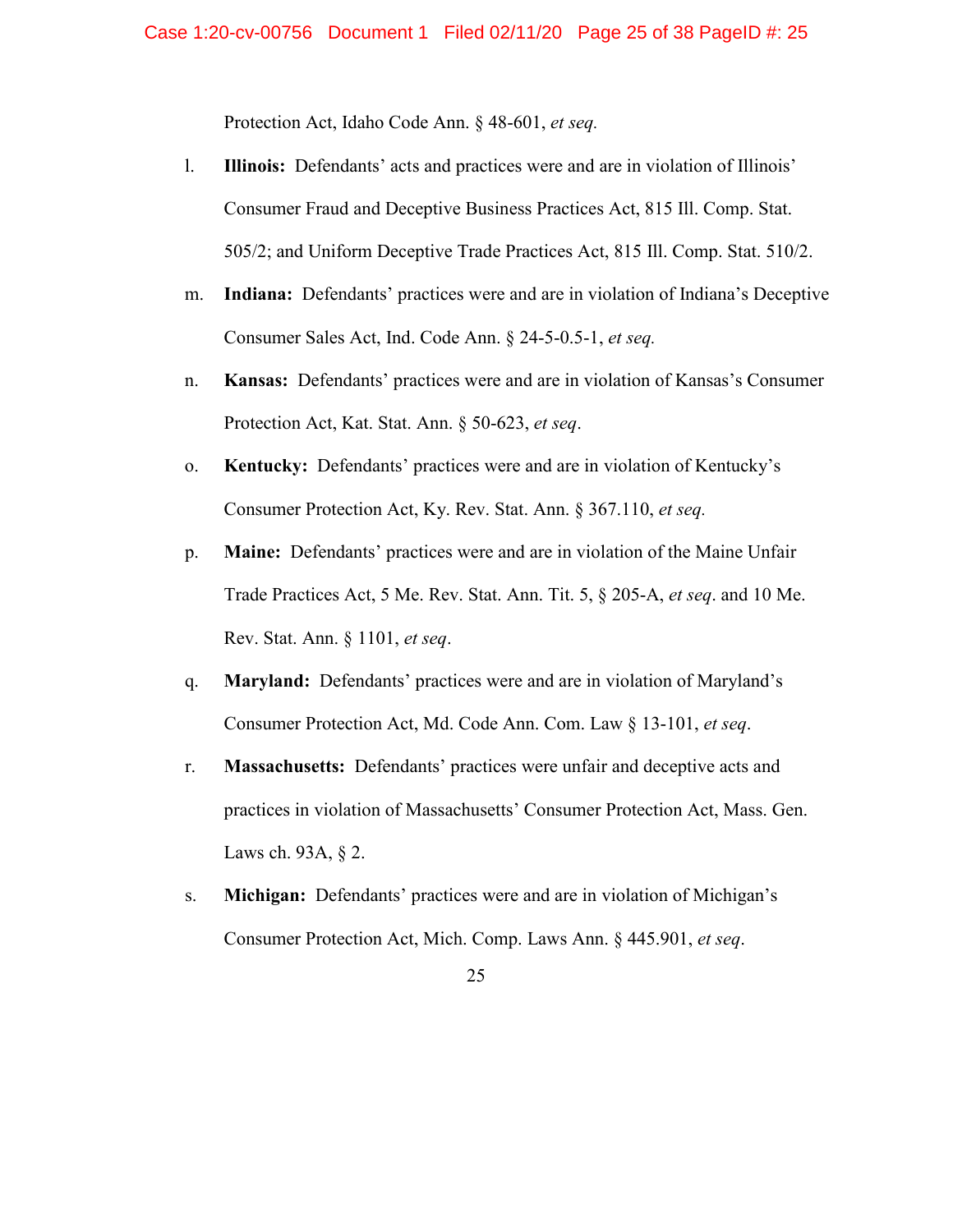- t. **Minnesota:** Defendants' practices were and are in violation of Minnesota's Prevention of Consumer Fraud Act, Minn. Stat. § 325F.68, *et seq.* and the Unlawful Trade Practices law, Minn. Stat. § 325D.09, *et seq.*
- u. **Missouri:** Defendants' practices were and are in violation of Missouri's Merchandising Practices Act, Mo. Rev. Stat. § 407.010, *et seq.*
- v. **Nebraska:** Defendants' practices were and are in violation of Nebraska's Consumer Protection Act, Neb. Rev. Stat. § 59-1601, *et seq.* and the Uniform Deceptive Trade

Practices Act, § 87-302, *et seq.*

- w. **Nevada:** Defendants' practices were and are in violation of Nevada's Deceptive Trade Practices Act, Nev. Rev. Stat. Ann. §§ 598.0903 and 41.600.
- x. **New Hampshire:** Defendants' practices were and are in violation of New Hampshire's Regulation of Business Practices for Consumer Protection, N.H. Rev. Stat. Ann. § 358-A:1, *et seq*.
- y. **New Jersey:** Defendants' practices were and are in violation of New Jersey's Consumer Fraud Act, N.J. Stat. Ann. § 56:8-1, *et seq*.
- z. **New Mexico:** Defendants' practices were and are in violation of New Mexico's Unfair Practices Act, N.M. Stat. Ann. § 57-12-1, *et seq.*
- aa. **North Carolina:** Defendants' practices were and are in violation of North Carolina's Unfair Deceptive Trade Practices Act, N.C. Gen. Stat. Ann. § 75-1, *et*

<sup>26</sup>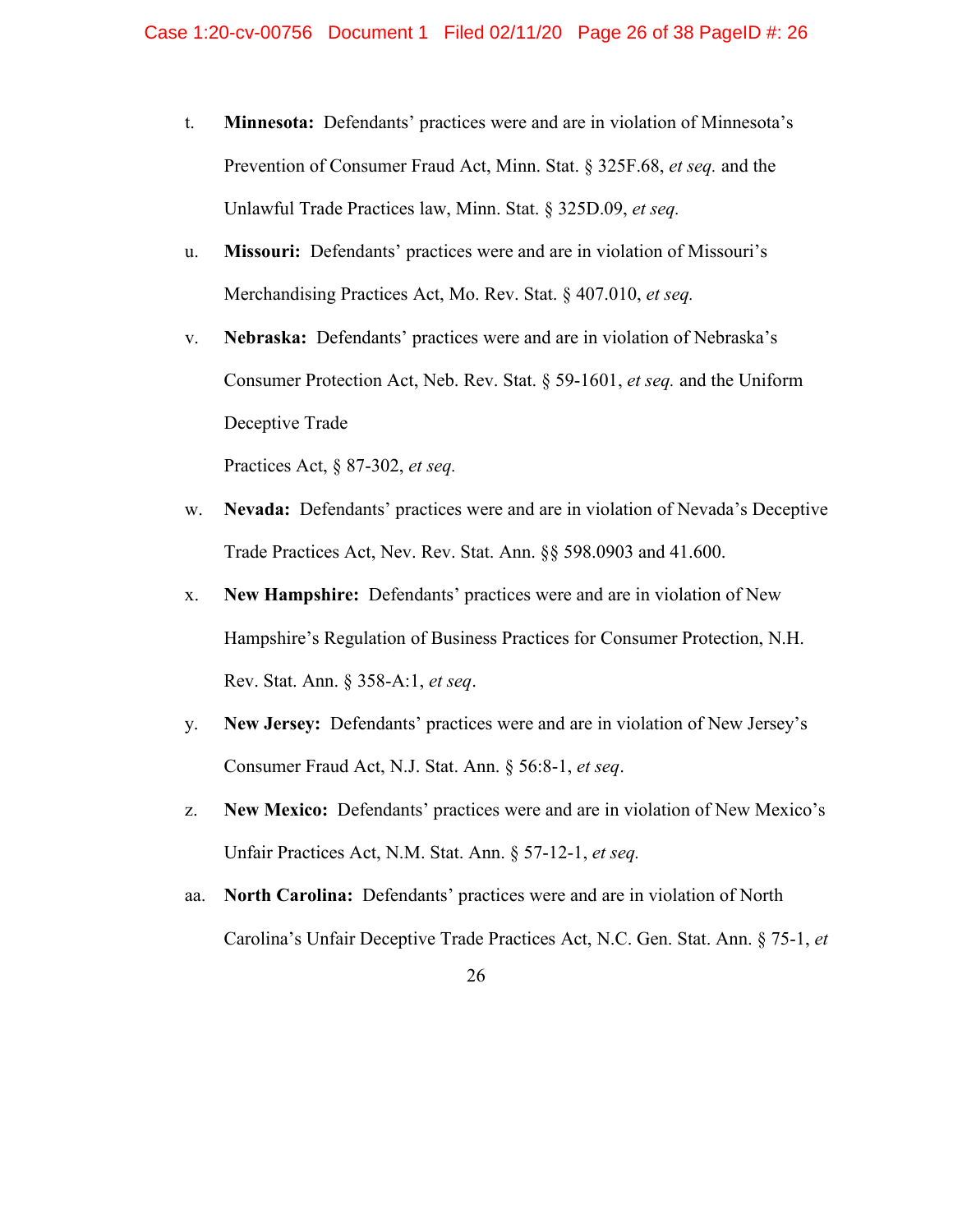*seq*.

- bb. **North Dakota:** Defendants' practices were and are in violation of North Dakota's Unlawful Sales or Advertising Practices law, N.D. Cent. Code § 51-15- 01, *et seq.*
- cc. **Ohio:** Defendants' practices were and are in violation of Ohio's Consumer Sales Practices Act, Ohio Rev. Code Ann. § 1345.01, *et seq*. and Ohio's Deceptive Trade Practices Act. Ohio Rev. Code Ann. § 4165.01, *et seq*.
- dd. **Oklahoma:** Defendants' practices were and are in violation of Oklahoma's Consumer Protection Act, Okla. Stat. Ann. tit. 15 § 751, *et seq.*, and Oklahoma's Deceptive Trade Practices Act, Okla. Stat. Ann. tit. 78 § 51, *et seq.*
- ee. **Oregon:** Defendants' practices were and are in violation of Oregon's Unlawful Trade Practices law, Or. Rev. Stat. § 646.605, *et seq.*
- ff. **Pennsylvania:** Defendants' practices were and are in violation of Pennsylvania's Unfair Trade Practice and Consumer Protection Law, 73 Pa. Stat. Ann. § 201-1, *et seq*.
- gg. **Rhode Island:** Defendants' practices were and are in violation of Rhode Island's Deceptive Trade Practices Act, R.I. Gen. Laws § 6-13.1-1, *et seq.*
- hh. **South Dakota:** Defendants' practices were and are in violation of South Dakota's Deceptive Trade Practices and Consumer Protection Act, S.D. Codified Laws § 37-24-1, *et seq.*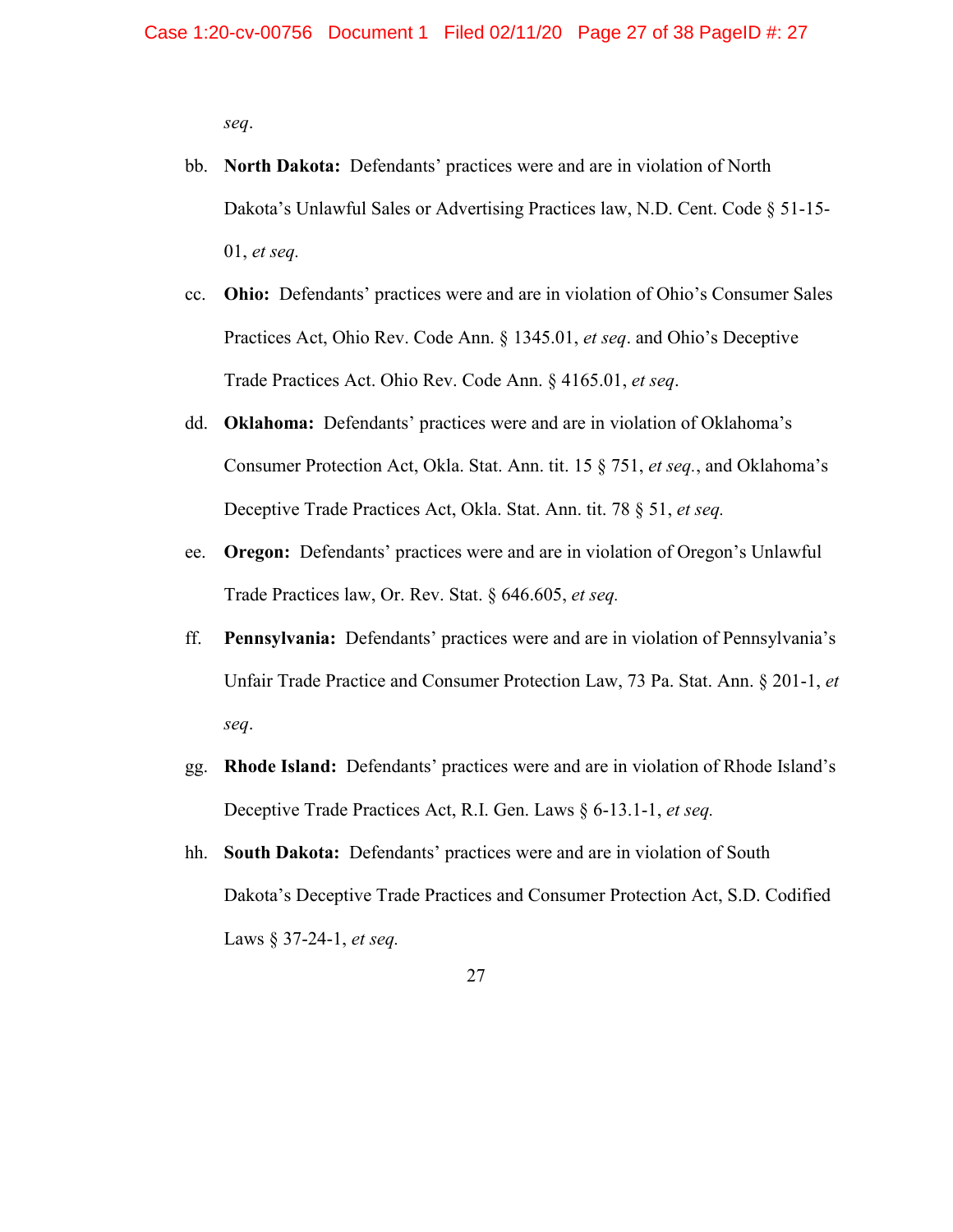- ii. **Texas:** Defendants' practices were and are in violation of Texas' Deceptive Trade Practices Consumer Protection Act, Tex. Bus. & Com. Code Ann. § 17.41, *et seq.*
- jj. **Utah:** Defendants' practices were and are in violation of Utah's Consumer Sales Practices Act, Utah Code Ann. § 13-11-1, *et seq.*, and Utah's Truth in Advertising Law, Utah Code Ann. § 13-11a-1, *et seq.*
- kk. **Vermont:** Defendants' practices were and are in violation of Vermont's Consumer Fraud Act, Vt. Stat. Ann. tit. 9 § 2451, *et seq.*
- ll. **Washington:** Defendants' practices were and are in violation of Washington Consumer Protection Act, Wash. Rev. Code Ann. § 19.86, *et seq*.
- mm. **West Virginia:** Defendants' practices were and are in violation of West Virginia's Consumer Credit and Protection Act, W. Va. Code § 46A-6-101, *et seq.*
- *nn.* **Wisconsin:** Defendants' practices were and are in violation of Wisconsin's Consumer Act, Wis. Stat. §421.101, *et seq*.
- oo. **Wyoming:** Defendants' practices were and are in violation of Wyoming's Consumer Protection Act, Wyo. Stat. Ann. §40-12-101*, et seq*.

76. Defendants violated the aforementioned states' unfair and deceptive acts and practices laws by representing that the Product is "All Natural".

77. Contrary to Defendants' representations, the Product is not "All Natural".

<sup>28</sup>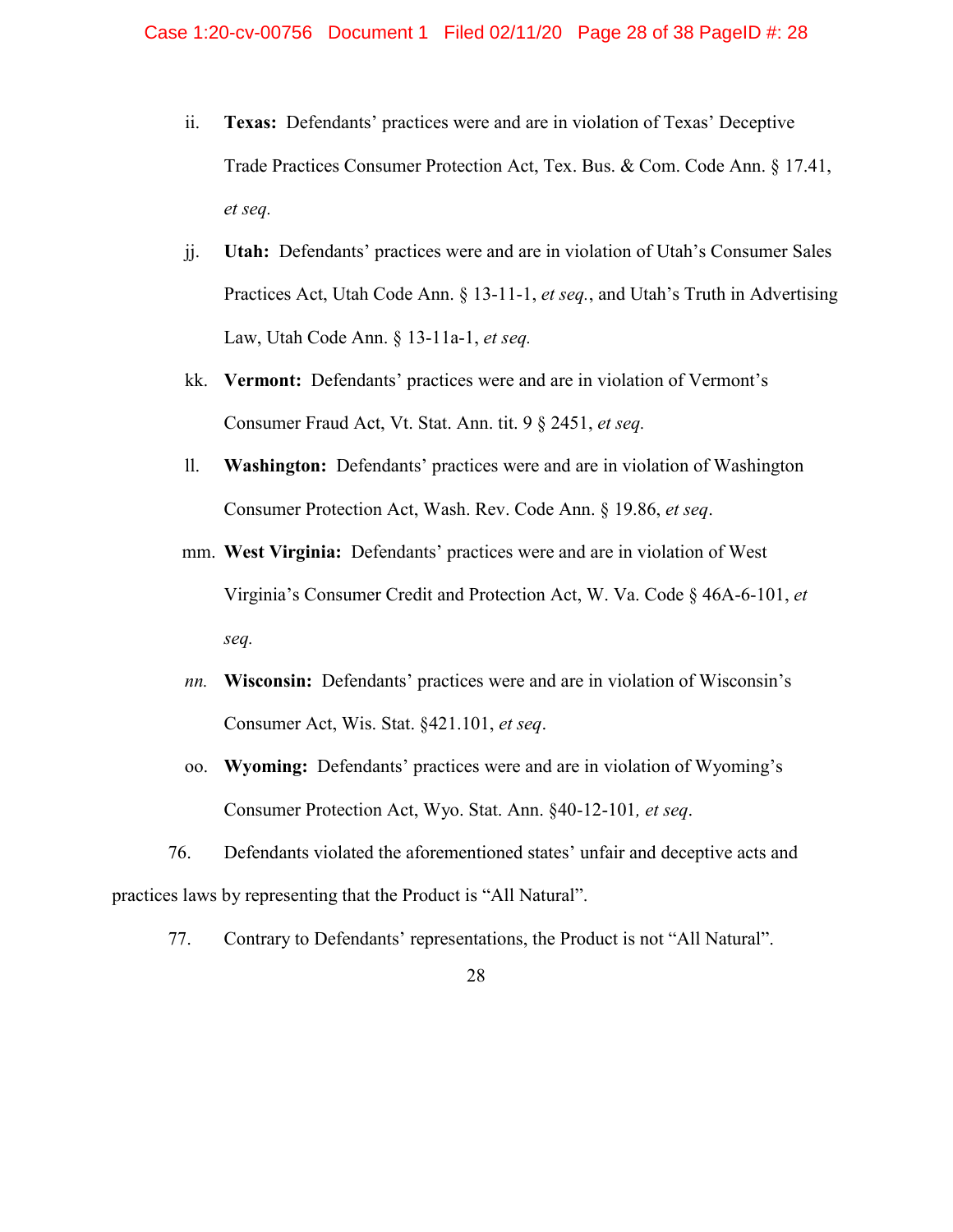## Case 1:20-cv-00756 Document 1 Filed 02/11/20 Page 29 of 38 PageID #: 29

78. Defendants' misrepresentations were material to Plaintiff's and Class Members' decision to pay a premium for the Product.

79. Defendants made their untrue and/or misleading statements and representations willfully, wantonly, and with reckless disregard for the truth.

80. As a result of Defendants' violations of the aforementioned states' unfair and deceptive practices laws, Plaintiff and Class Members paid a premium for the Product.

81. As a result of Defendants' violations, Defendants have been unjustly enriched.

82. Pursuant to the aforementioned states' unfair and deceptive practices laws,

Plaintiff and Class Members are entitled to recover compensatory damages, restitution, punitive and special damages including but not limited to treble damages, reasonable attorneys' fees and costs and other injunctive or declaratory relief as deemed appropriate or permitted pursuant to the relevant law.

## **FOURTH CAUSE OF ACTION BREACH OF EXPRESS WARRANTY (On Behalf of Plaintiff and All Class Members)**

83. Plaintiff repeats and realleges each and every allegation contained in the foregoing paragraphs as if fully set forth herein.

84. Defendants provided the Plaintiff and Class Members with an express warranty in the form of written affirmations of fact promising and representing that the Product is "All Natural".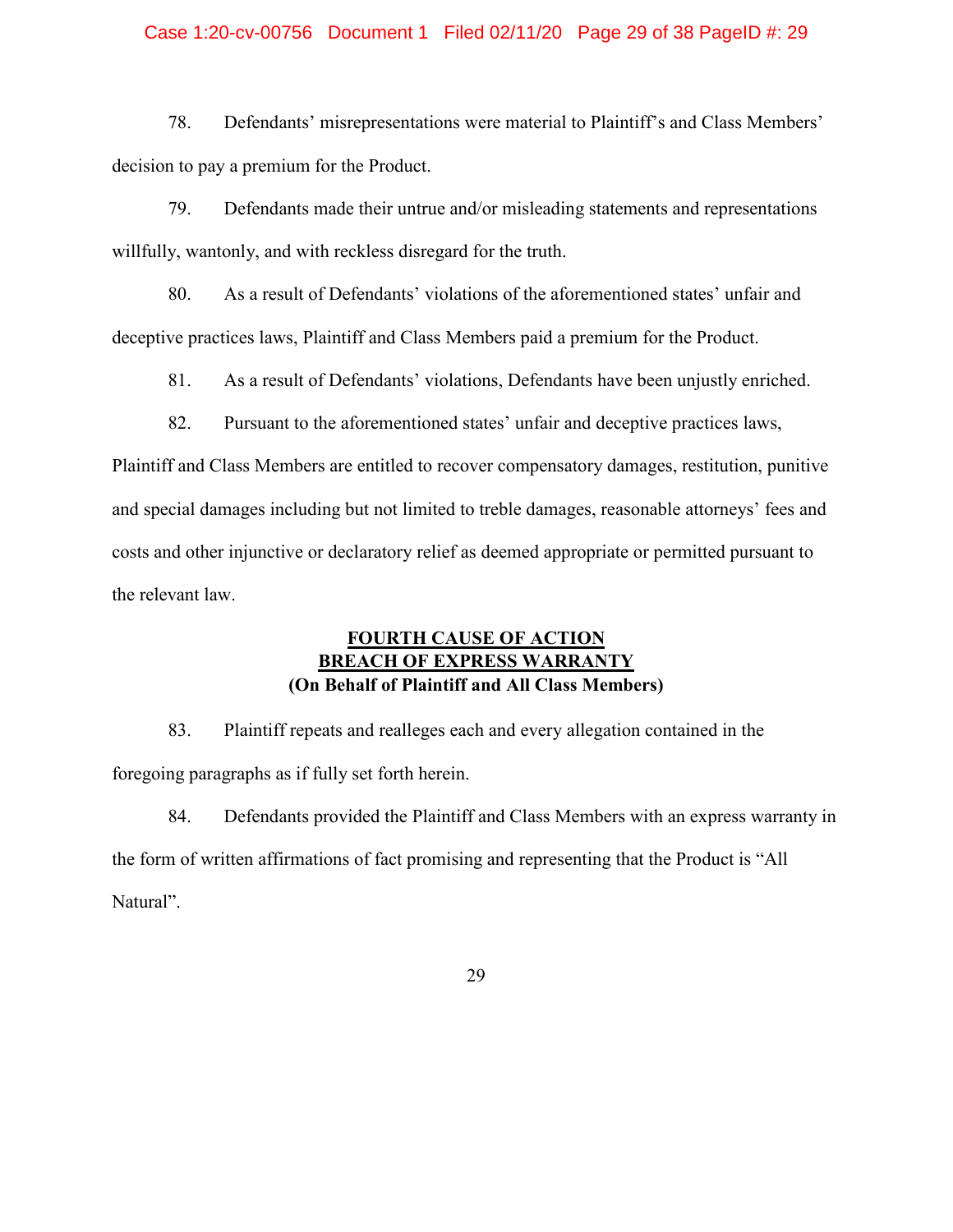## Case 1:20-cv-00756 Document 1 Filed 02/11/20 Page 30 of 38 PageID #: 30

85. The above affirmations of fact were not couched as "belief" or "opinion," and were not "generalized statements of quality not capable of proof or disproof."

86. These affirmations of fact became part of the basis for the bargain and were material to the Plaintiff's and Class Members' transactions.

87. Plaintiff and Class Members reasonably relied upon the Defendants' affirmations of fact and justifiably acted in ignorance of the material facts omitted or concealed when they decided to buy Defendants' Product.

88. Within a reasonable time after they knew or should have known of Defendants' breach, Plaintiff, on behalf of himself and Class Members, placed Defendants on notice of their breach, giving Defendants an opportunity to cure their breach, which they refused to do.

89. Defendants breached the express warranty because the Product is not "All Natural" because it contains synthetic ingredients.

90. Defendants thereby breached the following state warranty laws:

- a. Code of Ala. § 7-2-313;
- b. Alaska Stat. § 45.02.313;
- c. A.R.S. § 47-2313;
- d. A.C.A.  $§$  4-2-313;
- e. Cal. Comm. Code § 2313;
- f. Colo. Rev. Stat. § 4-2-313;
- g. Conn. Gen. Stat. § 42a-2-313;
	- 30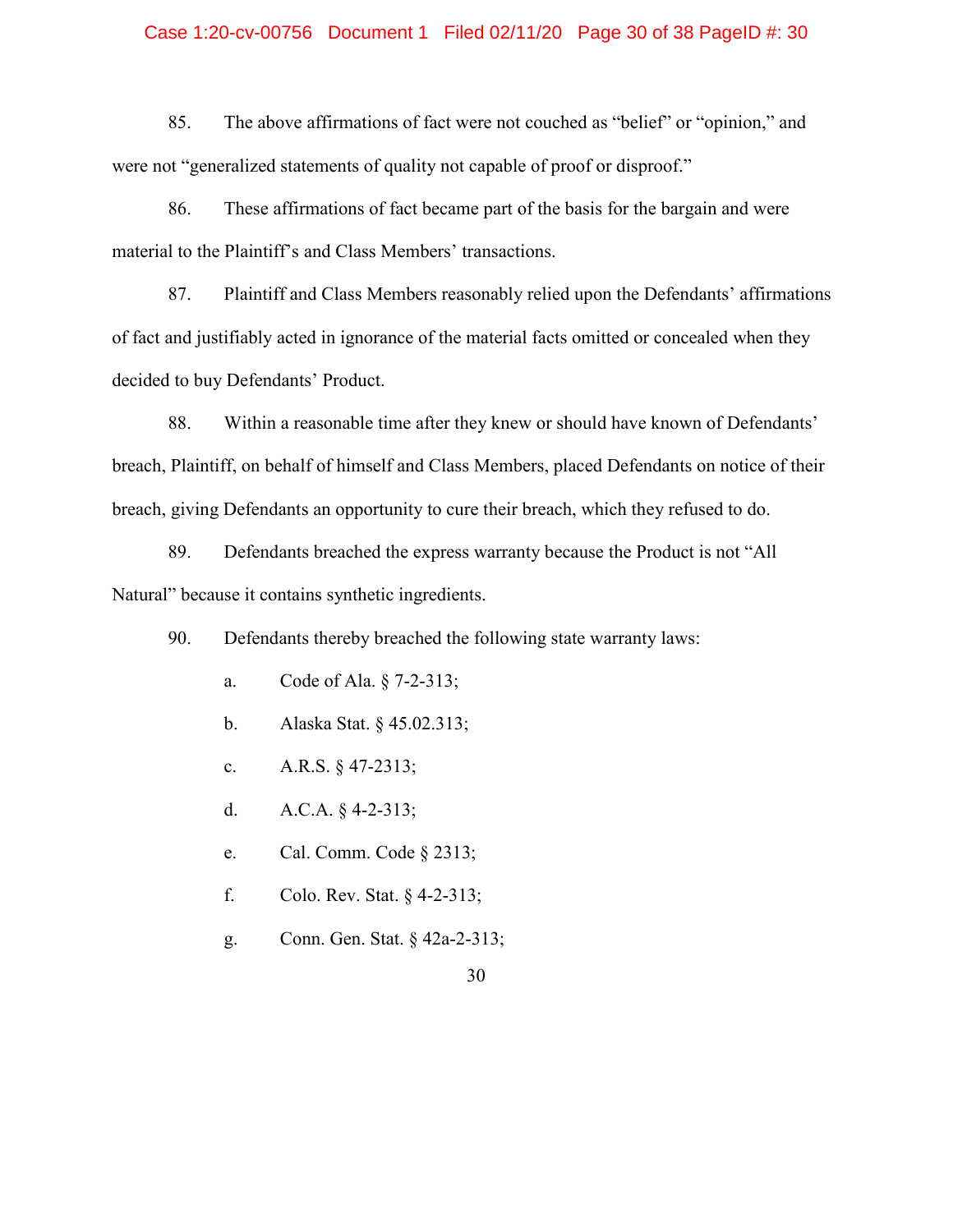- h. 6 Del. C. § 2-313;
- i. D.C. Code § 28:2-313;
- j. Fla. Stat. § 672.313;
- k. O.C.G.A. § 11-2-313;
- l. H.R.S. § 490:2-313;
- m. Idaho Code § 28-2-313;
- n. 810 I.L.C.S. 5/2-313;
- o. Ind. Code § 26-1-2-313;
- p. Iowa Code § 554.2313;
- q. K.S.A. § 84-2-313;
- r. K.R.S. § 355.2-313;
- s. 11 M.R.S. § 2-313;
- t. Md. Commercial Law Code Ann. § 2-313;
- u. 106 Mass. Gen. Laws Ann. § 2-313;
- v. M.C.L.S. § 440.2313;
- w. Minn. Stat. § 336.2-313;
- x. Miss. Code Ann. § 75-2-313;
- y. R.S. Mo. § 400.2-313;
- z. Mont. Code Anno. § 30-2-313;
- aa. Neb. Rev. Stat. § 2-313;
	- 31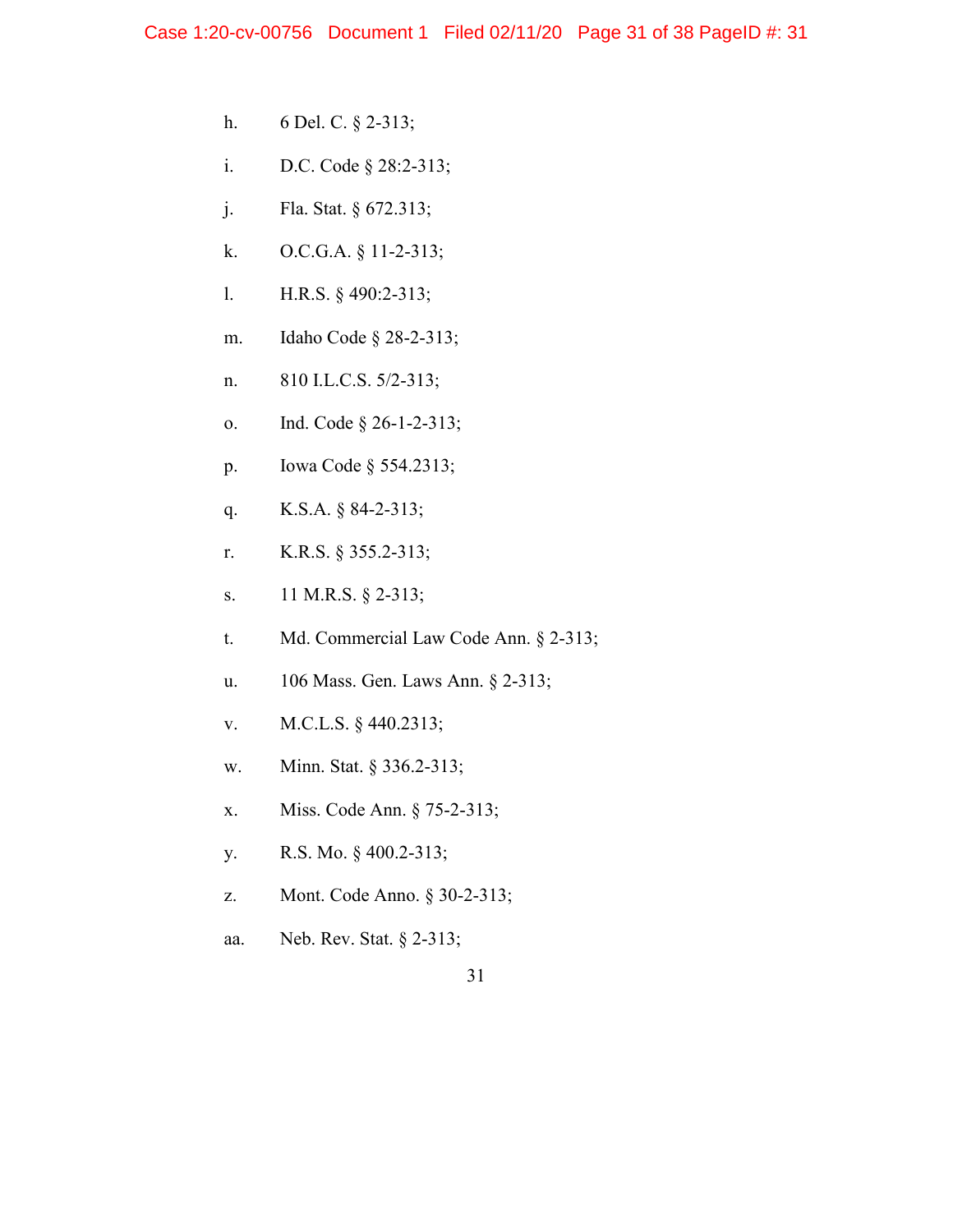- bb. Nev. Rev. Stat. Ann. § 104.2313;
- cc. R.S.A. 382-A:2-313;
- dd. N.J. Stat. Ann. § 12A:2-313;
- ee. N.M. Stat. Ann. § 55-2-313;
- ff. N.Y. U.C.C. Law § 2-313;
- gg. N.C. Gen. Stat. § 25-2-313;
- hh. N.D. Cent. Code § 41-02-30;
- ii. II. O.R.C. Ann. § 1302.26;
- jj. 12A Okl. St. § 2-313;
- kk. Or. Rev. Stat. § 72-3130;
- ll. 13 Pa. Rev. Stat. § 72-3130;
- mm. R.I. Gen. Laws § 6A-2-313;
- nn. S.C. Code Ann. § 36-2-313;
- oo. S.D. Codified Laws, § 57A-2-313;
- pp. Tenn. Code Ann. § 47-2-313;
- qq. Tex. Bus. & Com. Code § 2.313;
- rr. Utah Code Ann. § 70A-2-313;
- ss. 9A V.S.A. § 2-313;
- tt. Va. Code Ann. § 59.1-504.2;
- uu. Wash. Rev. Code Ann. § 6A.2-313;
	- 32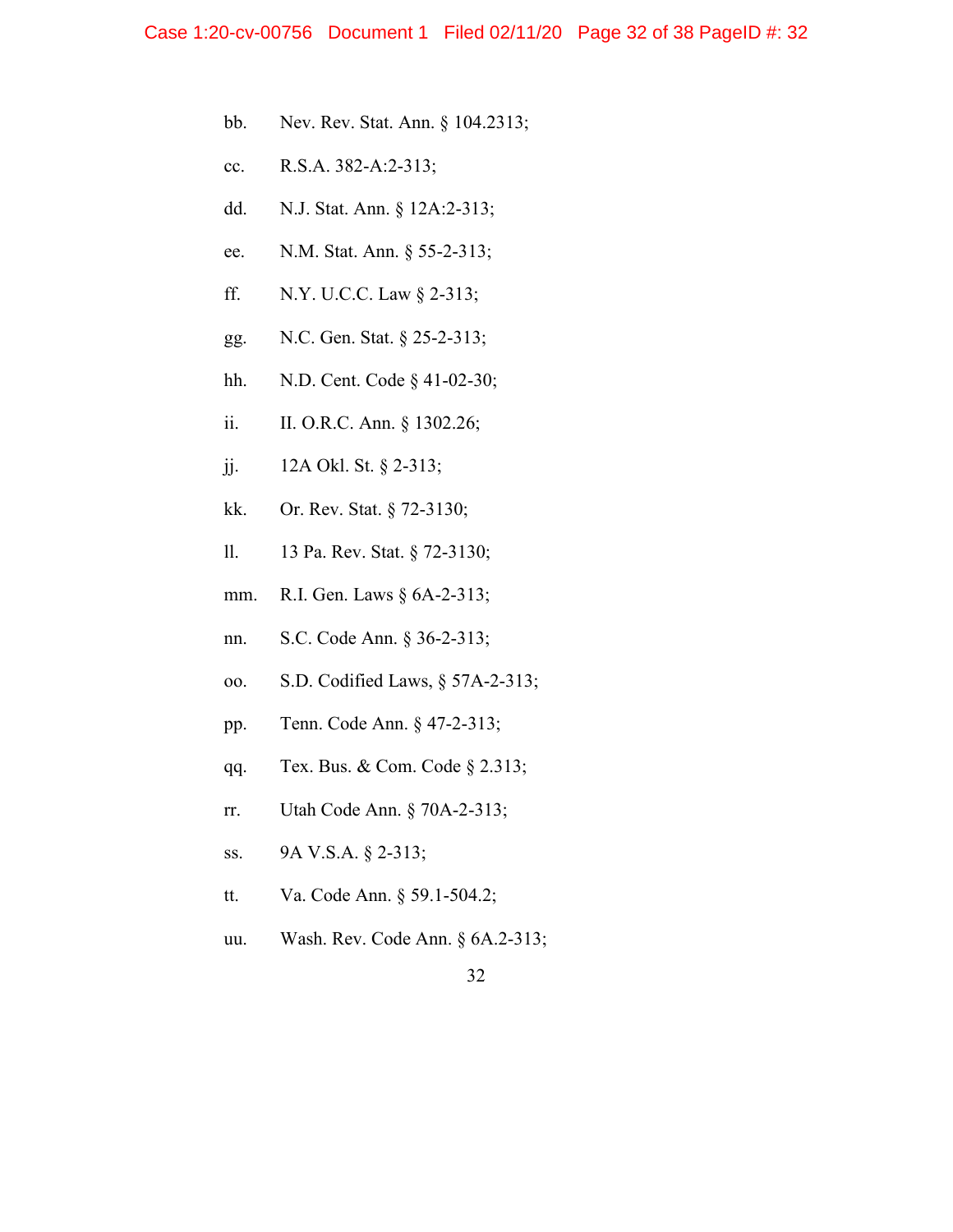- vv. W. Va. Code § 46-2-313;
- ww. Wis. Stat. § 402.313;
- xx. Wyo. Stat. § 34.1-2-313.
- 91. As a direct and proximate result of Defendants' breach of express warranty,

Plaintiff and Class Members were damaged in the amount of the price they paid for the Product, in an amount to be proven at trial.

## **FIFTH CAUSE OF ACTION VIOLATION OF THE MAGNUSON-MOSS WARRANTY ACT, 15 U.S.C. § 2301** *et seq***. (On Behalf of Plaintiff and All Class Members)**

92. Plaintiff repeats and realleges each and every allegation contained in the foregoing paragraphs as if fully set forth herein.

93. Plaintiff brings this claim individually and on behalf of all members of the Class. Upon certification, the Class will consist of more than 100 named Plaintiffs.

94. The Magnuson-Moss Warranty Act provides a federal remedy for consumers who have been damaged by the failure of a supplier or warrantor to comply with any obligation under a written warranty or implied warranty, or other various obligations established under the Magnuson-Moss Warranty Act, 15 U.S.C. § 2301 *et seq*.

95. The Product is a "consumer products" within the meaning of the Magnuson-Moss Warranty Act, 15 U.S.C. § 2301(1).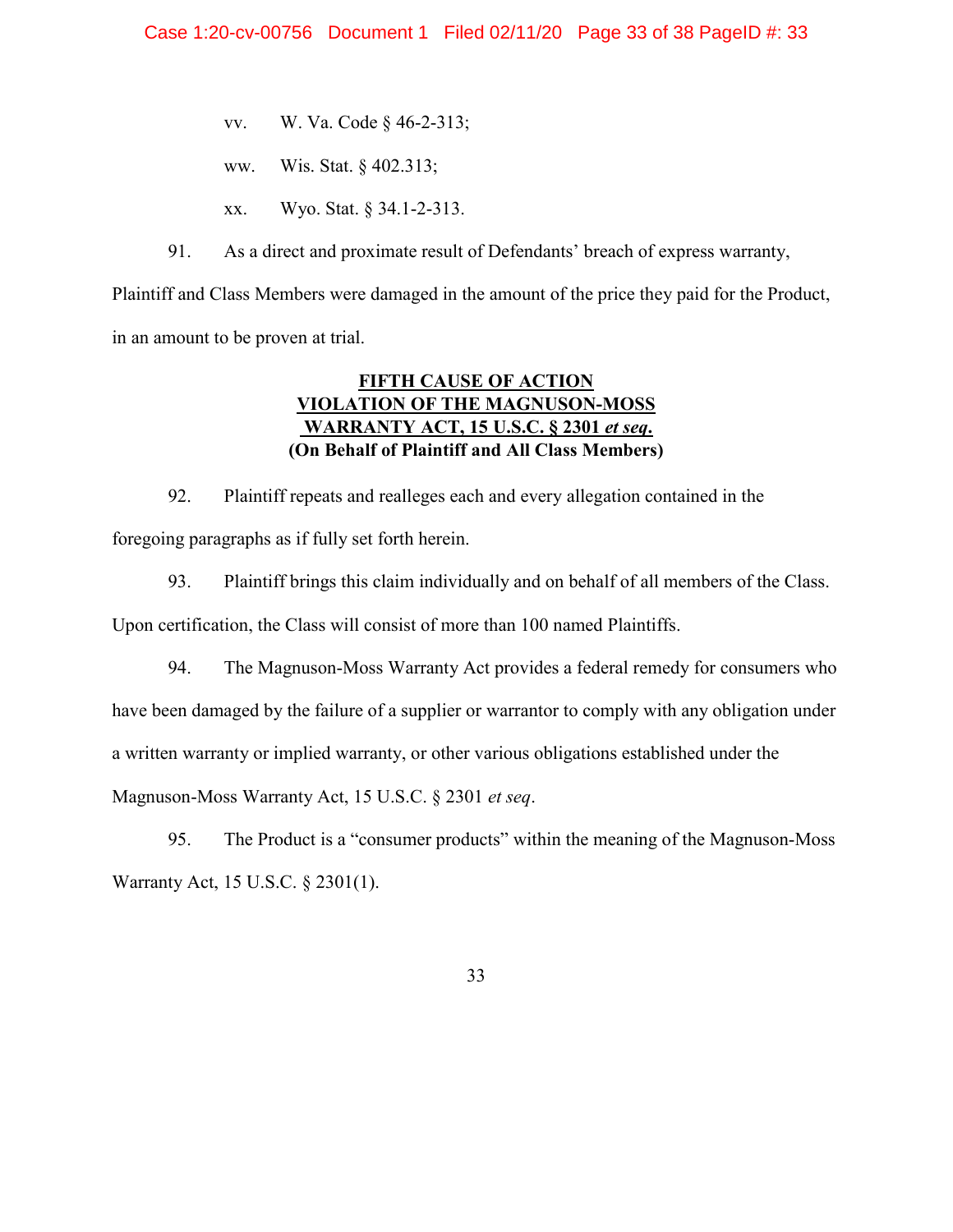## Case 1:20-cv-00756 Document 1 Filed 02/11/20 Page 34 of 38 PageID #: 34

96. Plaintiff and other members of the Class are "consumers" within the meaning of the Magnuson-Moss Warranty Act, 15 U.S.C. § 2301(3).

97. Defendant is "supplier" and "warrantor" within the meaning of the Magnuson-Moss Warranty Act, 15 U.S.C. §§ 2301(4) & 2301(5).

98. Defendant represented in writing that the Product is "All Natural".

99. These statements were made in connection with the sale of the Product and relate to the nature of the Product and affirm and promise that the Product is as represented and defect free and, as such, are "written warranties" within the meaning of the Magnuson-Moss Warranty Act, 15 U.S.C. § 2301(6)(A).

100. As alleged herein, Defendants breached the written warranty by selling consumers Product that is not "All Natural".

101. The Product does not conform to the Defendants' written warranty and therefore violate the Magnuson-Moss Warranty Act, 15 U.S.C. § 2301 *et seq*. Consequently, Plaintiff and the other members of the Class have suffered injury and are entitled to damages in an amount to be proven at trial.

## **SIXTH CAUSE OF ACTION BREACH OF IMPLIED WARRANTY OF MERCHANTIBILITY (On Behalf of Plaintiff and All Class Members)**

102. Plaintiff repeats and realleges each and every allegation contained in the foregoing paragraphs as if fully set forth herein.

103. Defendants are in the business of manufacturing, distributing, marketing and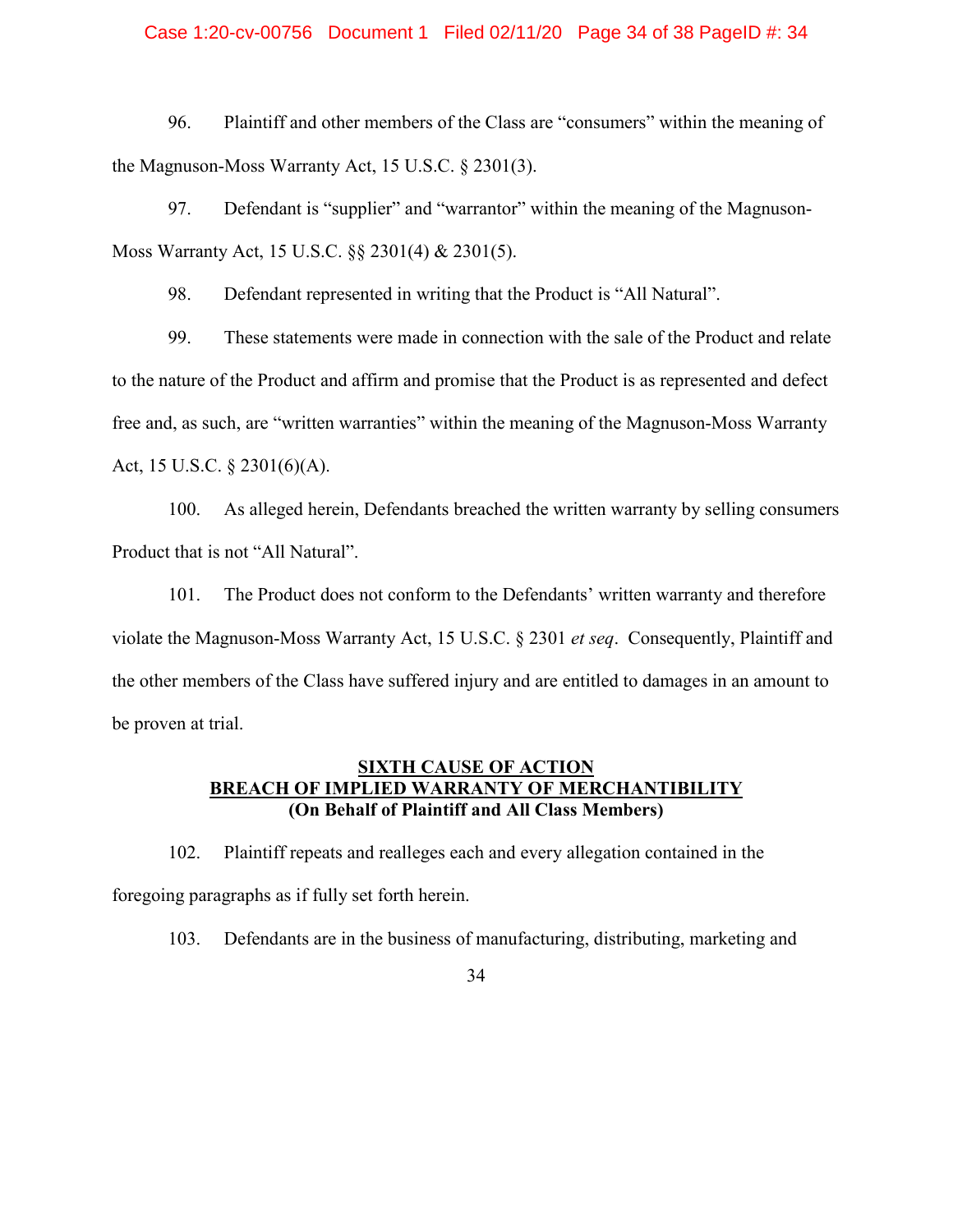## Case 1:20-cv-00756 Document 1 Filed 02/11/20 Page 35 of 38 PageID #: 35

advertising the above listed products.

104. Under the Uniform Commercial Code's implied warranty of merchantability, the Defendants warranted to Plaintiff and Class Members that the Product is "All Natural".

105. Defendant breached the implied warranty of merchantability in that Defendants' Product's ingredients deviate from the label and products' description, and reasonable consumers expecting a product that conforms to its label would not accept the Defendants' Product if they knew that they actually contained synthetic ingredients, that are not "All Natural".

106. Within a reasonable amount of time after the Plaintiff discovered that the Product contains synthetic ingredients, Plaintiff notified the Defendants of such breach.

107. The inability of the Defendants' Product to meet the label description was wholly due to the Defendants' fault and without Plaintiff's or Class Members' fault or neglect, and was solely due to the Defendants' manufacture and distribution of the Product to the public.

108. As a result of the foregoing, Plaintiff and Class Members have been damaged in the amount paid for the Defendants' Product, together with interest thereon from the date of purchase.

## **SEVENTH CAUSE OF ACTION BREACH OF IMPLIED WARRANTY OF FITNESS FOR A PARTICULAR PURPOSE (On Behalf of Plaintiff and All Class Members)**

109. Plaintiff repeats and realleges each and every allegation contained in the foregoing paragraphs as if fully set forth herein.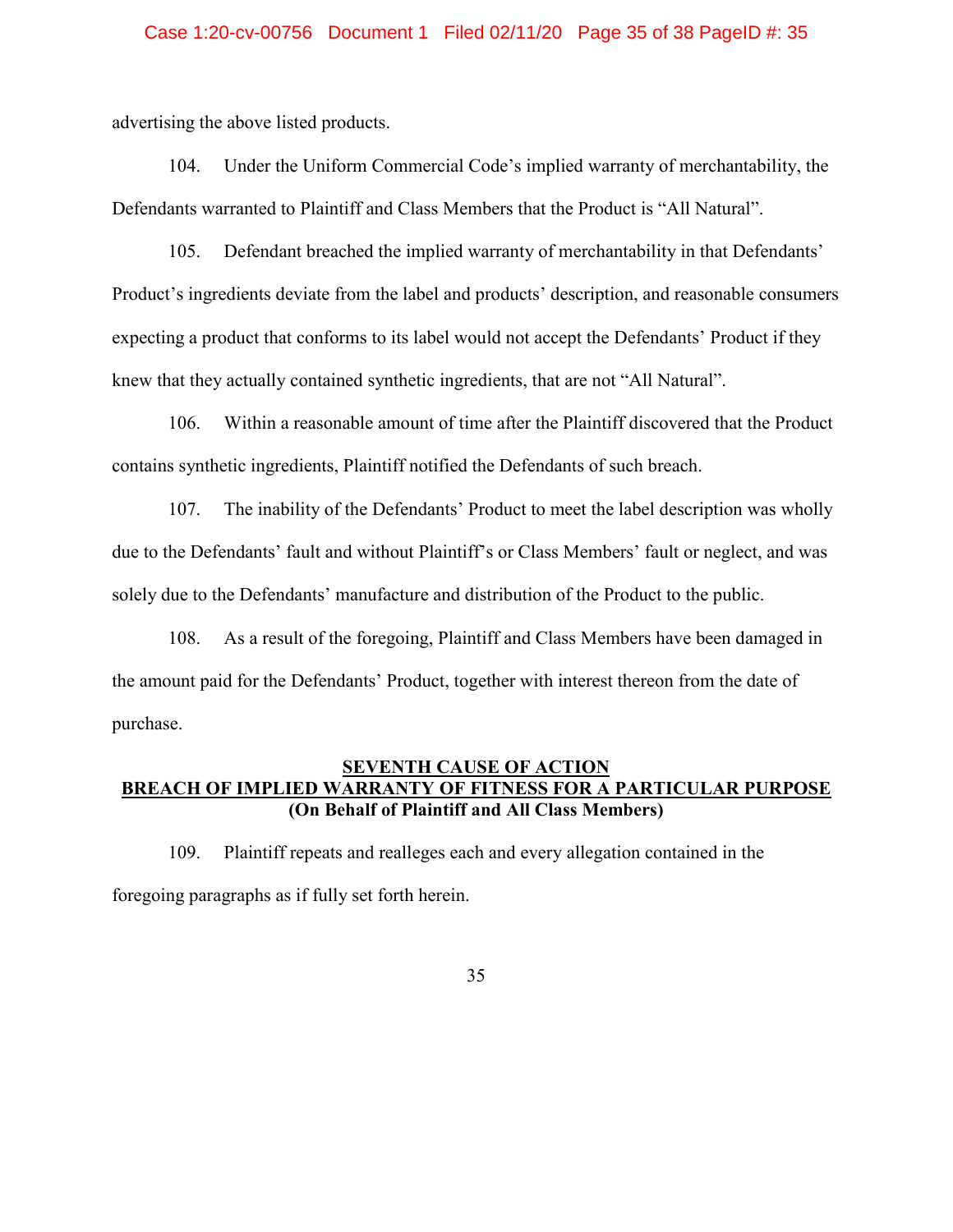## Case 1:20-cv-00756 Document 1 Filed 02/11/20 Page 36 of 38 PageID #: 36

110. Defendant knew or had reason to know that the Plaintiff and other Class Members were buying their Product with the specific purpose of buying products that contained exclusively natural ingredients.

111. Plaintiff and the other Class Members, intending to use wholly natural products, relied on the Defendants in selecting their Product to fit their specific intended use.

112. Defendant held themselves out as having particular knowledge of the Defendants' Product's ingredients.

113. Plaintiff's and Class Members' reliance on Defendants in selecting Defendants' Product to fit their particular purpose was reasonable given Defendants' claims and representations in its advertising, packaging and labeling concerning the Product's ingredients.

114. Plaintiff and the other Class Members' reliance on Defendants in selecting Defendants' Product to fit their particular use was reasonable given Defendants' particular knowledge of the Product it manufactures and distributes.

115. As a result of the foregoing, Plaintiff and Class Members have been damaged in the amount paid for the Defendants' Product, together with interest thereon from the date of purchase.

## **EIGHTH CAUSE OF ACTION COMMON LAW UNJUST ENRICHMENT (On Behalf of Plaintiff and All Class Members in the Alternative)**

116. Plaintiff repeats and realleges each and every allegation contained in the foregoing paragraphs as if fully set forth herein.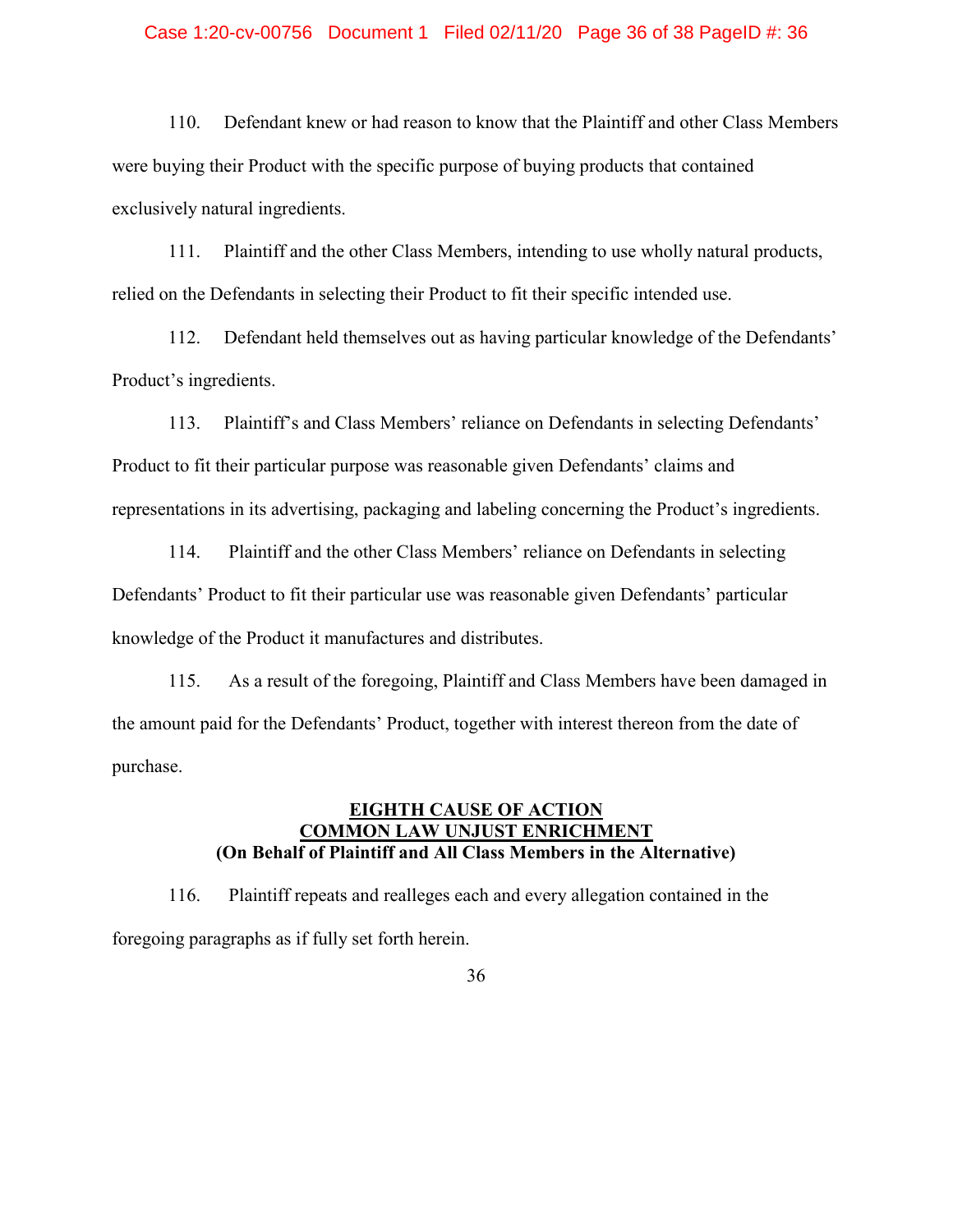## Case 1:20-cv-00756 Document 1 Filed 02/11/20 Page 37 of 38 PageID #: 37

117. Plaintiff, on behalf of himself and consumers nationwide, bring a common law claim for unjust enrichment.

118. Defendant's conduct violated, *inter alia*, state and federal law by manufacturing, advertising, marketing, and selling their Product while misrepresenting and omitting material facts.

119. Defendant's unlawful conduct as described in this Complaint allowed Defendant to knowingly realize substantial revenues from selling their Product at the expense of, and to the detriment or impoverishment of, Plaintiff and Class Members, and to Defendant's benefit and enrichment. Defendant has thereby violated fundamental principles of justice, equity, and good conscience.

120. Plaintiff and Class Members conferred significant financial benefits and paid substantial compensation to Defendant for the Product, which was not as Defendant represented it to be.

121. Under New York's common law principles of unjust enrichment, it is inequitable for Defendant to retain the benefits conferred by Plaintiff's and Class Members' overpayments.

122. Plaintiff and Class Members seek disgorgement of all profits resulting from such overpayments and establishment of a constructive trust from which Plaintiff and Class Members may seek restitution.

## **JURY DEMAND**

Plaintiff demands a trial by jury on all issues.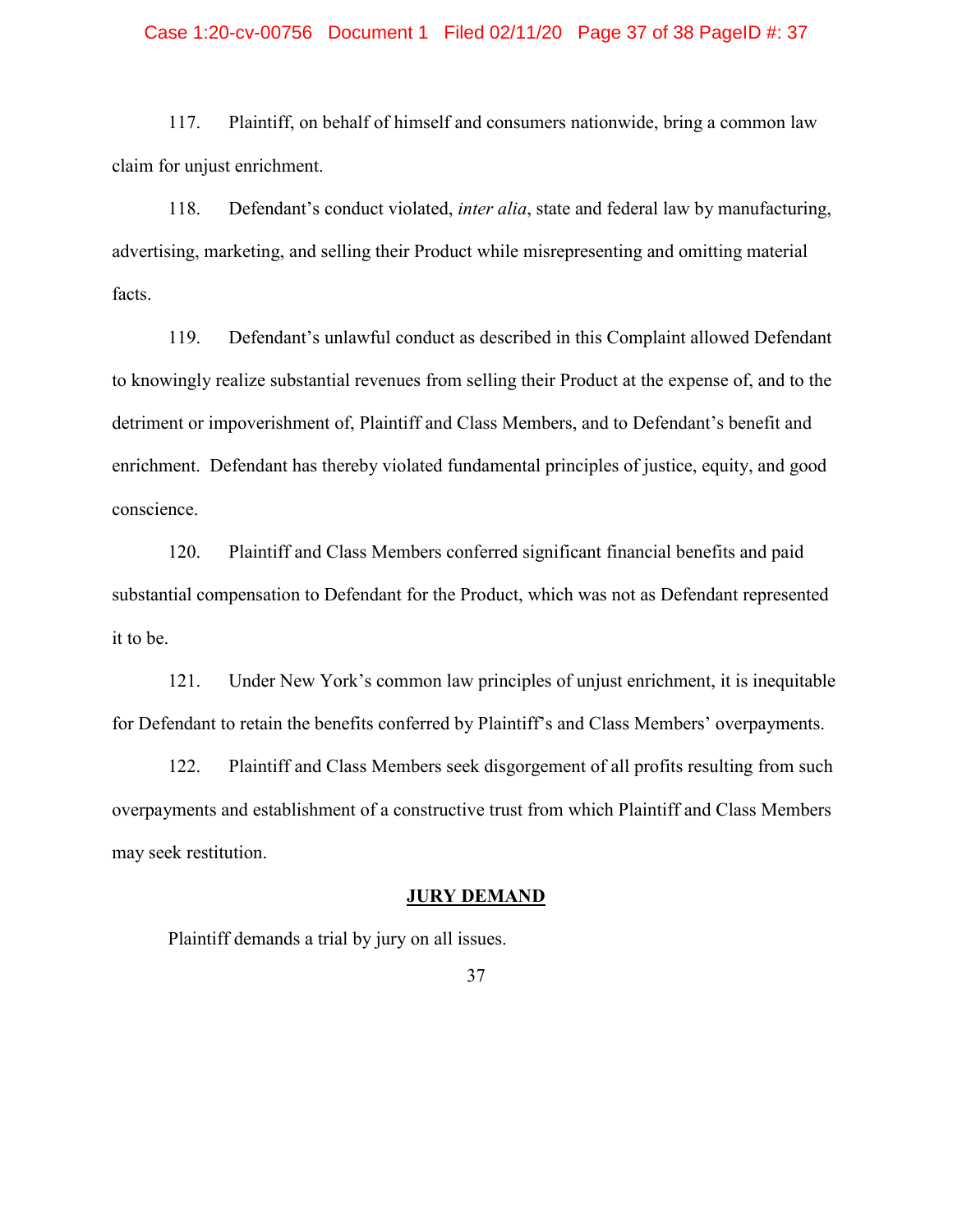**WHEREFORE**, Plaintiff, on behalf of himself and the Class, pray for judgment as follows:

- (a) Declaring this action to be a proper class action and certifying Plaintiff as the representative of the Class under Rule 23 of the FRCP;
- (b) Entering preliminary and permanent injunctive relief against Defendant, directing Defendants to correct their practices and to comply with consumer protection statutes nationwide, including New York consumer protection laws;
- (c) Awarding monetary damages, including treble damages;
- (d) Awarding punitive damages;
- (e) Awarding Plaintiff and Class Members their costs and expenses incurred in this action, including reasonable allowance of fees for Plaintiff's attorneys and experts, and reimbursement of Plaintiff's expenses; and
- (f) Granting such other and further relief as the Court may deem just and proper.

Dated: February 11, 2020

## **THE SULTZER LAW GROUP P.C.**

 **/s/** Joseph Lipari

 $\mathbf{By:}$ 

Joseph Lipari, Esq. 270 Madison Avenue, Suite 1800 New York, NY 10016 Tel: (917) 444-1960 Fax: (888) 749-7747 liparij@thesultzerlawgroup.com

*Counsel for Plaintiff and the Class*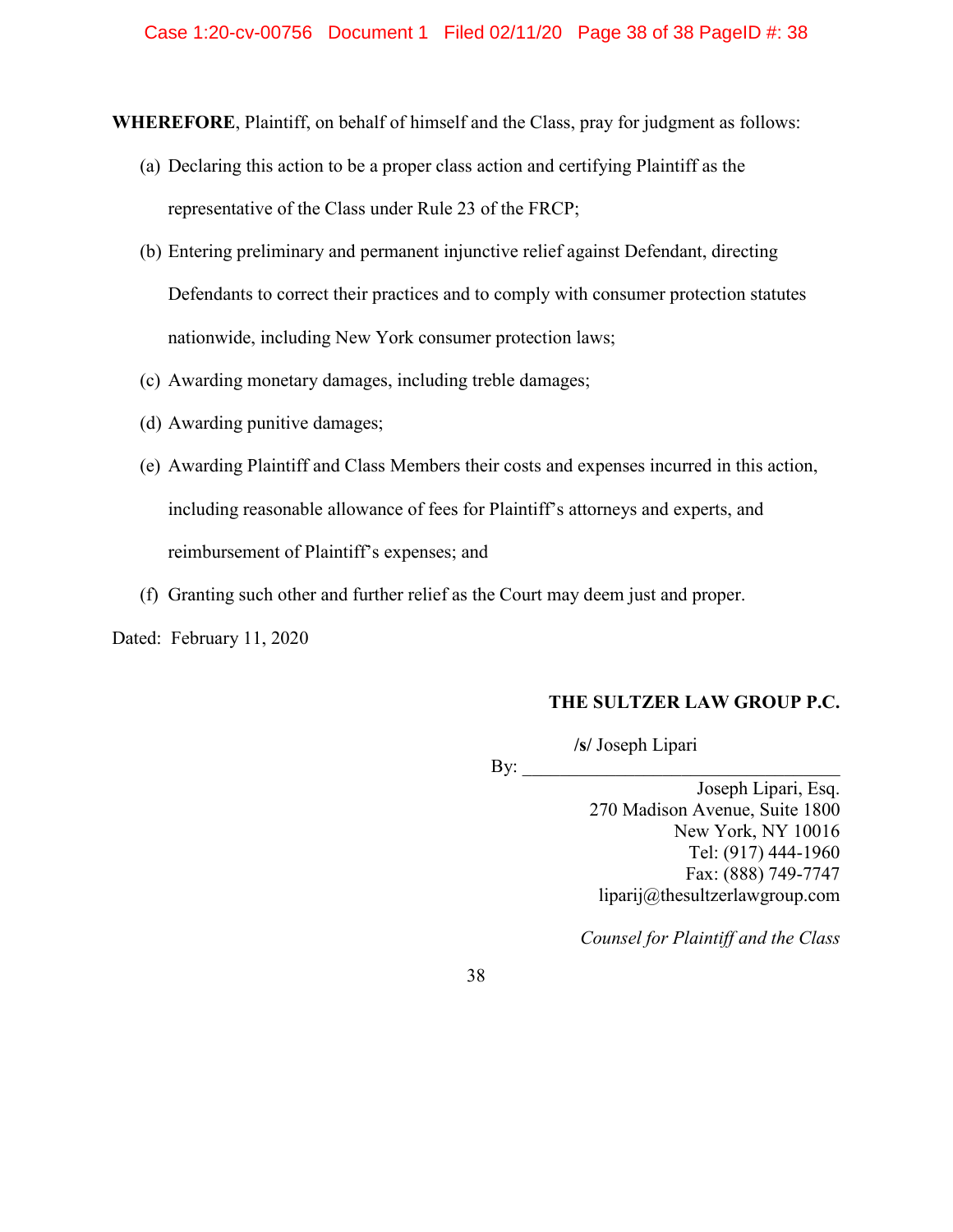## Case 1:20-cv-00756 Document 1-1 Filed 02/11/20 Page 1 of 2 PageID #: 39

JS 44 (Rev. 02/19)

# **CIVIL COVER SHEET**

The JS 44 civil cover sheet and the information contained herein neither replace nor supplement the filing and service of pleadings or other papers as required by law, except as provided by local rules of court. This form,

| I. (a) PLAINTIFFS                                                                                                                                                                                                                                                                                                                                                                                                                                                                                                                                                                                                                                  |                                                                                                                                                                                                                                                                                                                                                                                                                                                                                                                                                                                                                            |                                                                                                                                                                                                                                                                                                                                                                                                                                                                                                                                                                                                                                                                                         |  | <b>DEFENDANTS</b>                                                                                                                                                                                                                                                                                                                                                                                                                                    |                                                                                                                                                                                                                                                                                                                                                                                                                                                   |                                                                                                                                                                                                                                                                                                                                                                                                                                                                                                                                                                                                                                                                                           |
|----------------------------------------------------------------------------------------------------------------------------------------------------------------------------------------------------------------------------------------------------------------------------------------------------------------------------------------------------------------------------------------------------------------------------------------------------------------------------------------------------------------------------------------------------------------------------------------------------------------------------------------------------|----------------------------------------------------------------------------------------------------------------------------------------------------------------------------------------------------------------------------------------------------------------------------------------------------------------------------------------------------------------------------------------------------------------------------------------------------------------------------------------------------------------------------------------------------------------------------------------------------------------------------|-----------------------------------------------------------------------------------------------------------------------------------------------------------------------------------------------------------------------------------------------------------------------------------------------------------------------------------------------------------------------------------------------------------------------------------------------------------------------------------------------------------------------------------------------------------------------------------------------------------------------------------------------------------------------------------------|--|------------------------------------------------------------------------------------------------------------------------------------------------------------------------------------------------------------------------------------------------------------------------------------------------------------------------------------------------------------------------------------------------------------------------------------------------------|---------------------------------------------------------------------------------------------------------------------------------------------------------------------------------------------------------------------------------------------------------------------------------------------------------------------------------------------------------------------------------------------------------------------------------------------------|-------------------------------------------------------------------------------------------------------------------------------------------------------------------------------------------------------------------------------------------------------------------------------------------------------------------------------------------------------------------------------------------------------------------------------------------------------------------------------------------------------------------------------------------------------------------------------------------------------------------------------------------------------------------------------------------|
| Christopher Silva, individually on behalf of himself and all others similarly<br>situated.<br>Kings County<br>(b) County of Residence of First Listed Plaintiff<br>(EXCEPT IN U.S. PLAINTIFF CASES)                                                                                                                                                                                                                                                                                                                                                                                                                                                |                                                                                                                                                                                                                                                                                                                                                                                                                                                                                                                                                                                                                            |                                                                                                                                                                                                                                                                                                                                                                                                                                                                                                                                                                                                                                                                                         |  | Hornell Brewing Co., Inc., Arizona Beverages USA LLC, Beverage<br>Marketing USA, Inc. and Arizona Beverage Co.<br>County of Residence of First Listed Defendant<br>(IN U.S. PLAINTIFF CASES ONLY)<br>IN LAND CONDEMNATION CASES, USE THE LOCATION OF THE TRACT OF LAND INVOLVED.<br>NOTE:                                                                                                                                                            |                                                                                                                                                                                                                                                                                                                                                                                                                                                   |                                                                                                                                                                                                                                                                                                                                                                                                                                                                                                                                                                                                                                                                                           |
| (c) Attorneys (Firm Name, Address, and Telephone Number)<br>The Sultzer Law Group P.C. Joseph Lipa<br>270 Madison Avenue, Ste. 1800<br>New York, NY 10016                                                                                                                                                                                                                                                                                                                                                                                                                                                                                          | Joseph Lipari, Esq.<br>(917) 444-1960                                                                                                                                                                                                                                                                                                                                                                                                                                                                                                                                                                                      |                                                                                                                                                                                                                                                                                                                                                                                                                                                                                                                                                                                                                                                                                         |  | Attorneys (If Known)                                                                                                                                                                                                                                                                                                                                                                                                                                 |                                                                                                                                                                                                                                                                                                                                                                                                                                                   |                                                                                                                                                                                                                                                                                                                                                                                                                                                                                                                                                                                                                                                                                           |
| <b>II. BASIS OF JURISDICTION</b> (Place an "X" in One Box Only)                                                                                                                                                                                                                                                                                                                                                                                                                                                                                                                                                                                    |                                                                                                                                                                                                                                                                                                                                                                                                                                                                                                                                                                                                                            |                                                                                                                                                                                                                                                                                                                                                                                                                                                                                                                                                                                                                                                                                         |  |                                                                                                                                                                                                                                                                                                                                                                                                                                                      |                                                                                                                                                                                                                                                                                                                                                                                                                                                   | <b>III. CITIZENSHIP OF PRINCIPAL PARTIES</b> (Place an "X" in One Box for Plaintiff                                                                                                                                                                                                                                                                                                                                                                                                                                                                                                                                                                                                       |
| <b>D</b> 1 U.S. Government<br>Plaintiff                                                                                                                                                                                                                                                                                                                                                                                                                                                                                                                                                                                                            | <b>3</b> Federal Question<br>(U.S. Government Not a Party)                                                                                                                                                                                                                                                                                                                                                                                                                                                                                                                                                                 |                                                                                                                                                                                                                                                                                                                                                                                                                                                                                                                                                                                                                                                                                         |  | (For Diversity Cases Only)<br>Citizen of This State                                                                                                                                                                                                                                                                                                                                                                                                  | DEF<br>PTF<br>$\chi_1$<br>$\Box$ I Incorporated or Principal Place<br>of Business In This State                                                                                                                                                                                                                                                                                                                                                   | and One Box for Defendant)<br>PTF<br>DEF<br>iX 4<br>$\Box$ 4                                                                                                                                                                                                                                                                                                                                                                                                                                                                                                                                                                                                                              |
| $\Box$ 2 U.S. Government<br>Defendant                                                                                                                                                                                                                                                                                                                                                                                                                                                                                                                                                                                                              | Y 4<br>Diversity                                                                                                                                                                                                                                                                                                                                                                                                                                                                                                                                                                                                           | (Indicate Citizenship of Parties in Item III)                                                                                                                                                                                                                                                                                                                                                                                                                                                                                                                                                                                                                                           |  | Citizen of Another State                                                                                                                                                                                                                                                                                                                                                                                                                             | 1 2 Incorporated and Principal Place<br>$\Box$ 2<br>of Business In Another State                                                                                                                                                                                                                                                                                                                                                                  | O 5<br>$\Box$ 5                                                                                                                                                                                                                                                                                                                                                                                                                                                                                                                                                                                                                                                                           |
|                                                                                                                                                                                                                                                                                                                                                                                                                                                                                                                                                                                                                                                    |                                                                                                                                                                                                                                                                                                                                                                                                                                                                                                                                                                                                                            |                                                                                                                                                                                                                                                                                                                                                                                                                                                                                                                                                                                                                                                                                         |  | Citizen or Subject of a<br>Foreign Country                                                                                                                                                                                                                                                                                                                                                                                                           | 7 3 Foreign Nation<br>$\Box$ 3                                                                                                                                                                                                                                                                                                                                                                                                                    | O 6<br>$\Box$ 6                                                                                                                                                                                                                                                                                                                                                                                                                                                                                                                                                                                                                                                                           |
| <b>IV. NATURE OF SUIT</b> (Place an "X" in One Box Only)                                                                                                                                                                                                                                                                                                                                                                                                                                                                                                                                                                                           |                                                                                                                                                                                                                                                                                                                                                                                                                                                                                                                                                                                                                            |                                                                                                                                                                                                                                                                                                                                                                                                                                                                                                                                                                                                                                                                                         |  |                                                                                                                                                                                                                                                                                                                                                                                                                                                      |                                                                                                                                                                                                                                                                                                                                                                                                                                                   |                                                                                                                                                                                                                                                                                                                                                                                                                                                                                                                                                                                                                                                                                           |
| <b>CONTRACT</b><br>$\Box$ 110 Insurance<br>$\Box$ 120 Marine<br>130 Miller Act<br>$\Box$ 140 Negotiable Instrument<br>150 Recovery of Overpayment<br>& Enforcement of Judgment<br>151 Medicare Act<br>152 Recovery of Defaulted<br><b>Student Loans</b><br>(Excludes Veterans)<br>□ 153 Recovery of Overpayment<br>of Veteran's Benefits<br>160 Stockholders' Suits<br>190 Other Contract<br>195 Contract Product Liability<br>196 Franchise<br><b>REAL PROPERTY</b><br>1 210 Land Condemnation<br>$\square$ 220 Foreclosure<br>7 230 Rent Lease & Ejectment<br>240 Torts to Land<br>□ 245 Tort Product Liability<br>7 290 All Other Real Property | PERSONAL INJURY<br>310 Airplane<br>315 Airplane Product<br>Liability<br>□ 320 Assault, Libel &<br>Slander<br>□ 330 Federal Employers'<br>Liability<br>$\square$ 340 Marine<br>345 Marine Product<br>Liability<br>□ 350 Motor Vehicle<br>□ 355 Motor Vehicle<br>Product Liability<br>360 Other Personal<br>Injury<br>362 Personal Injury -<br>Medical Malpractice<br><b>CIVIL RIGHTS</b><br>1 440 Other Civil Rights<br>$\Box$ 441 Voting<br>$\square$ 442 Employment<br>$\Box$ 443 Housing/<br>Accommodations<br>$\square$ 445 Amer. w/Disabilities<br>Employment<br>446 Amer. w/Disabilities -<br>Other<br>1448 Education | <b>TORTS</b><br>PERSONAL INJURY<br>365 Personal Injury -<br>Product Liability<br>367 Health Care/<br>Pharmaceutical<br>Personal Injury<br>Product Liability<br>368 Asbestos Personal<br><b>Injury Product</b><br>Liability<br>PERSONAL PROPERTY<br>⑦ 370 Other Fraud<br>$\Box$ 371 Truth in Lending<br>7 380 Other Personal<br>Property Damage<br>□ 385 Property Damage<br>Product Liability<br>PRISONER PETITIONS<br><b>Habeas Corpus:</b><br>7 463 Alien Detainee<br><b>J</b> 510 Motions to Vacate<br>Sentence<br>□ 530 General<br>535 Death Penalty<br>Other:<br>□ 540 Mandamus & Other<br>$\Box$ 550 Civil Rights<br>555 Prison Condition<br>560 Civil Detainee -<br>Conditions of |  | <b>FORFEITURE/PENALTY</b><br>□ 625 Drug Related Seizure<br>of Property 21 USC 881<br>$\Box$ 690 Other<br><b>LABOR</b><br>710 Fair Labor Standards<br>Act<br>720 Labor/Management<br>Relations<br>□ 740 Railway Labor Act<br>751 Family and Medical<br>Leave Act<br>790 Other Labor Litigation<br>791 Employee Retirement<br>Income Security Act<br><b>IMMIGRATION</b><br>1 462 Naturalization Application<br>$\Box$ 465 Other Immigration<br>Actions | <b>BANKRUPTCY</b><br>1422 Appeal 28 USC 158<br>□ 423 Withdrawal<br>28 USC 157<br><b>PROPERTY RIGHTS</b><br>320 Copyrights<br>$7830$ Patent<br>340 Trademark<br><b>SOCIAL SECURITY</b><br>□ 861 HIA (1395ff)<br><b>362 Black Lung (923)</b><br>$\Box$ 863 DIWC/DIWW (405(g))<br>$\square$ 864 SSID Title XVI<br>$\Box$ 865 RSI (405(g))<br>FEDERAL TAX SUITS<br>7 870 Taxes (U.S. Plaintiff<br>or Defendant)<br>371 IRS—Third Party<br>26 USC 7609 | <b>OTHER STATUTES</b><br>375 False Claims Act<br>$\Box$ 376 Qui Tam (31 USC<br>3729(a)<br>1 400 State Reapportionment<br>$\square$ 410 Antitrust<br>$\Box$ 430 Banks and Banking<br>$\Box$ 450 Commerce<br>460 Deportation<br>7 470 Racketeer Influenced and<br>Corrupt Organizations<br>1480 Consumer Credit<br>490 Cable/Sat TV<br>CJ 850 Securities/Commodities/<br>Exchange<br>□ 890 Other Statutory Actions<br>5 891 Agricultural Acts<br><b>J</b> 893 Environmental Matters<br>7 895 Freedom of Information<br>Act<br>1 896 Arbitration<br>7 899 Administrative Procedure<br>Act/Review or Appeal of<br>Agency Decision<br>$\Box$ 950 Constitutionality of<br><b>State Statutes</b> |
| V. ORIGIN (Place an "X" in One Box Only)<br>$\mathbf{X}$ 1 Original<br>Proceeding                                                                                                                                                                                                                                                                                                                                                                                                                                                                                                                                                                  | $\square$ 2 Removed from<br>$\Box$ 3<br>State Court                                                                                                                                                                                                                                                                                                                                                                                                                                                                                                                                                                        | Confinement<br>Remanded from<br>Appellate Court                                                                                                                                                                                                                                                                                                                                                                                                                                                                                                                                                                                                                                         |  | $\Box$ 4 Reinstated or $\Box$ 5 Transferred from<br>Reopened                                                                                                                                                                                                                                                                                                                                                                                         | $\Box$ 6 Multidistrict<br>Another District<br>Litigation                                                                                                                                                                                                                                                                                                                                                                                          |                                                                                                                                                                                                                                                                                                                                                                                                                                                                                                                                                                                                                                                                                           |
| VI. CAUSE OF ACTION                                                                                                                                                                                                                                                                                                                                                                                                                                                                                                                                                                                                                                | Brief description of cause:                                                                                                                                                                                                                                                                                                                                                                                                                                                                                                                                                                                                |                                                                                                                                                                                                                                                                                                                                                                                                                                                                                                                                                                                                                                                                                         |  | (specify)<br>Cite the U.S. Civil Statute under which you are filing (Do not cite jurisdictional statutes unless diversity):<br>28 U.S.C. § 1332(d)                                                                                                                                                                                                                                                                                                   | Consumer Protection Statutes, Breach of Express Warranty, Breach of Implied Warranty, Magnuson-Moss                                                                                                                                                                                                                                                                                                                                               |                                                                                                                                                                                                                                                                                                                                                                                                                                                                                                                                                                                                                                                                                           |
| VII. REQUESTED IN<br><b>COMPLAINT:</b>                                                                                                                                                                                                                                                                                                                                                                                                                                                                                                                                                                                                             | ℧<br>UNDER RULE 23, F.R.Cv.P.                                                                                                                                                                                                                                                                                                                                                                                                                                                                                                                                                                                              | CHECK IF THIS IS A CLASS ACTION                                                                                                                                                                                                                                                                                                                                                                                                                                                                                                                                                                                                                                                         |  | <b>DEMANDS</b><br>5,000,000.00                                                                                                                                                                                                                                                                                                                                                                                                                       | <b>JURY DEMAND:</b>                                                                                                                                                                                                                                                                                                                                                                                                                               | CHECK YES only if demanded in complaint:<br>$\chi$ Yes<br>$\Box$ No                                                                                                                                                                                                                                                                                                                                                                                                                                                                                                                                                                                                                       |
| VIII. RELATED CASE(S)<br>IF ANY                                                                                                                                                                                                                                                                                                                                                                                                                                                                                                                                                                                                                    | (See instructions):                                                                                                                                                                                                                                                                                                                                                                                                                                                                                                                                                                                                        | <b>JUDGE</b>                                                                                                                                                                                                                                                                                                                                                                                                                                                                                                                                                                                                                                                                            |  |                                                                                                                                                                                                                                                                                                                                                                                                                                                      | DOCKET NUMBER                                                                                                                                                                                                                                                                                                                                                                                                                                     |                                                                                                                                                                                                                                                                                                                                                                                                                                                                                                                                                                                                                                                                                           |
| <b>DATE</b><br>02/11/2020                                                                                                                                                                                                                                                                                                                                                                                                                                                                                                                                                                                                                          |                                                                                                                                                                                                                                                                                                                                                                                                                                                                                                                                                                                                                            | SIGNATURE OF ATTORNEY OF RECORD<br>/s/ Joseph Lipari                                                                                                                                                                                                                                                                                                                                                                                                                                                                                                                                                                                                                                    |  |                                                                                                                                                                                                                                                                                                                                                                                                                                                      |                                                                                                                                                                                                                                                                                                                                                                                                                                                   |                                                                                                                                                                                                                                                                                                                                                                                                                                                                                                                                                                                                                                                                                           |
| <b>FOR OFFICE USE ONLY</b><br><b>RECEIPT#</b>                                                                                                                                                                                                                                                                                                                                                                                                                                                                                                                                                                                                      | <b>AMOUNT</b>                                                                                                                                                                                                                                                                                                                                                                                                                                                                                                                                                                                                              | APPLYING IFP                                                                                                                                                                                                                                                                                                                                                                                                                                                                                                                                                                                                                                                                            |  | <b>JUDGE</b>                                                                                                                                                                                                                                                                                                                                                                                                                                         | MAG. JUDGE                                                                                                                                                                                                                                                                                                                                                                                                                                        |                                                                                                                                                                                                                                                                                                                                                                                                                                                                                                                                                                                                                                                                                           |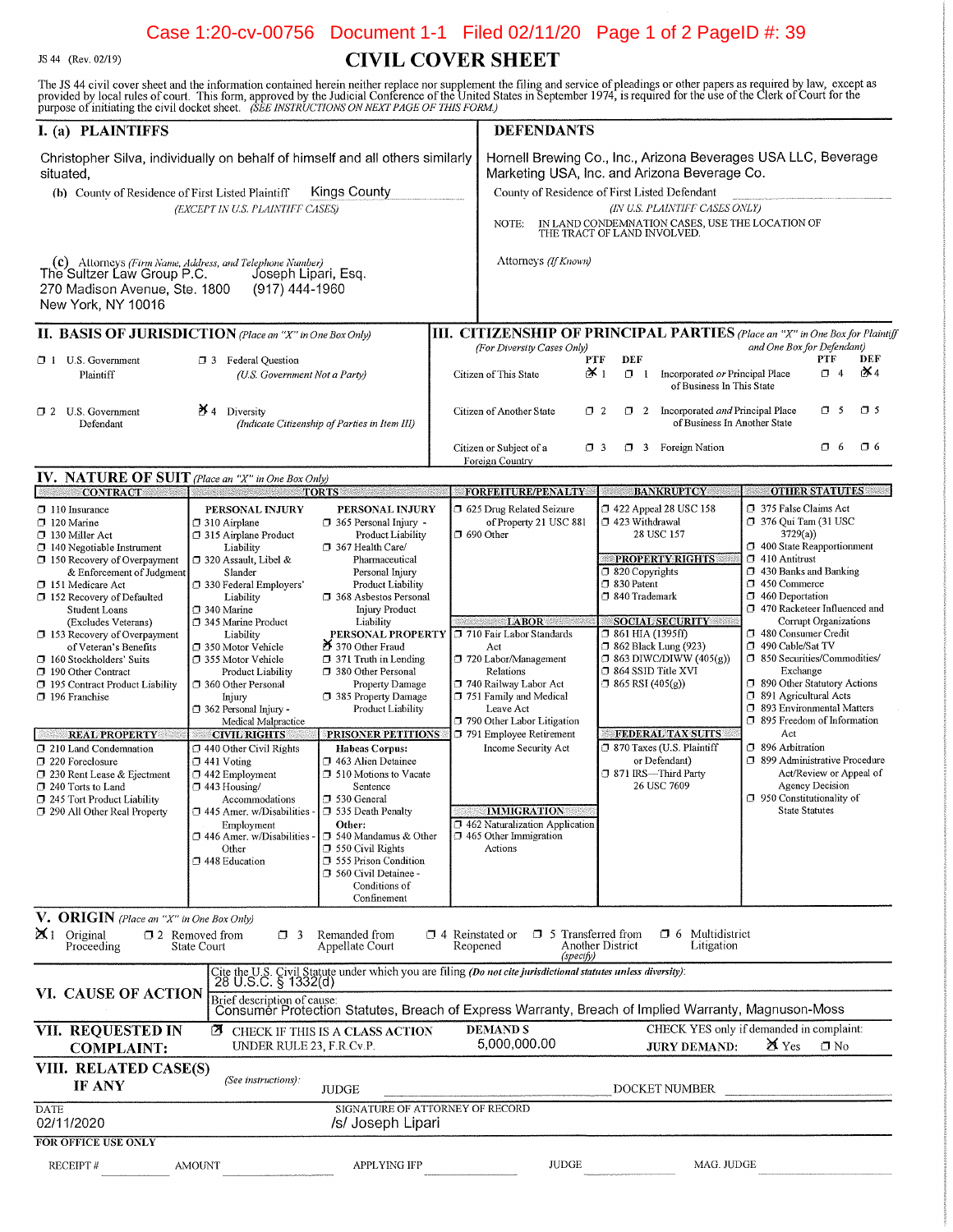# Case 1:20-cv-00756 Document 1-1 Filed 02/11/20 Page 2 of 2 PageID #: 40

Plaintiff and the Class

, do hereby certify that the above captioned civil action is ineligible for

Local Arbitration Rule 83.7 provides that with certain exceptions, actions seeking money damages only in an amount not in excess of \$150,000, exclusive of interest and costs, are eligible for compulsory arbitration. The amount of damages is presumed to be below the threshold amount unless a certification to the contrary is filed.

Case is Eligible for Arbitration

I, Joseph Lipari

compulsory arbitration for the following reason(s):

monetary damages sought are in excess of \$150,000, exclusive of interest and costs,

counsel for

the complaint seeks injunctive relief,

the matter is otherwise ineligible for the following reason

## DISCLOSURE STATEMENT - FEDERAL RULES CIVIL PROCEDURE 7.1

Identify any parent corporation and any publicly held corporation that owns 10% or more or its stocks:

## RELATED CASE STATEMENT (Section VIII on the Front of this Form)

Please list all cases that are arguably related pursuant to Division of Business Rule 50.3.1 in Section VIII on the front of this form. Rule 50.3.1 (a) provides that "A civil case is "related" to another civil case for purposes of this guideline when, because of the similarity of facts and legal issues or because the cases arise from the same transactions or events, a substantial saving of judicial resources is likely to result from assigning both cases to the same judge and magistrate judge." Rule 50.3.1 (b) provides that " A civil case shall not be deemed "related" to another civil case merely because the civil case: (A) involves identical legal issues, or (B) involves the same parties." Rule 50.3.1 (c) further provides that "Presumptively, and subject to the power of a judge to determine otherwise pursuant to paragraph (d), civil cases shall not be deemed to be "related" unless both cases are still pending before the court.'

## NY-E DIVISION OF BUSINESS RULE 50.1(d)(2)

| 1.)             | Is the civil action being filed in the Eastern District removed from a New York State Court located in Nassau or Suffolk<br>No<br>Yes<br>County?<br>M                                                                                                                                                                                                                                                                               |  |  |  |  |  |  |  |  |
|-----------------|-------------------------------------------------------------------------------------------------------------------------------------------------------------------------------------------------------------------------------------------------------------------------------------------------------------------------------------------------------------------------------------------------------------------------------------|--|--|--|--|--|--|--|--|
| 2.)             | If you answered "no" above:<br>a) Did the events or omissions giving rise to the claim or claims, or a substantial part thereof, occur in Nassau or Suffolk<br>No<br>County?<br>Yes                                                                                                                                                                                                                                                 |  |  |  |  |  |  |  |  |
|                 | b) Did the events or omissions giving rise to the claim or claims, or a substantial part thereof, occur in the Eastern<br>No<br>Yes<br>District?<br>V                                                                                                                                                                                                                                                                               |  |  |  |  |  |  |  |  |
|                 | c) If this is a Fair Debt Collection Practice Act case, specify the County in which the offending communication was<br>received:                                                                                                                                                                                                                                                                                                    |  |  |  |  |  |  |  |  |
| Suffolk County? | If your answer to question 2 (b) is "No," does the defendant (or a majority of the defendants, if there is more than one) reside in Nassau or<br>Suffolk County, or, in an interpleader action, does the claimant (or a majority of the claimants, if there is more than one) reside in Nassau or<br>No<br>Yes<br>(Note: A corporation shall be considered a resident of the County in which it has the most significant contacts). |  |  |  |  |  |  |  |  |
|                 | <b>BAR ADMISSION</b>                                                                                                                                                                                                                                                                                                                                                                                                                |  |  |  |  |  |  |  |  |
|                 | I am currently admitted in the Eastern District of New York and currently a member in good standing of the bar of this court.                                                                                                                                                                                                                                                                                                       |  |  |  |  |  |  |  |  |
|                 | <b>M</b><br>No<br>Yes                                                                                                                                                                                                                                                                                                                                                                                                               |  |  |  |  |  |  |  |  |
|                 | Are you currently the subject of any disciplinary action (s) in this or any other state or federal court?                                                                                                                                                                                                                                                                                                                           |  |  |  |  |  |  |  |  |
|                 | $\Delta$<br>No<br>(If yes, please explain<br>Yes                                                                                                                                                                                                                                                                                                                                                                                    |  |  |  |  |  |  |  |  |
|                 |                                                                                                                                                                                                                                                                                                                                                                                                                                     |  |  |  |  |  |  |  |  |
|                 | I certify the accuracy of all information provided above.                                                                                                                                                                                                                                                                                                                                                                           |  |  |  |  |  |  |  |  |
|                 | Signature:                                                                                                                                                                                                                                                                                                                                                                                                                          |  |  |  |  |  |  |  |  |
|                 | Last Modified: 11/27/2017                                                                                                                                                                                                                                                                                                                                                                                                           |  |  |  |  |  |  |  |  |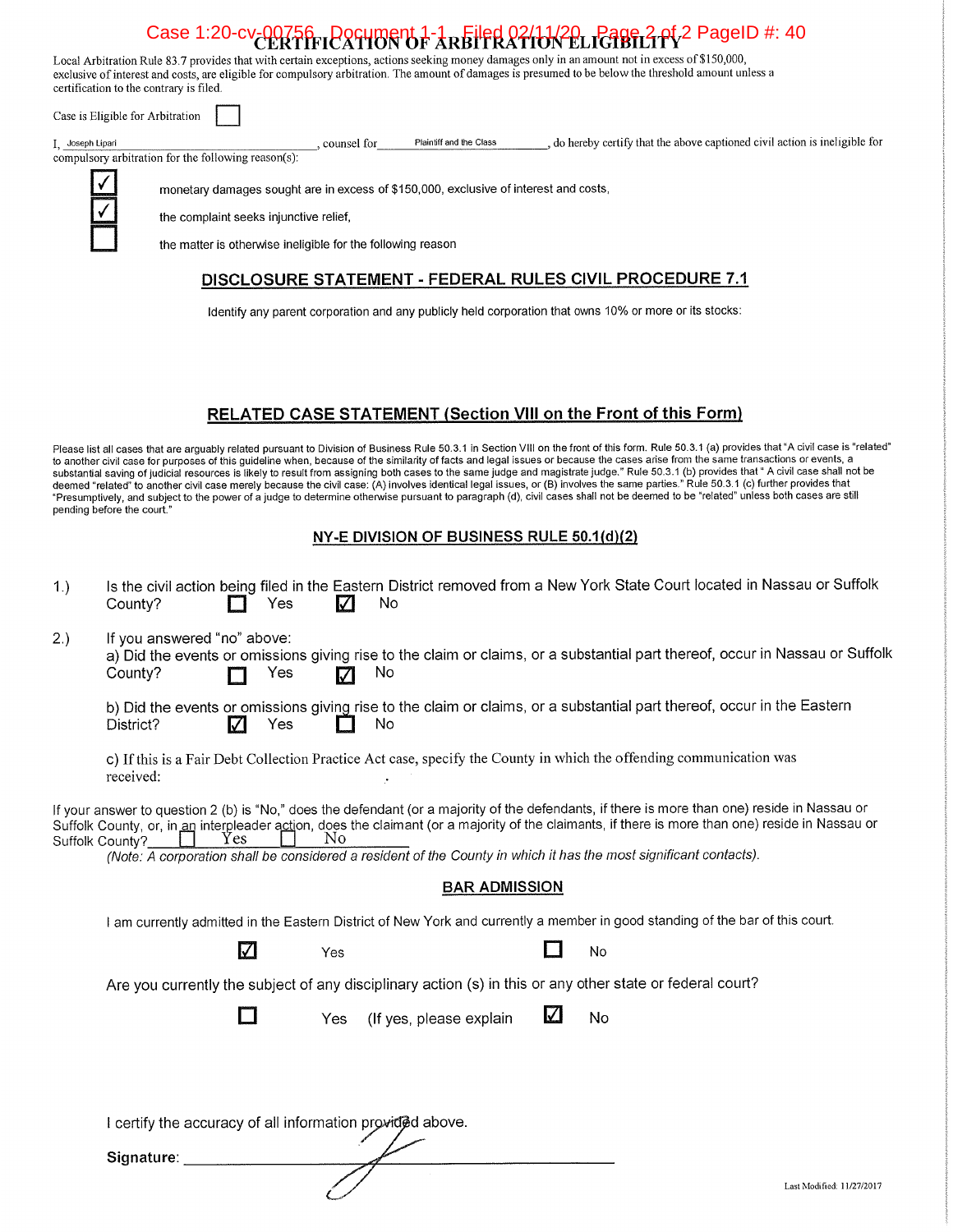Case 1:20-cv-00756 Document 1-2 Filed 02/11/20 Page 1 of 2 PageID #: 41

AO 440 (Rev. 06/12) Summons in a Civil Action

# **UNITED STATES DISTRICT COURT**

for the

**Eastern District of New York** 

 $\mathcal{E}$ 

 $\mathcal{E}$ 

 $\lambda$ 

 $\mathcal{E}$ 

 $\mathcal{E}$ 

Christopher Silva, individually on behalf of himself and all others similarly situated,

Plaintiff(s)

 $\mathbf{v}_*$ 

Civil Action No.

Hornell Brewing Co., Inc., Arizona Beverages USA LLC, Beverage Marketing USA, Inc. and Arizona Beverage Co.

 $Defendant(s)$ 

## **SUMMONS IN A CIVIL ACTION**

)  $\mathcal{E}$ 

 $\lambda$ 

To: (Defendant's name and address)

Hornell Brewing Co., Inc. One Arizona Plaza 60 Crossways Park Drive West Woodbury, NY 11797

Arizona Beverages USA LLC One Arizona Plaza 60 Crossways Park Drive West Woodbury, NY 11797

Beverage Marketing USA, Inc. One Arizona Plaza 60 Crossways Park Drive West Woodbury, NY 11797

Arizona Beverage Co. 644 Linn St., Ste. 318 Cincinnati, OH 45203 Woodbury, NY 11797

A lawsuit has been filed against you.

Within 21 days after service of this summons on you (not counting the day you received it) — or 60 days if you are the United States or a United States agency, or an officer or employee of the United States described in Fed. R. Civ. P. 12 (a)(2) or (3) — you must serve on the plaintiff an answer to the attached complaint or a motion under Rule 12 of the Federal Rules of Civil Procedure. The answer or motion must be served on the plaintiff or plaintiff's attorney, whose name and address are:

The Sultzer Law Group P.C. Joseph Lipari, Esq. 270 Madison Avenue, Ste. 1800 New York, NY 10016

If you fail to respond, judgment by default will be entered against you for the relief demanded in the complaint. You also must file your answer or motion with the court.

> DOUGLAS C. PALMER **CLERK OF COURT**

Date:

Signature of Clerk or Deputy Clerk